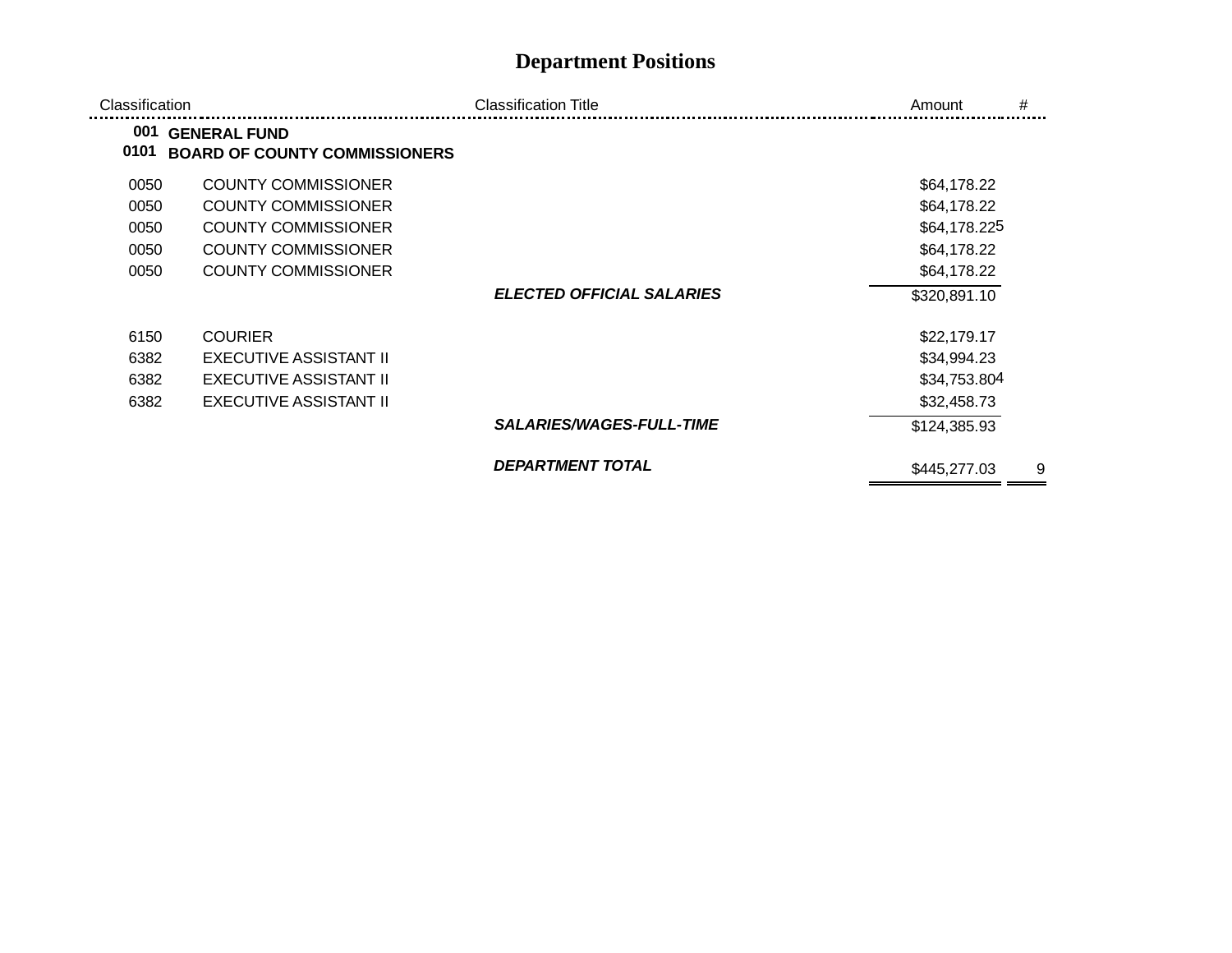| Classification |                                                    | <b>Classification Title</b>     | #<br>Amount       |
|----------------|----------------------------------------------------|---------------------------------|-------------------|
| 001<br>0102    | <b>GENERAL FUND</b><br><b>COUNTY ADMINISTRATOR</b> |                                 |                   |
| 1001           | CNTY ADMINISTRATOR                                 |                                 | \$142,035.74      |
| 1001           | CNTY ADMINISTRATOR                                 |                                 | \$4,800.00        |
| 1380           | ADMINISTRATIVE MANAGER                             |                                 | \$54,862.796      |
| 1477           | RESTORE ACT COORDINATOR                            |                                 | \$62,789.49       |
| 6382           | EXECUTIVE ASSISTANT II                             |                                 | \$33,027.03       |
| 6880           | <b>PUBLIC INFO OFFICER</b>                         |                                 | \$48,895.75       |
|                |                                                    | <b>SALARIES/WAGES-FULL-TIME</b> | \$346,410.80      |
|                |                                                    | <b>DEPARTMENT TOTAL</b>         | \$346,410.80<br>6 |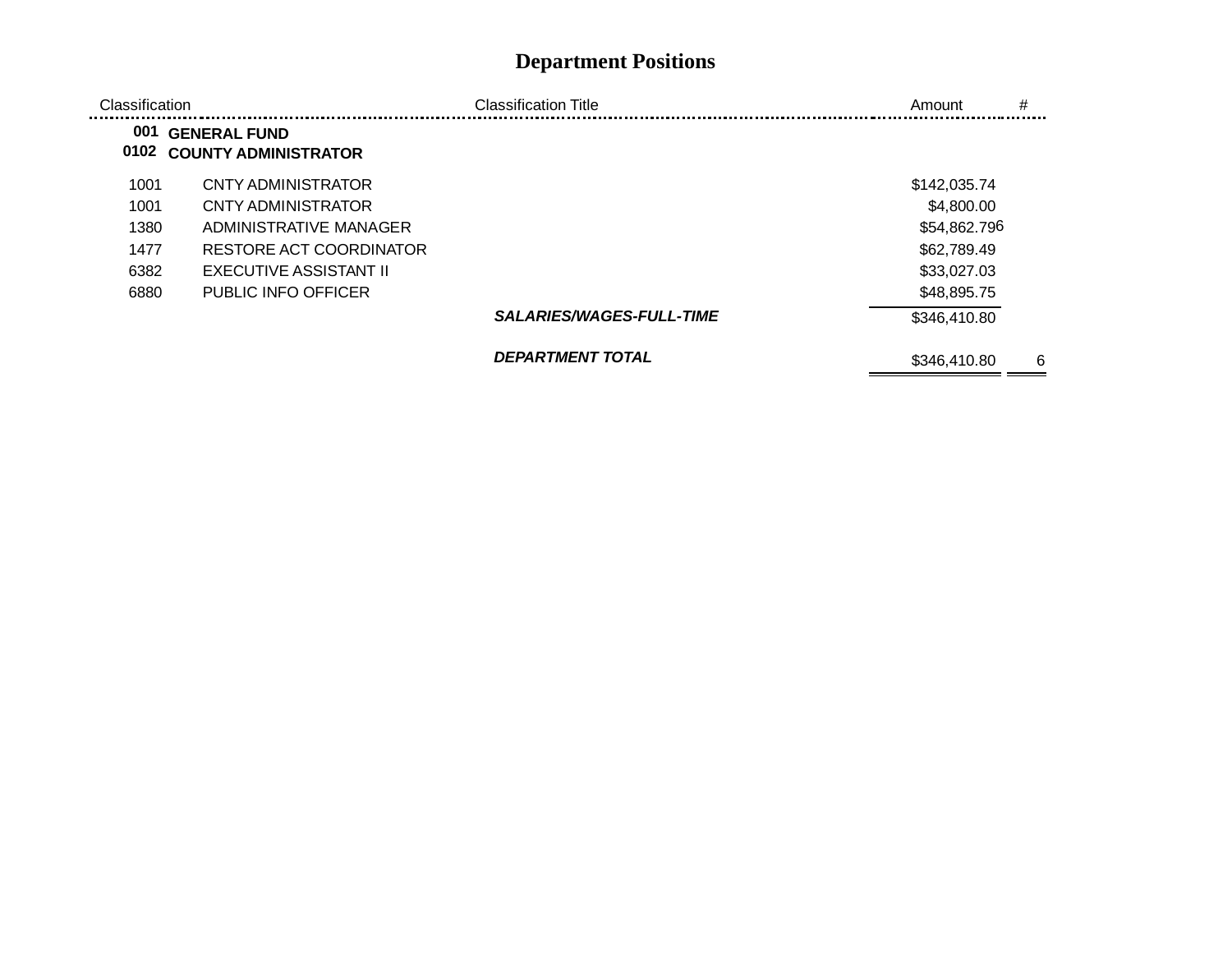| Classification |                                          | <b>Classification Title</b>     | Amount       | # |
|----------------|------------------------------------------|---------------------------------|--------------|---|
| 001<br>0103    | <b>GENERAL FUND</b><br><b>PURCHASING</b> |                                 |              |   |
| 1161           | PURCHASING SERVICES COORD                |                                 | \$60,720.78  | 6 |
| 1281           | PURCHASING DIV DIRECTOR                  |                                 | \$72,852.09  |   |
| 1650           | <b>SENIOR BUYER</b>                      |                                 | \$40,044.16  |   |
| 6260           | <b>FIXED ASSET COORDINATOR</b>           |                                 | \$40,611.67  |   |
| 6490           | PURCHASING SPECIALIST                    |                                 | \$33,595.34  |   |
| 6670           | <b>CONTRACTS &amp; LEASE COOR</b>        |                                 | \$31,457.16  |   |
|                |                                          | <b>SALARIES/WAGES-FULL-TIME</b> | \$279,281.20 |   |
|                |                                          | <b>DEPARTMENT TOTAL</b>         | \$279,281.20 | 6 |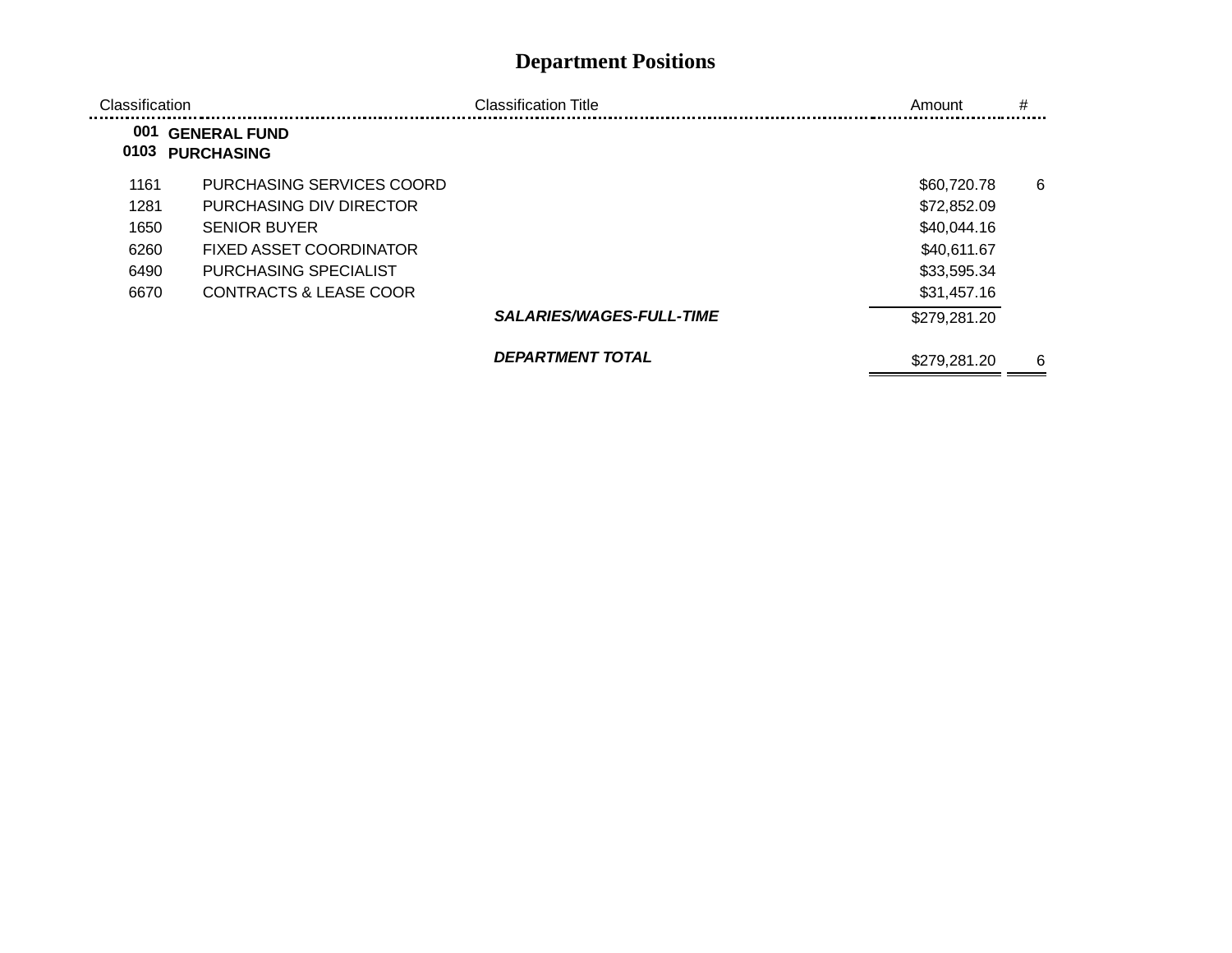$=$   $=$ 

| Classification |                                               | <b>Classification Title</b>     | Amount       | # |
|----------------|-----------------------------------------------|---------------------------------|--------------|---|
| 001<br>0104    | <b>GENERAL FUND</b><br><b>HUMAN RESOURCES</b> |                                 |              |   |
| 1130           | <b>HUMAN RESOURCES MANAGER</b>                |                                 | \$58,694.44  | 8 |
| 1230           | <b>HUMAN RESOURCES DIR</b>                    |                                 | \$95,432.54  |   |
| 2140           | <b>HIRING SPECIALIST</b>                      |                                 | \$35,722.39  |   |
| 2142           | <b>HR ANALYST</b>                             |                                 | \$39,695.94  |   |
| 2627           | HUMAN RESOURCES SPECIALST                     |                                 | \$41,332.97  |   |
| 2627           | HUMAN RESOURCES SPECIALST                     |                                 | \$34,598.72  |   |
| 6275           | <b>HUMAN RESOURCES TECH</b>                   |                                 | \$34,294.78  |   |
| 6275           | <b>HUMAN RESOURCES TECH</b>                   |                                 | \$32,079.44  |   |
|                |                                               | <b>SALARIES/WAGES-FULL-TIME</b> | \$371,851.22 |   |
|                |                                               | <b>DEPARTMENT TOTAL</b>         | \$371,851.22 | 8 |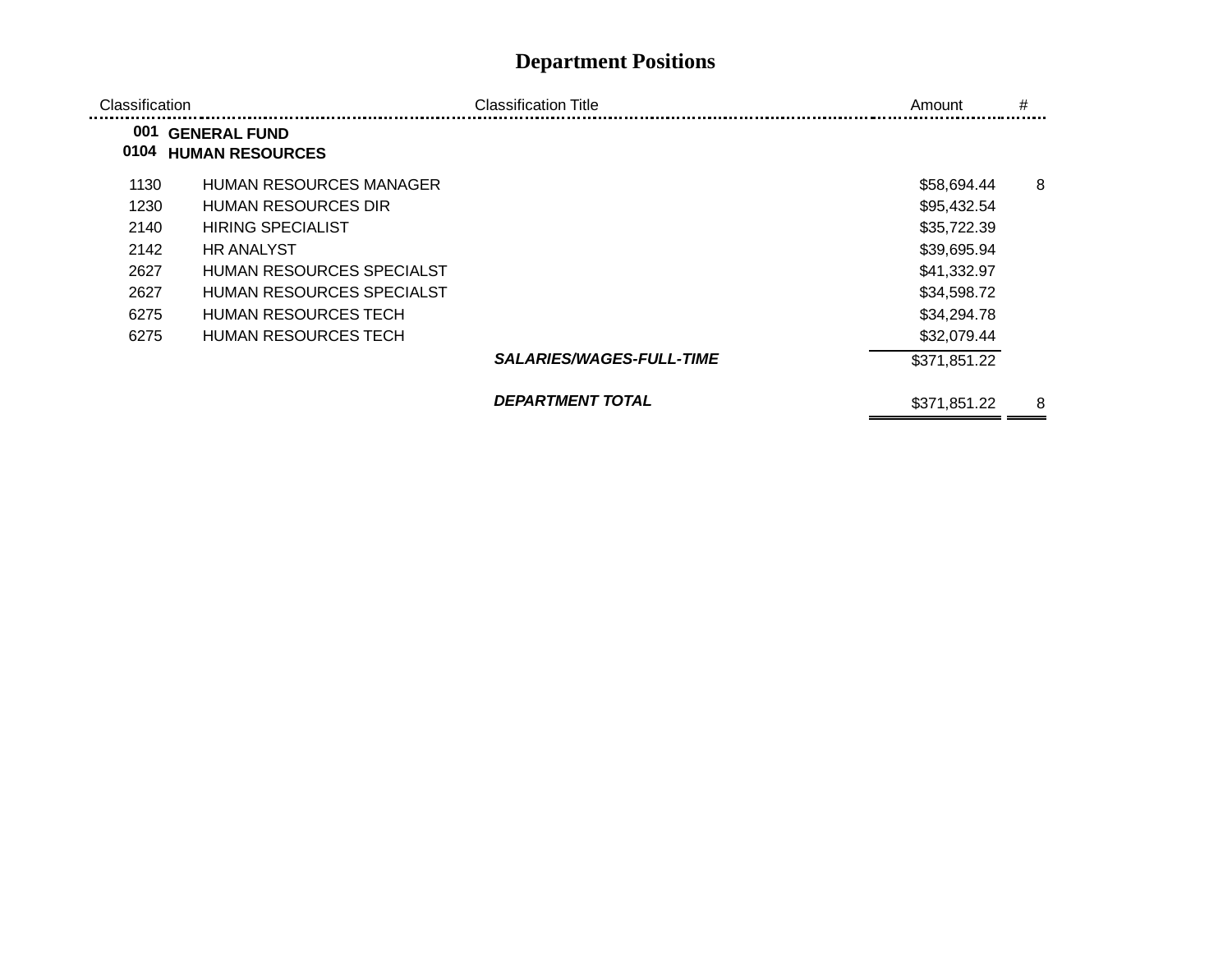| Classification. |                                              | <b>Classification Title</b>     | #<br>Amount  |
|-----------------|----------------------------------------------|---------------------------------|--------------|
| 001<br>0107     | <b>GENERAL FUND</b><br><b>LEGAL SERVICES</b> |                                 |              |
| 2350            | <b>COUNTY ATTORNEY</b>                       |                                 | \$170,599.61 |
|                 |                                              | <b>SALARIES/WAGES-FULL-TIME</b> | \$170,599.61 |
|                 |                                              | <b>DEPARTMENT TOTAL</b>         | \$170,599.61 |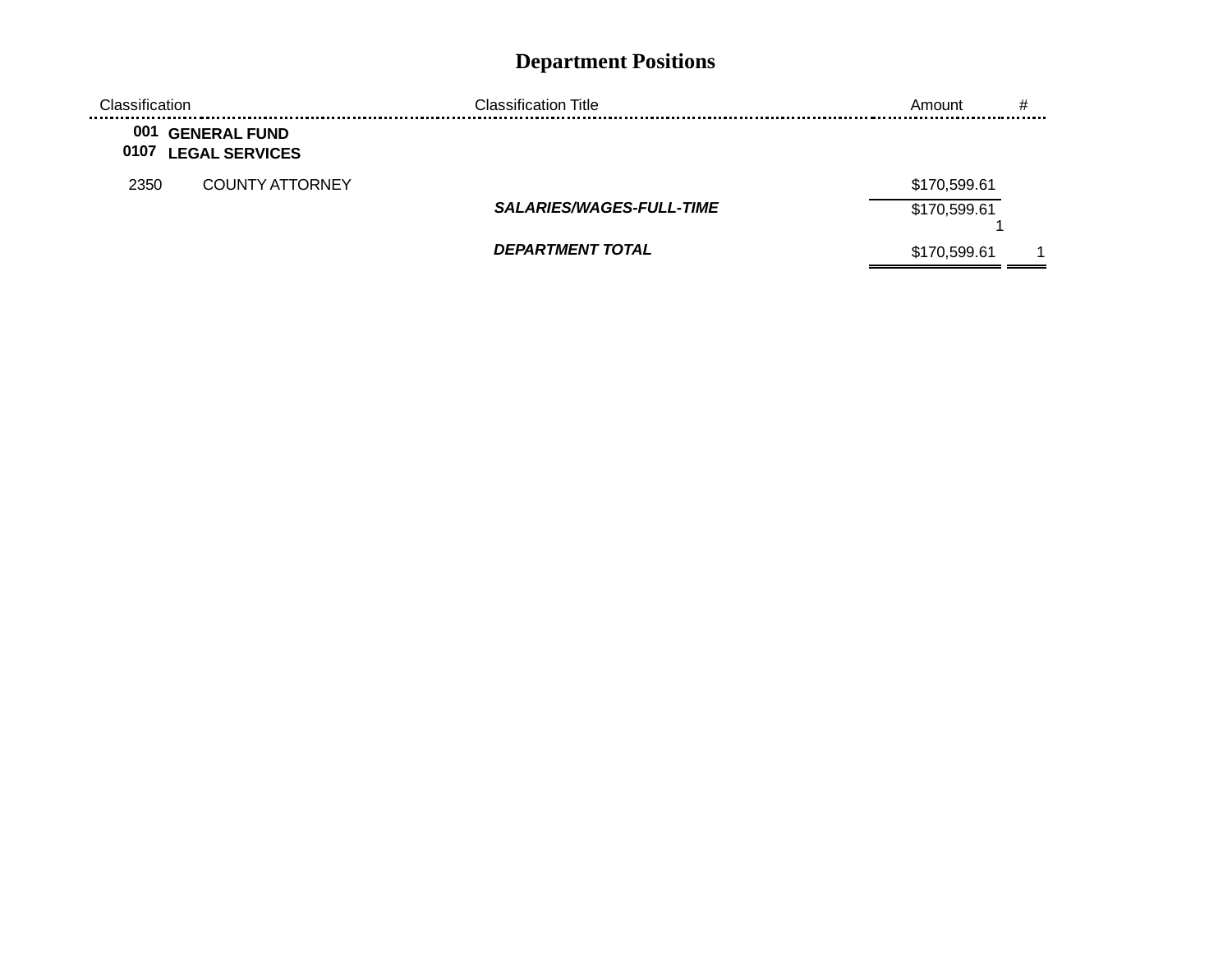| Classification |                                                   | <b>Classification Title</b>     | Amount       | #  |
|----------------|---------------------------------------------------|---------------------------------|--------------|----|
| 001<br>0108    | <b>GENERAL FUND</b><br><b>PLANNING DEPARTMENT</b> |                                 |              |    |
| 1121           | <b>FINANCIAL COORDINATOR</b>                      |                                 | \$19,464.31  | 11 |
| 1270           | <b>GROWTH MANAGEMENT DIR</b>                      |                                 | \$52,764.57  |    |
| 1470           | <b>PLANNING MANAGER</b>                           |                                 | \$77,977.14  |    |
| 2190           | <b>PLANNER III</b>                                |                                 | \$56,283.66  |    |
| 2190           | <b>PLANNER III</b>                                |                                 | \$52,524.13  |    |
| 2195           | <b>GIS ANALYST PLANNER</b>                        |                                 | \$48,283.73  |    |
| 2241           | <b>TRANSIT COOR &amp; GRANTS MGR</b>              |                                 | \$45,617.09  |    |
| 2430           | PLANNING COORDINATOR                              |                                 | \$54,365.75  |    |
| 6362           | ADMINISTRATIVE ASST II                            |                                 | \$13,650.16  |    |
| 6362           | ADMINISTRATIVE ASST II                            |                                 | \$12,852.35  |    |
| 6920           | <b>GRANTS SPECIALIST</b>                          |                                 | \$38,052.35  |    |
|                |                                                   | <b>SALARIES/WAGES-FULL-TIME</b> | \$471,835.24 |    |
|                |                                                   | <b>DEPARTMENT TOTAL</b>         | \$471,835.24 | 11 |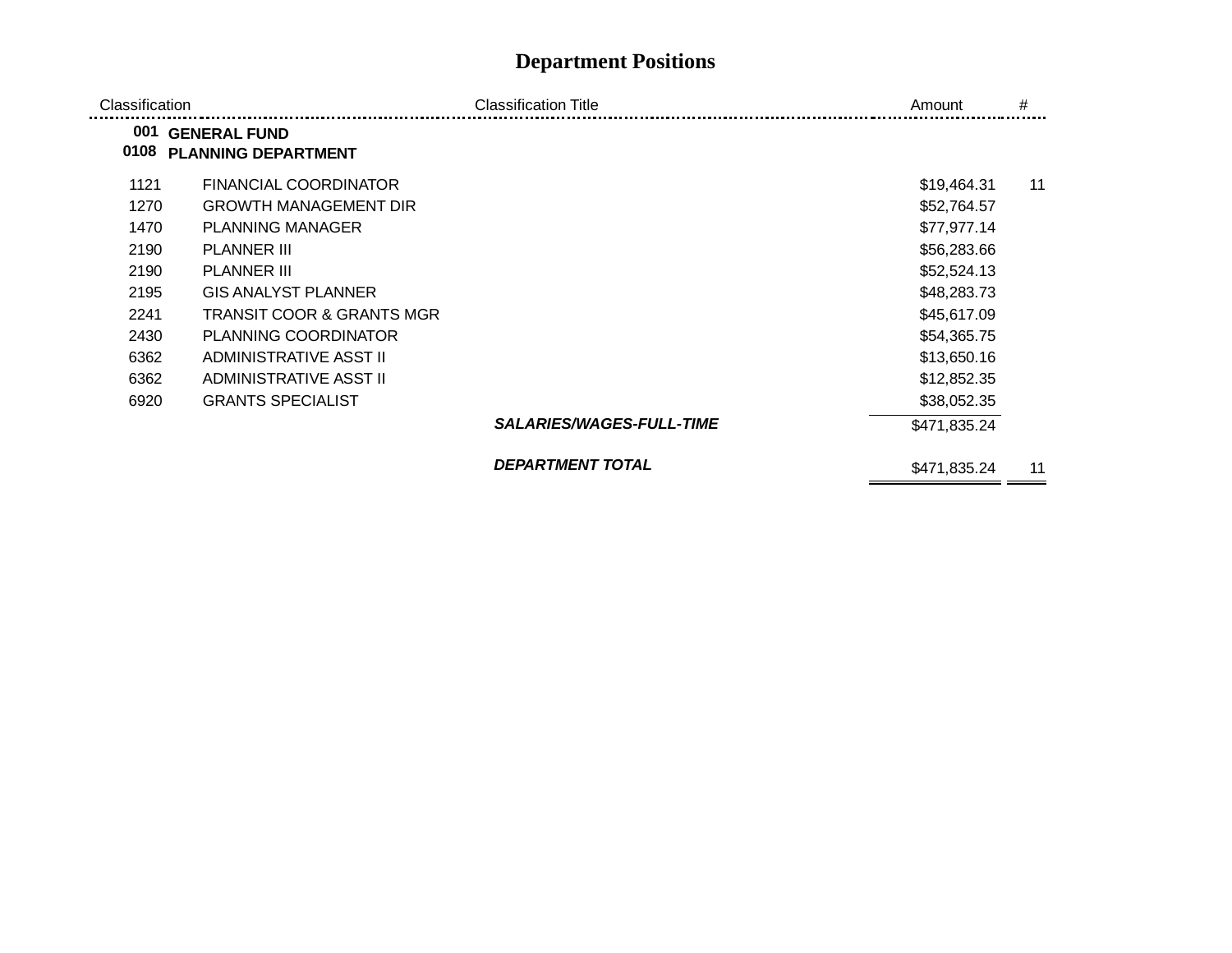$=$   $=$ 

| Classification | <b>Classification Title</b>                                    | #<br>Amount       |
|----------------|----------------------------------------------------------------|-------------------|
| 001<br>01112   | <b>GENERAL FUND</b><br><b>GEOGRAPHICAL INFORMATION SYSTEMS</b> |                   |
| 1485           | <b>GIS MANAGER</b>                                             | \$87,387.22       |
| 2121           | <b>GIS SERVICES COORDINATOR</b>                                | \$50,666.23       |
| 2122           | SYSTEMS DEVEL & OPS COORD                                      | \$54,862.798      |
| 2305           | GIS FIELD OPERATIONS COOR                                      | \$55,382.91       |
| 2395           | DATABASE ADMINISTRATOR                                         | \$39,591.92       |
| 3130           | <b>GIS ANALYST II</b>                                          | \$37,032.90       |
| 3131           | <b>GIS FIELD OPS SPECIALIST</b>                                | \$45,944.95       |
| 3380           | <b>GIS TECHNICIAN II</b>                                       | \$33,371.22       |
|                | <b>SALARIES/WAGES-FULL-TIME</b>                                | \$404,240.14      |
|                | <b>DEPARTMENT TOTAL</b>                                        | \$404,240.14<br>8 |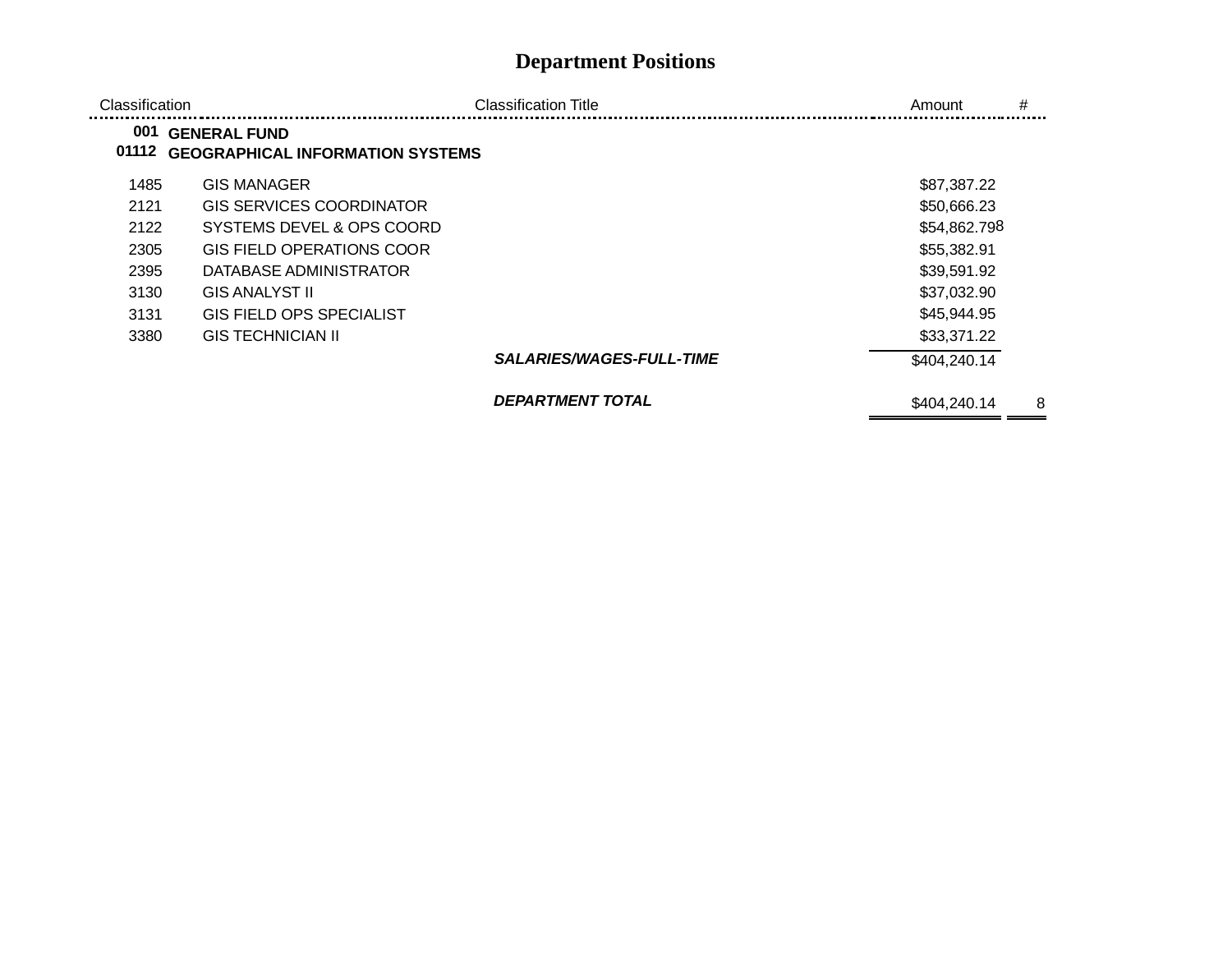$\blacksquare$  $\overline{\phantom{0}}$ 

| Classification |                                                        | <b>Classification Title</b>     | #<br>Amount                    |
|----------------|--------------------------------------------------------|---------------------------------|--------------------------------|
| 001<br>01113   | <b>GENERAL FUND</b><br><b>SYSTEMS &amp; NETWORKING</b> |                                 |                                |
| 1480           | SYSTEMS & NETWORKS MGR                                 |                                 | \$79,234.28                    |
| 1481           | SR NETWORK ADMINISTRATOR                               |                                 | \$59,868.33                    |
| 2126           | DISTRIB CLIENT SUP ADMIN                               |                                 | \$42,088.527                   |
| 2311           | <b>SR SYSTEMS ANALYST</b>                              |                                 | \$46,228.71                    |
| 2333           | <b>COMPUTER TECHNICIAN II</b>                          |                                 | \$40,349.38                    |
| 2333           | <b>COMPUTER TECHNICIAN II</b>                          |                                 | \$34,308.07                    |
| 2410           | SR SYSTEMS ADMINISTRATOR                               |                                 | \$63,892.16                    |
|                |                                                        | <b>SALARIES/WAGES-FULL-TIME</b> | \$365,969.45                   |
|                |                                                        | <b>DEPARTMENT TOTAL</b>         | \$365,969.45<br>$\overline{7}$ |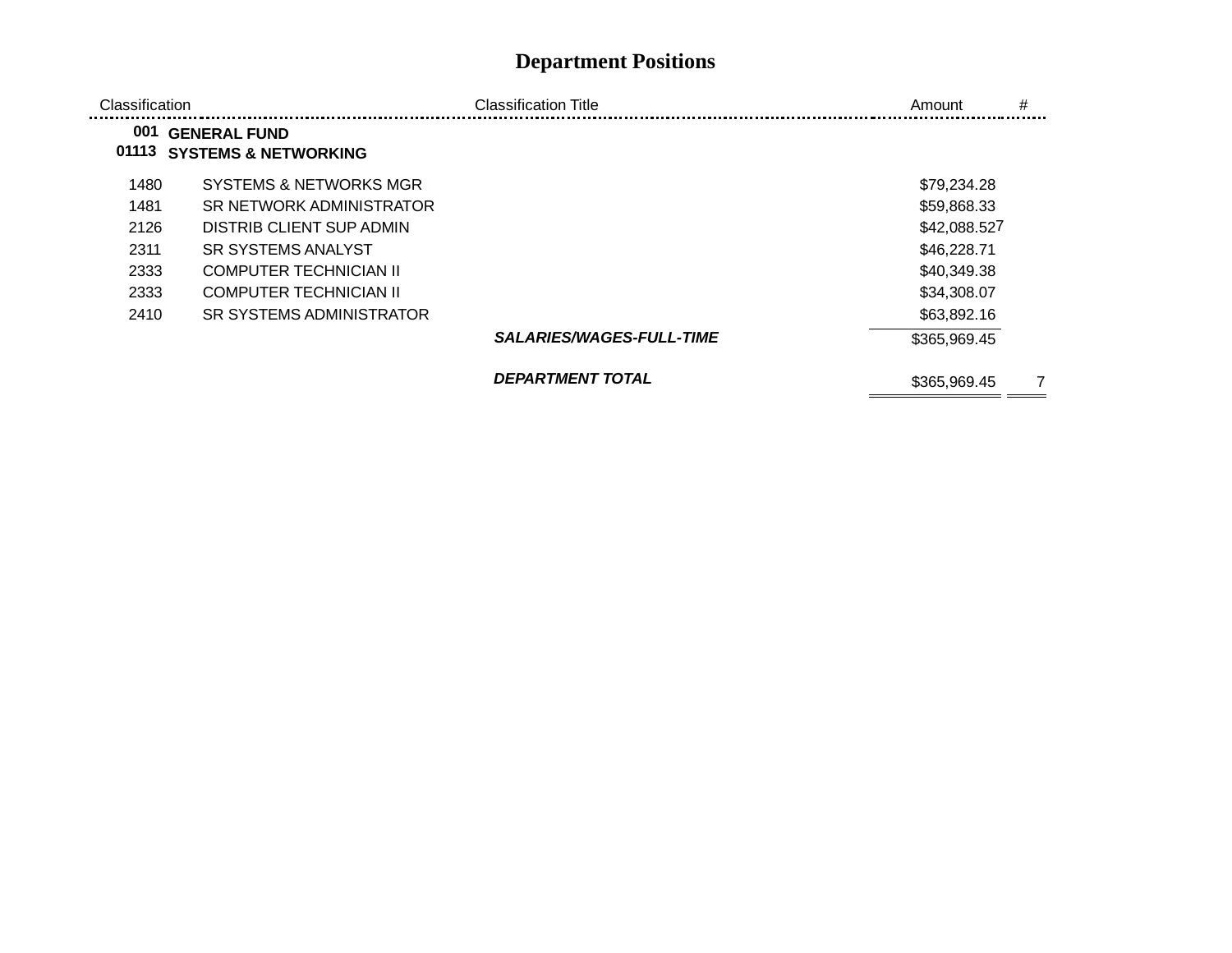| Classification |                                                                 | <b>Classification Title</b>     | #<br>Amount       |
|----------------|-----------------------------------------------------------------|---------------------------------|-------------------|
| 001<br>01114   | <b>GENERAL FUND</b><br><b>APPLICATIONS &amp; ADMINISTRATION</b> |                                 |                   |
| 1241           | INFORMATION SYS DIV DIR                                         |                                 | \$101,070.16      |
| 2010           | APPLICATIONS MANAGER                                            |                                 | \$81,704.21       |
| 2281           | SENIOR PROGRAM ANALYST                                          |                                 | \$65,868.635      |
| 2510           | COMMUNICATION SPECIALIST                                        |                                 | \$38,557.04       |
| 6381           | EXECUTIVE ASSISTANT I                                           |                                 | \$32,480.59       |
|                |                                                                 | <b>SALARIES/WAGES-FULL-TIME</b> | \$319,680.63      |
|                |                                                                 | <b>DEPARTMENT TOTAL</b>         | \$319,680.63<br>5 |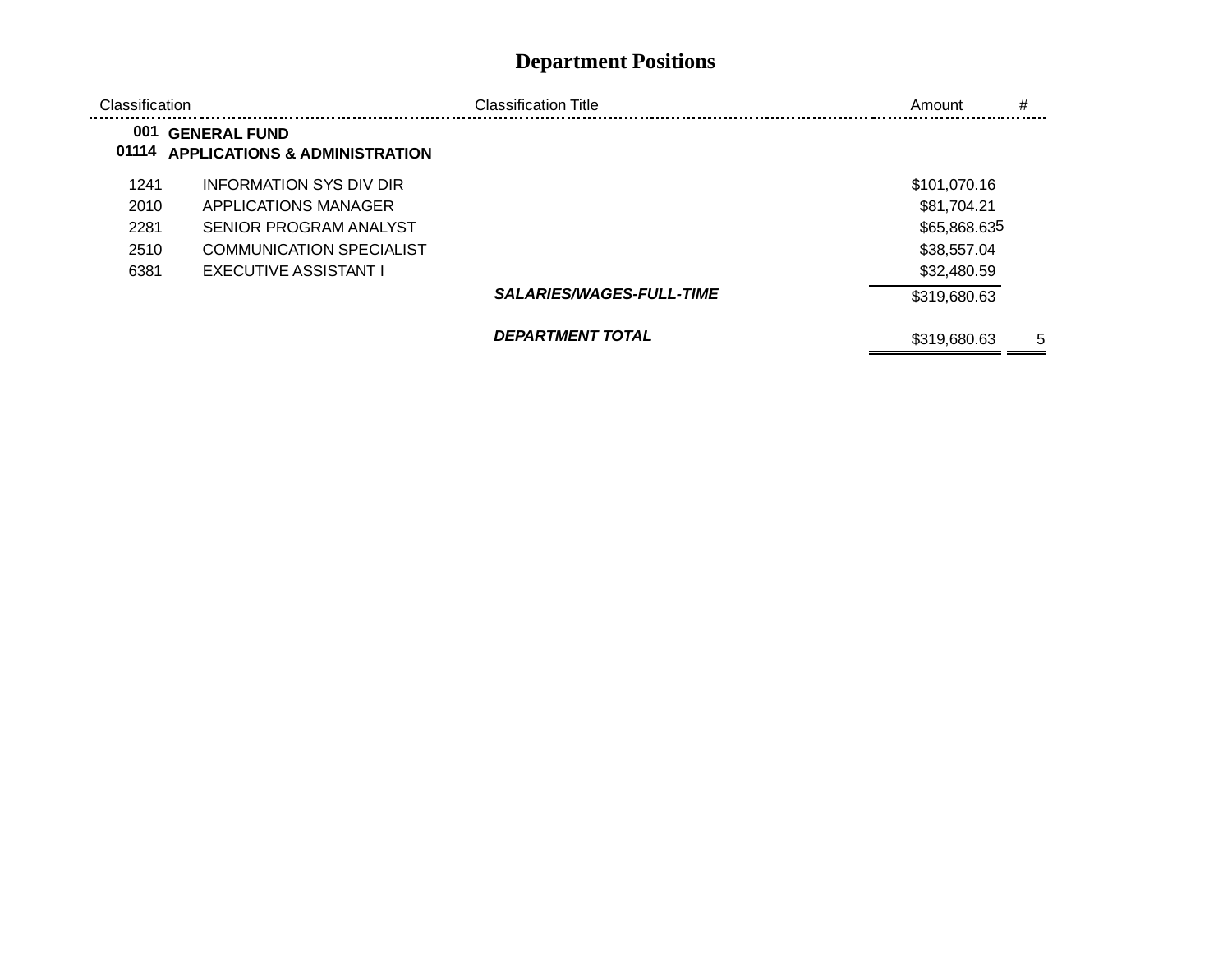| Classification | <b>Classification Title</b> | Amount      | #  |
|----------------|-----------------------------|-------------|----|
|                | 001 GENERAL FUND            |             |    |
|                | 0112 FACILITY MAINTENANCE   |             |    |
| 1112           | FACILITY MAINT DIV DIR      | \$81,157.76 | 44 |
| 6371           | PROGRAM TECHNICIAN I        | \$37,094.27 |    |
| 6560           | SUPPLY COORDINATOR          | \$33,612.60 |    |
| 6650           | OFFICE SUPERVISOR           | \$37,813.88 |    |
| 7050           | <b>CABINET MAKER</b>        | \$34,308.07 |    |
| 7060           | <b>CARPENTER</b>            | \$29,605.52 |    |
| 7060           | <b>CARPENTER</b>            | \$29,115.56 |    |
| 7060           | <b>CARPENTER</b>            | \$25,652.57 |    |
| 7071           | <b>CONSTRUCTION FOREMAN</b> | \$36,764.71 |    |
| 7071           | <b>CONSTRUCTION FOREMAN</b> | \$34,598.72 |    |
| 7100           | ELECTRICAL/PLUMBING SPVR    | \$63,955.61 |    |
| 7200           | <b>HVAC TECHNICIAN</b>      | \$33,988.77 |    |
| 7200           | <b>HVAC TECHNICIAN</b>      | \$31,136.55 |    |
| 7210           | JAIL MAINTENANCE TECH       | \$32,079.44 |    |
| 7260           | <b>MASON</b>                | \$31,496.99 |    |
| 7280           | <b>MASTER CARPENTER</b>     | \$35,326.89 |    |
| 7290           | <b>MASTER ELECTRICIAN</b>   | \$53,784.67 |    |
| 7290           | <b>MASTER ELECTRICIAN</b>   | \$51,059.66 |    |
| 7290           | <b>MASTER ELECTRICIAN</b>   | \$45,292.49 |    |
| 7320           | <b>MASTER MASON</b>         | \$50,272.79 |    |
| 7330           | <b>MASTER PAINTER</b>       | \$34,032.49 |    |
| 7330           | <b>MASTER PAINTER</b>       | \$33,300.90 |    |
| 7340           | <b>MASTER PLUMBER</b>       | \$40,087.08 |    |
| 7340           | <b>MASTER PLUMBER</b>       | \$39,943.94 |    |
| 7350           | MECHANICAL SUPERVISOR       | \$62,477.42 |    |
| 7500           | SENIOR HVAC TECHNICIAN      | \$53,784.67 |    |
| 7500           | SENIOR HVAC TECHNICIAN      | \$43,087.16 |    |
| 7510           | SENIOR JAIL MAINT TECHN     | \$35,636.68 |    |
| 7540           | SMALL ENGINE SPECIALIST     | \$36,764.71 |    |
| 7560           | STRUCTURAL SUPERVISOR       | \$45,835.67 |    |
| 8110           | <b>CUSTODIAN</b>            | \$19,971.97 |    |
| 8110           | <b>CUSTODIAN</b>            | \$18,828.53 |    |
| 8110           | <b>CUSTODIAN</b>            | \$18,287.60 |    |
| 8110           | <b>CUSTODIAN</b>            | \$18,287.60 |    |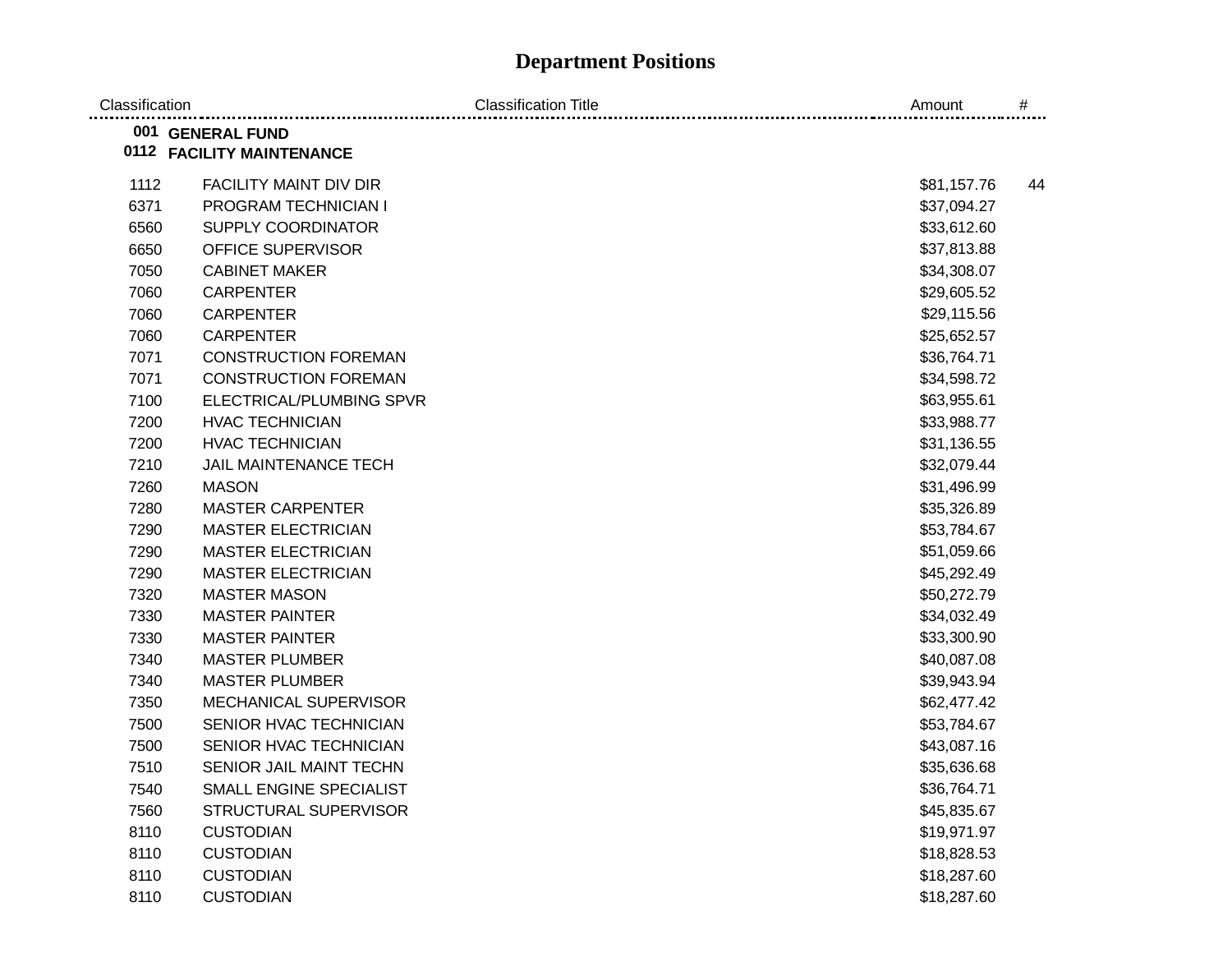| Classification |                                     | <b>Classification Title</b>     | Amount         | #  |
|----------------|-------------------------------------|---------------------------------|----------------|----|
| 8140           | <b>GROUNDSKEEPER</b>                |                                 | \$22,178,13    | 44 |
| 8182           | <b>LEAD CUSTODIAN- FAC MAINT</b>    |                                 | \$25,005.25    |    |
| 8182           | <b>LEAD CUSTODIAN- FAC MAINT</b>    |                                 | \$24,450.66    |    |
| 8190           | LEAD GROUNDSKEEPER                  |                                 | \$31,650.00    |    |
| 8242           | SR CUSTODIAN (FAC MAINT)            |                                 | \$23,551.26    |    |
| 8242           | SR CUSTODIAN (FAC MAINT)            |                                 | \$23,509.65    |    |
| 8242           | SR CUSTODIAN (FAC MAINT)            |                                 | \$21,533.18    |    |
| 8242           | SR CUSTODIAN (FAC MAINT)            |                                 | \$21,533.18    |    |
| 8250           | <b>SENIOR GROUNDSKEEPER</b>         |                                 | \$24,943.53    |    |
| 8330           | <b>BUILDINGS &amp; GROUNDS SPVR</b> |                                 | \$44,043.33    |    |
|                |                                     | <b>SALARIES/WAGES-FULL-TIME</b> | \$1,570,842.11 |    |
|                |                                     | <b>DEPARTMENT TOTAL</b>         | \$1,570,842.11 | 44 |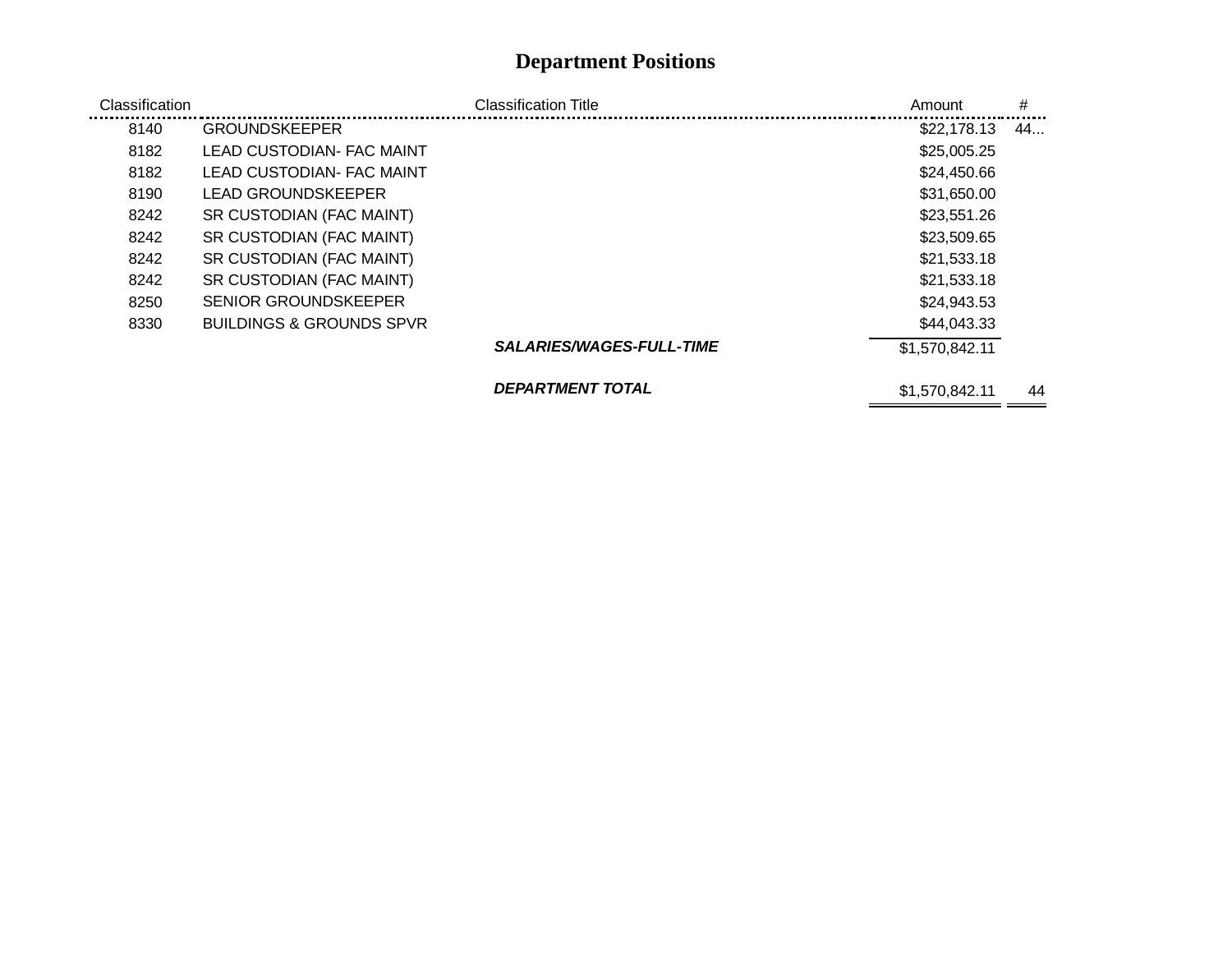| Classification |                                                    | Classification Title            | #<br>Amount        |
|----------------|----------------------------------------------------|---------------------------------|--------------------|
| 001<br>0121    | <b>GENERAL FUND</b><br><b>EMERGENCY MANAGEMENT</b> |                                 |                    |
| 1340           | <b>EM DIVISION CHIEF</b>                           |                                 | \$68,115.57        |
| 2408           | EMERGENCY MANAGEMENT COOR                          |                                 | \$61,835.53        |
| 6362           | ADMINISTRATIVE ASST II                             |                                 | \$24,778.763       |
|                |                                                    | <b>SALARIES/WAGES-FULL-TIME</b> | \$154,729.86       |
|                |                                                    | <b>DEPARTMENT TOTAL</b>         | \$154,729.86<br>-3 |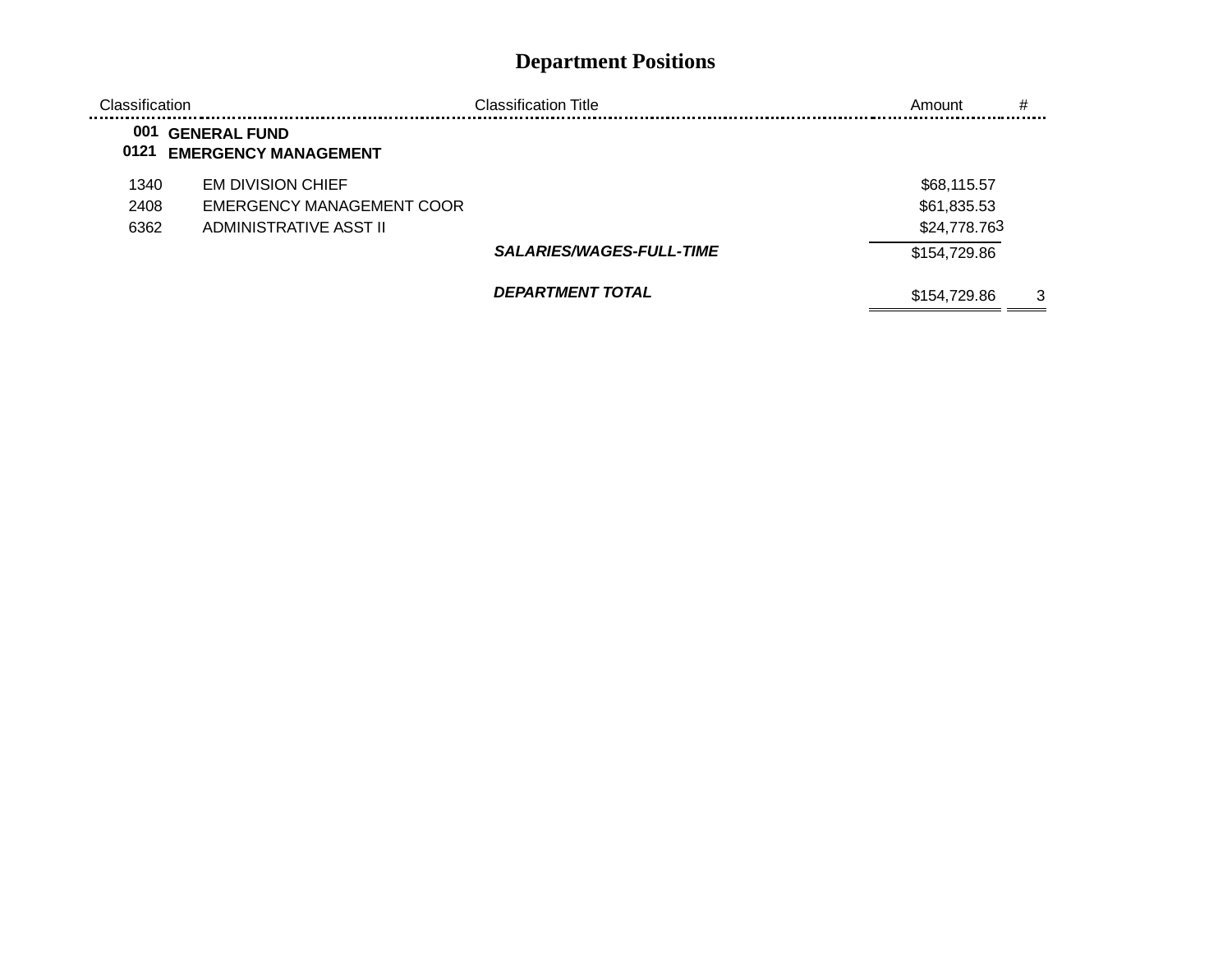| Classification |                                                    | <b>Classification Title</b>     | Amount       | #  |
|----------------|----------------------------------------------------|---------------------------------|--------------|----|
| 001<br>0122    | <b>GENERAL FUND</b><br><b>COUNTY WARNING POINT</b> |                                 |              |    |
| 1590           | 911 COMMUNICATIONS DIV CH                          |                                 | \$55,651.50  | 16 |
| 2381           | 911 COMM TRAIN/QA OFFICER                          |                                 | \$44,501.90  |    |
| 6307           | <b>COMMUNICATIONS TECHNICIAN</b>                   |                                 | \$34,906.80  |    |
| 6307           | <b>COMMUNICATIONS TECHNICIAN</b>                   |                                 | \$32,779.60  |    |
| 6307           | <b>COMMUNICATIONS TECHNICIAN</b>                   |                                 | \$32,130.87  |    |
| 6307           | <b>COMMUNICATIONS TECHNICIAN</b>                   |                                 | \$32,100.87  |    |
| 6307           | <b>COMMUNICATIONS TECHNICIAN</b>                   |                                 | \$31,843.72  |    |
| 6307           | <b>COMMUNICATIONS TECHNICIAN</b>                   |                                 | \$31,179.41  |    |
| 6307           | <b>COMMUNICATIONS TECHNICIAN</b>                   |                                 | \$29,168.61  |    |
| 6307           | <b>COMMUNICATIONS TECHNICIAN</b>                   |                                 | \$29,168.61  |    |
| 6307           | COMMUNICATIONS TECHNICIAN                          |                                 | \$29,168.61  |    |
| 6307           | <b>COMMUNICATIONS TECHNICIAN</b>                   |                                 | \$28,856.54  |    |
| 6331           | <b>COMMUNICATIONS SUPERVISOR</b>                   |                                 | \$55,448.24  |    |
| 6331           | <b>COMMUNICATIONS SUPERVISOR</b>                   |                                 | \$39,671.40  |    |
| 6331           | <b>COMMUNICATIONS SUPERVISOR</b>                   |                                 | \$38,893.53  |    |
| 6331           | <b>COMMUNICATIONS SUPERVISOR</b>                   |                                 | \$38,891.73  |    |
|                |                                                    | <b>SALARIES/WAGES-FULL-TIME</b> | \$584,361.94 |    |
|                |                                                    | <b>DEPARTMENT TOTAL</b>         | \$584,361.94 | 16 |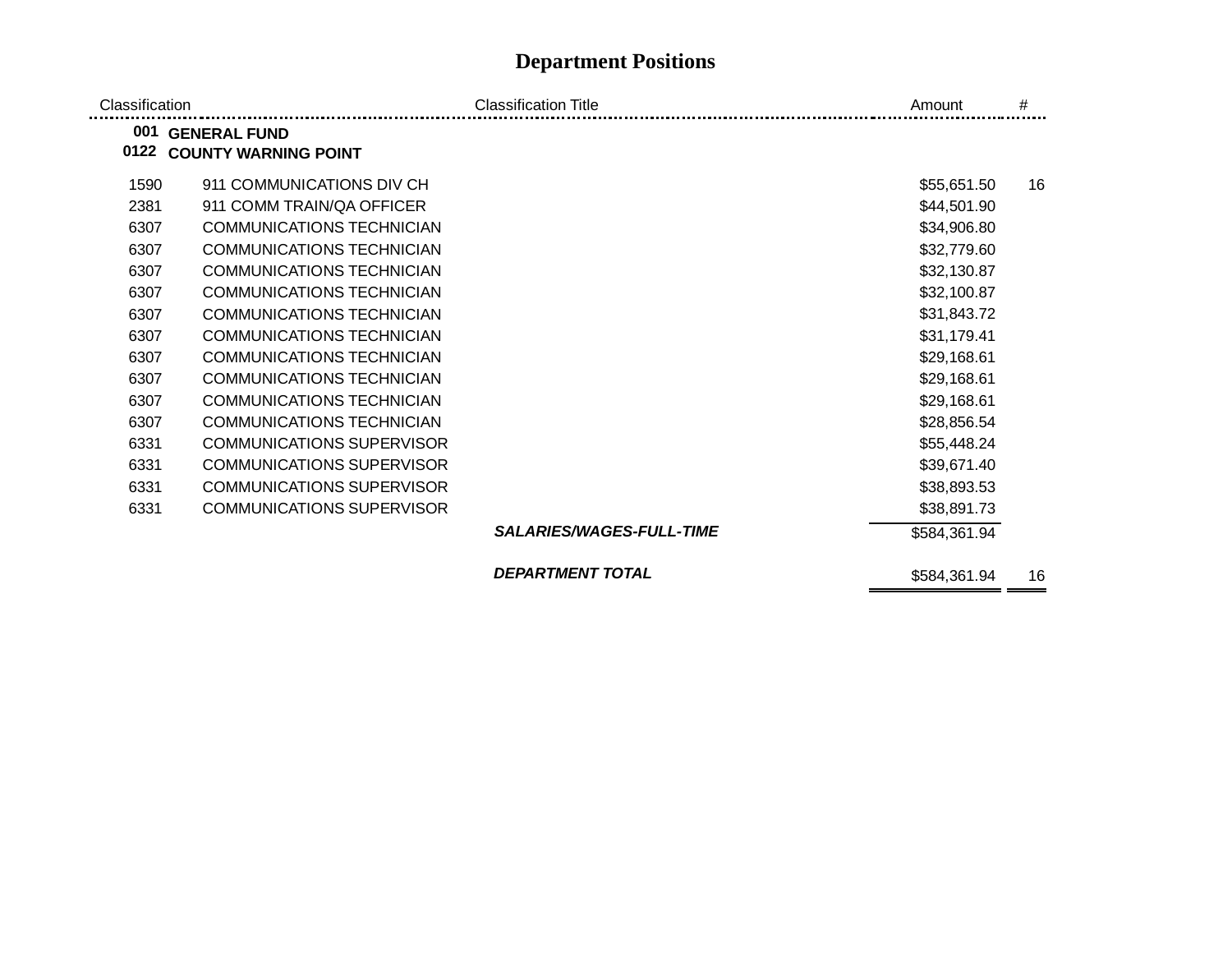| Classification |                                                | Classification Title     | Amount      | # |
|----------------|------------------------------------------------|--------------------------|-------------|---|
| 001<br>0124    | <b>GENERAL FUND</b><br><b>CODE ENFORCEMENT</b> |                          |             |   |
| 4010           | CODE ENFORCEMENT OFFICER                       |                          | \$26,653.32 | 3 |
| 4010           | CODE ENFORCEMENT OFFICER                       |                          | \$21,076.30 |   |
| 4015           | CODE ENFORCEMENT SPVSR                         |                          | \$31,647.16 |   |
|                |                                                | SALARIES/WAGES-FULL-TIME | \$79,376.78 |   |
|                |                                                | <b>DEPARTMENT TOTAL</b>  | \$79,376.78 | 3 |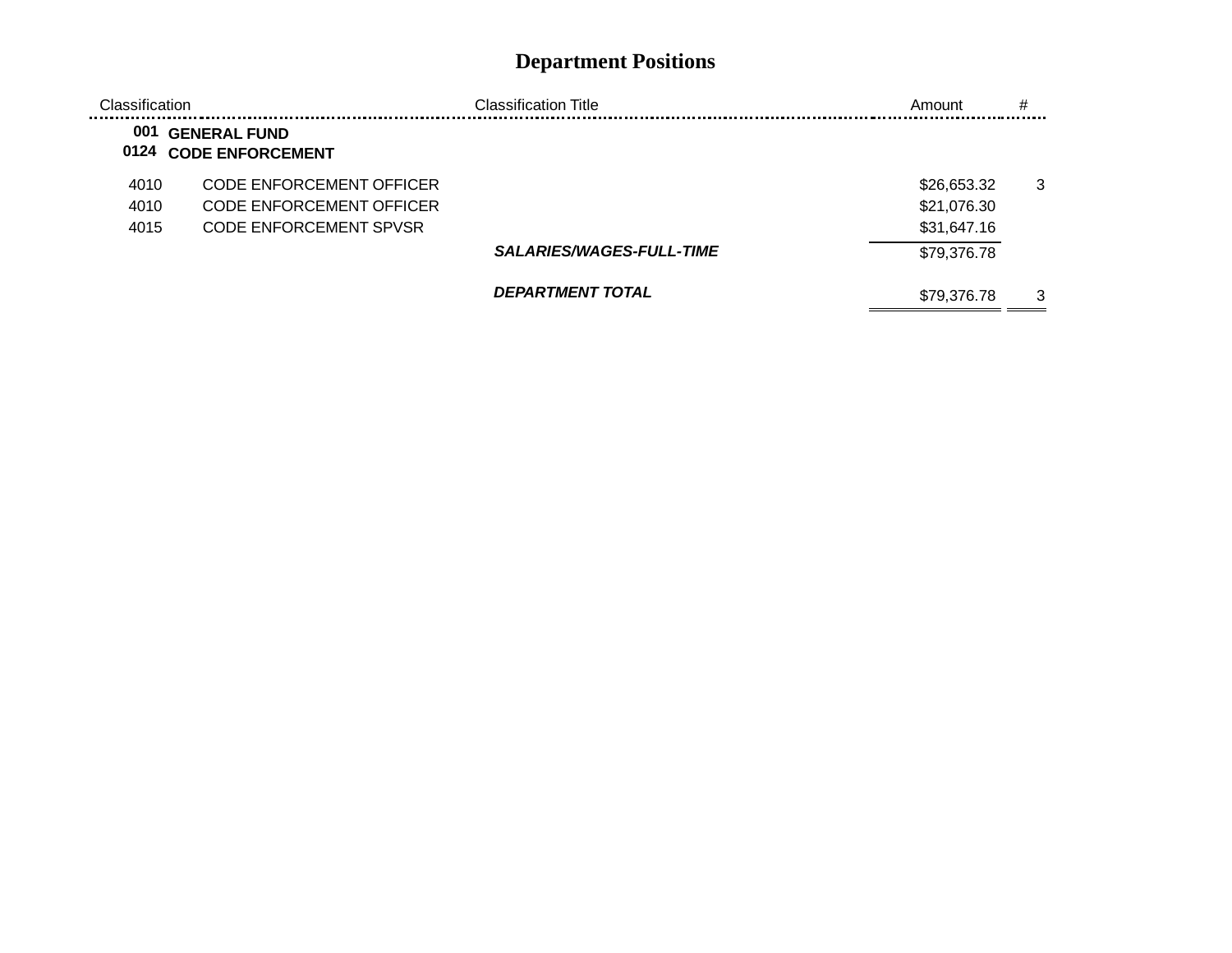| Classification |                                       | <b>Classification Title</b>     | Amount       | #          |
|----------------|---------------------------------------|---------------------------------|--------------|------------|
|                | 001 GENERAL FUND<br>0125 BEACH SAFETY |                                 |              |            |
| 1595           | <b>BEACH SAFETY DIV CHIEF</b>         |                                 | \$65,573.20  | $\sqrt{5}$ |
| 5023           | <b>LIFEGUARD SUPERVISOR</b>           |                                 | \$38,185.46  |            |
| 5027           | <b>SR BEACH LIFEGUARD</b>             |                                 | \$31,810.85  |            |
| 5027           | <b>SR BEACH LIFEGUARD</b>             |                                 | \$31,186.70  |            |
| 5027           | SR BEACH LIFEGUARD                    |                                 | \$30,271.28  |            |
|                |                                       | <b>SALARIES/WAGES-FULL-TIME</b> | \$197,027.49 |            |
| 5021           | <b>BEACH LIFEGUARD (TEMP)</b>         |                                 | \$6,683.25   | 19         |
| 5021           | <b>BEACH LIFEGUARD (TEMP)</b>         |                                 | \$6,683.25   |            |
| 5021           | <b>BEACH LIFEGUARD (TEMP)</b>         |                                 | \$6,683.25   |            |
| 5021           | <b>BEACH LIFEGUARD (TEMP)</b>         |                                 | \$6,683.25   |            |
| 5021           | <b>BEACH LIFEGUARD (TEMP)</b>         |                                 | \$6,683.25   |            |
| 5021           | <b>BEACH LIFEGUARD (TEMP)</b>         |                                 | \$6,683.25   |            |
| 5021           | <b>BEACH LIFEGUARD (TEMP)</b>         |                                 | \$6,683.25   |            |
| 5021           | <b>BEACH LIFEGUARD (TEMP)</b>         |                                 | \$6,683.25   |            |
| 5021           | <b>BEACH LIFEGUARD (TEMP)</b>         |                                 | \$6,566.00   |            |
| 5021           | <b>BEACH LIFEGUARD (TEMP)</b>         |                                 | \$5,412.26   |            |
| 5021           | <b>BEACH LIFEGUARD (TEMP)</b>         |                                 | \$5,412.26   |            |
| 5021           | <b>BEACH LIFEGUARD (TEMP)</b>         |                                 | \$5,412.26   |            |
| 5021           | <b>BEACH LIFEGUARD (TEMP)</b>         |                                 | \$5,412.26   |            |
| 5021           | <b>BEACH LIFEGUARD (TEMP)</b>         |                                 | \$5,412.26   |            |
| 5021           | <b>BEACH LIFEGUARD (TEMP)</b>         |                                 | \$5,412.26   |            |
| 5021           | <b>BEACH LIFEGUARD (TEMP)</b>         |                                 | \$5,412.26   |            |
| 5021           | <b>BEACH LIFEGUARD (TEMP)</b>         |                                 | \$5,412.26   |            |
| 5021           | <b>BEACH LIFEGUARD (TEMP)</b>         |                                 | \$5,412.26   |            |
| 5021           | <b>BEACH LIFEGUARD (TEMP)</b>         |                                 | \$5,412.26   |            |
|                |                                       | <b>SALARIES/WAGES-PART-TIME</b> | \$114,154.60 |            |
|                |                                       | <b>DEPARTMENT TOTAL</b>         | \$311,182.09 | 24         |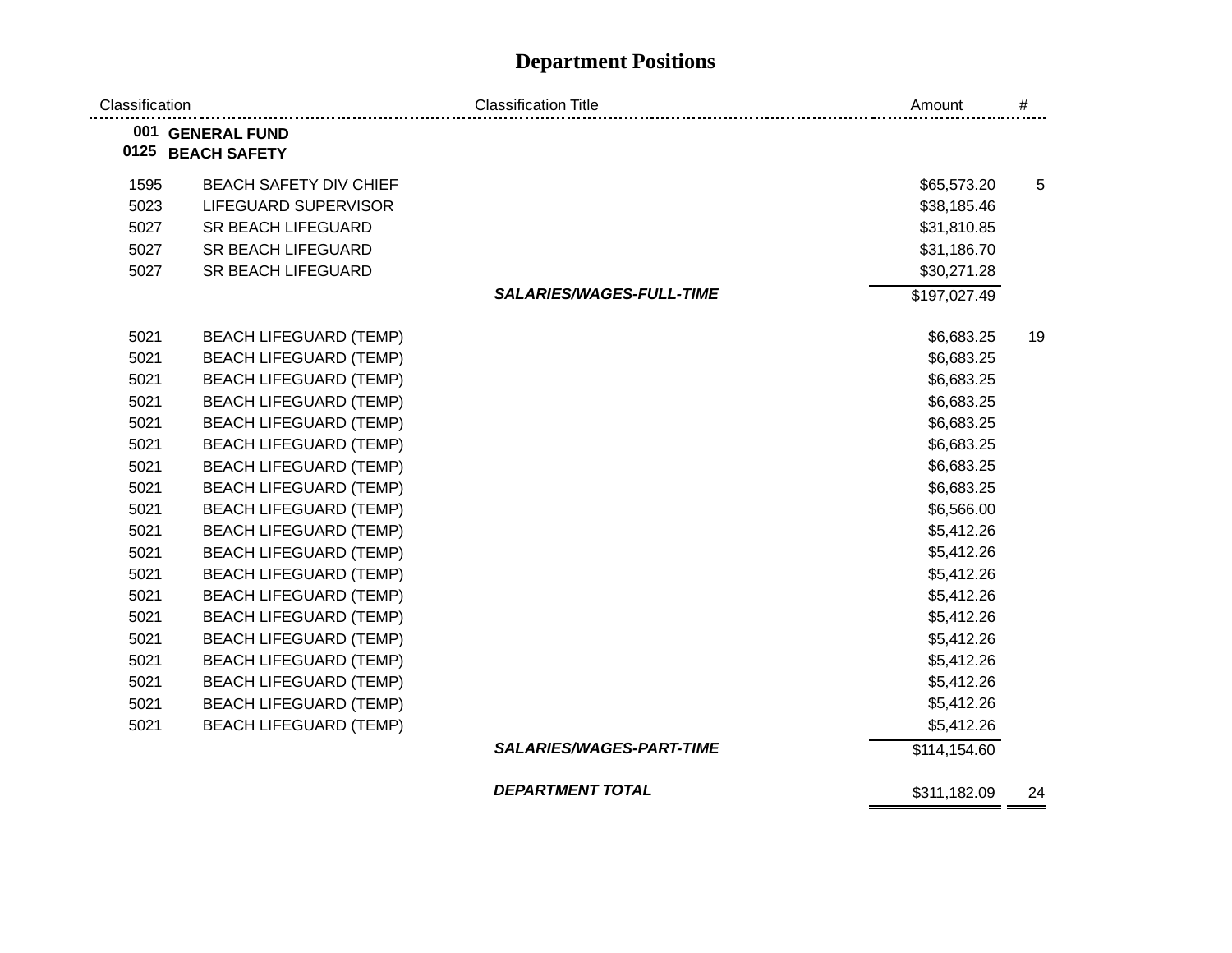| Classification |                               | <b>Classification Title</b> | Amount      | #   |
|----------------|-------------------------------|-----------------------------|-------------|-----|
|                | 001 GENERAL FUND              |                             |             |     |
|                | 0126 CORRECTIONS              |                             |             |     |
| 1062           | CHIEF CORRECTIONAL OFICER     |                             | \$90,793.02 | 130 |
| 1445           | <b>INMATE POPULATION MGR</b>  |                             | \$4,605.12  |     |
| 2030           | CORR SECURITY & OPS CAPT      |                             | \$78,730.21 |     |
| 2040           | CO IV                         |                             | \$72,655.10 |     |
| 2060           | CO III                        |                             | \$67,877.08 |     |
| 2060           | CO III                        |                             | \$64,239.88 |     |
| 2060           | CO III                        |                             | \$55,815.14 |     |
| 2060           | CO III                        |                             | \$50,049.31 |     |
| 2060           | CO III                        |                             | \$49,918.35 |     |
| 2060           | CO III                        |                             | \$44,023.38 |     |
| 2220           | <b>REGISTERED NURSE</b>       |                             | \$51,180.30 |     |
| 2333           | <b>COMPUTER TECHNICIAN II</b> |                             | \$35,743.82 |     |
| 3080           | CO <sub>II</sub>              |                             | \$56,422.80 |     |
| 3080           | CO <sub>II</sub>              |                             | \$55,471.17 |     |
| 3080           | CO <sub>II</sub>              |                             | \$54,943.75 |     |
| 3080           | CO <sub>II</sub>              |                             | \$47,517.38 |     |
| 3080           | CO <sub>II</sub>              |                             | \$47,146.32 |     |
| 3080           | CO <sub>II</sub>              |                             | \$46,469.68 |     |
| 3080           | CO <sub>II</sub>              |                             | \$45,094.58 |     |
| 3080           | CO <sub>II</sub>              |                             | \$44,234.76 |     |
| 3080           | CO <sub>II</sub>              |                             | \$42,890.06 |     |
| 3080           | CO <sub>II</sub>              |                             | \$41,231.20 |     |
| 3080           | CO <sub>II</sub>              |                             | \$40,401.78 |     |
| 3080           | CO <sub>II</sub>              |                             | \$39,223.12 |     |
| 4020           | <b>CORRECTIONAL OFFICER I</b> |                             | \$52,743.04 |     |
| 4020           | <b>CORRECTIONAL OFFICER I</b> |                             | \$52,743.04 |     |
| 4020           | <b>CORRECTIONAL OFFICER I</b> |                             | \$52,742.33 |     |
| 4020           | <b>CORRECTIONAL OFFICER I</b> |                             | \$52,742.10 |     |
| 4020           | <b>CORRECTIONAL OFFICER I</b> |                             | \$46,596.70 |     |
| 4020           | <b>CORRECTIONAL OFFICER I</b> |                             | \$43,108.33 |     |
| 4020           | <b>CORRECTIONAL OFFICER I</b> |                             | \$42,744.22 |     |
| 4020           | <b>CORRECTIONAL OFFICER I</b> |                             | \$41,872.82 |     |
| 4020           | <b>CORRECTIONAL OFFICER I</b> |                             | \$41,597.64 |     |
| 4020           | <b>CORRECTIONAL OFFICER I</b> |                             | \$40,663.70 |     |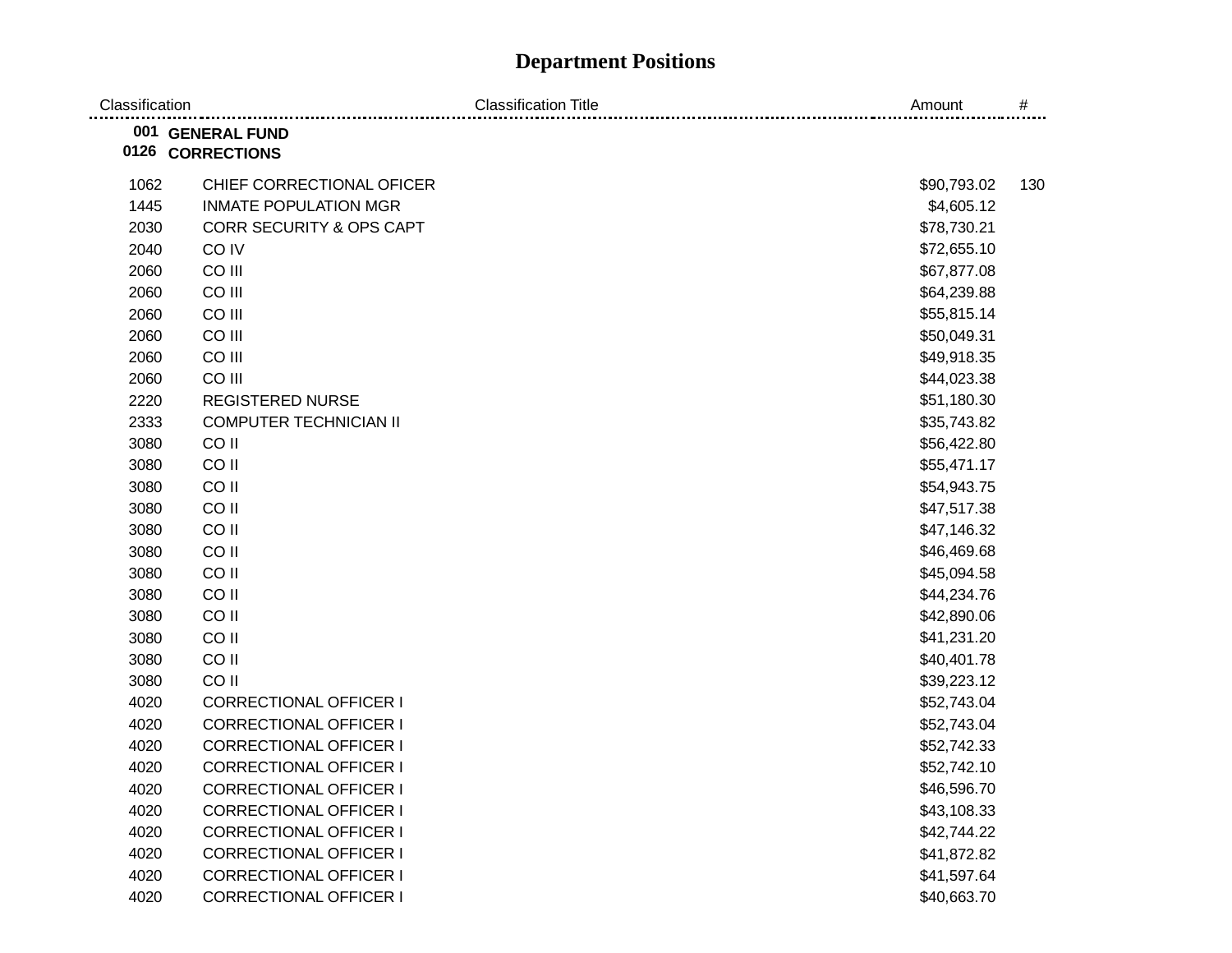| Classification | <b>Classification Title</b>   | Amount<br>#     |  |
|----------------|-------------------------------|-----------------|--|
| 4020           | <b>CORRECTIONAL OFFICER I</b> | \$40,641.87 130 |  |
| 4020           | <b>CORRECTIONAL OFFICER I</b> | \$40,451.07     |  |
| 4020           | <b>CORRECTIONAL OFFICER I</b> | \$40,118.03     |  |
| 4020           | <b>CORRECTIONAL OFFICER I</b> | \$40,038.31     |  |
| 4020           | <b>CORRECTIONAL OFFICER I</b> | \$39,854.85     |  |
| 4020           | <b>CORRECTIONAL OFFICER I</b> | \$39,703.31     |  |
| 4020           | <b>CORRECTIONAL OFFICER I</b> | \$38,849.72     |  |
| 4020           | <b>CORRECTIONAL OFFICER I</b> | \$38,721.10     |  |
| 4020           | <b>CORRECTIONAL OFFICER I</b> | \$38,716.27     |  |
| 4020           | <b>CORRECTIONAL OFFICER I</b> | \$38,699.27     |  |
| 4020           | <b>CORRECTIONAL OFFICER I</b> | \$38,611.96     |  |
| 4020           | <b>CORRECTIONAL OFFICER I</b> | \$38,611.96     |  |
| 4020           | <b>CORRECTIONAL OFFICER I</b> | \$38,611.96     |  |
| 4020           | <b>CORRECTIONAL OFFICER I</b> | \$38,611.96     |  |
| 4020           | <b>CORRECTIONAL OFFICER I</b> | \$38,570.69     |  |
| 4020           | <b>CORRECTIONAL OFFICER I</b> | \$38,570.69     |  |
| 4020           | <b>CORRECTIONAL OFFICER I</b> | \$38,203.79     |  |
| 4020           | <b>CORRECTIONAL OFFICER I</b> | \$38,203.79     |  |
| 4020           | <b>CORRECTIONAL OFFICER I</b> | \$38,135.00     |  |
| 4020           | <b>CORRECTIONAL OFFICER I</b> | \$37,836.89     |  |
| 4020           | <b>CORRECTIONAL OFFICER I</b> | \$37,836.89     |  |
| 4020           | <b>CORRECTIONAL OFFICER I</b> | \$37,836.89     |  |
| 4020           | <b>CORRECTIONAL OFFICER I</b> | \$37,836.89     |  |
| 4020           | <b>CORRECTIONAL OFFICER I</b> | \$37,836.89     |  |
| 4020           | <b>CORRECTIONAL OFFICER I</b> | \$37,826.19     |  |
| 4020           | <b>CORRECTIONAL OFFICER I</b> | \$37,813.95     |  |
| 4020           | <b>CORRECTIONAL OFFICER I</b> | \$37,813.95     |  |
| 4020           | <b>CORRECTIONAL OFFICER I</b> | \$37,477.18     |  |
| 4020           | <b>CORRECTIONAL OFFICER I</b> | \$37,469.98     |  |
| 4020           | <b>CORRECTIONAL OFFICER I</b> | \$37,469.98     |  |
| 4020           | <b>CORRECTIONAL OFFICER I</b> | \$37,469.98     |  |
| 4020           | <b>CORRECTIONAL OFFICER I</b> | \$37,469.98     |  |
| 4020           | <b>CORRECTIONAL OFFICER I</b> | \$37,469.98     |  |
| 4020           | <b>CORRECTIONAL OFFICER I</b> | \$37,469.98     |  |
| 4020           | <b>CORRECTIONAL OFFICER I</b> | \$37,469.98     |  |
| 4020           | <b>CORRECTIONAL OFFICER I</b> | \$37,469.98     |  |
| 4020           | <b>CORRECTIONAL OFFICER I</b> | \$37,469.98     |  |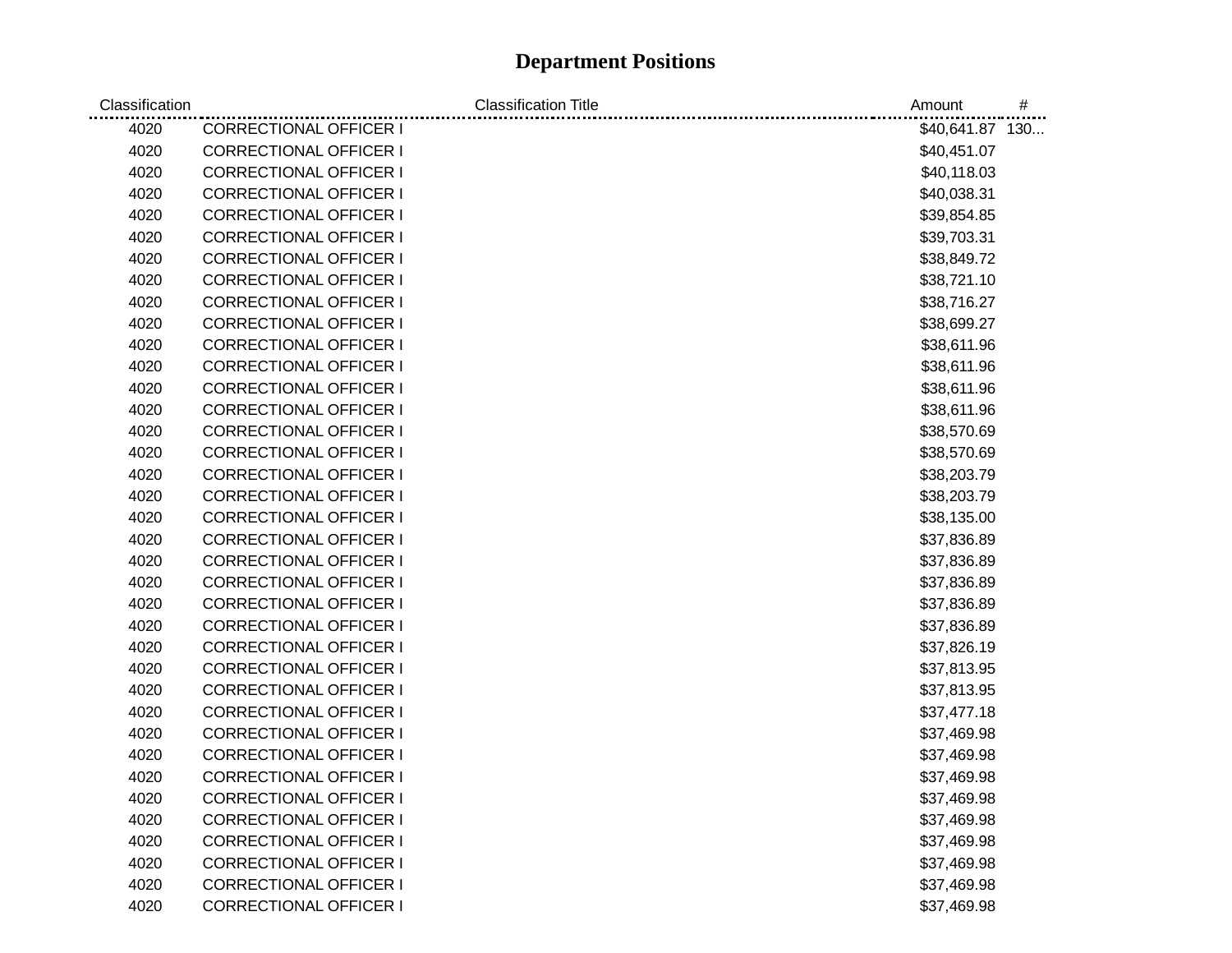| Classification | <b>Classification Title</b>   | Amount          | # |
|----------------|-------------------------------|-----------------|---|
| 4020           | <b>CORRECTIONAL OFFICER I</b> | \$37,367.82 130 |   |
| 4020           | <b>CORRECTIONAL OFFICER I</b> | \$37,103.08     |   |
| 4020           | <b>CORRECTIONAL OFFICER I</b> | \$37,103.08     |   |
| 4020           | <b>CORRECTIONAL OFFICER I</b> | \$37,103.08     |   |
| 4020           | <b>CORRECTIONAL OFFICER I</b> | \$37,103.08     |   |
| 4020           | <b>CORRECTIONAL OFFICER I</b> | \$37,103.08     |   |
| 4020           | <b>CORRECTIONAL OFFICER I</b> | \$37,103.08     |   |
| 4020           | <b>CORRECTIONAL OFFICER I</b> | \$37,103.08     |   |
| 4020           | <b>CORRECTIONAL OFFICER I</b> | \$36,736.18     |   |
| 4020           | <b>CORRECTIONAL OFFICER I</b> | \$36,736.18     |   |
| 4020           | <b>CORRECTIONAL OFFICER I</b> | \$36,735.28     |   |
| 4020           | <b>CORRECTIONAL OFFICER I</b> | \$36,385.61     |   |
| 4020           | <b>CORRECTIONAL OFFICER I</b> | \$36,385.61     |   |
| 4020           | <b>CORRECTIONAL OFFICER I</b> | \$36,385.61     |   |
| 4020           | <b>CORRECTIONAL OFFICER I</b> | \$36,385.61     |   |
| 4020           | <b>CORRECTIONAL OFFICER I</b> | \$36,385.61     |   |
| 4020           | <b>CORRECTIONAL OFFICER I</b> | \$36,385.61     |   |
| 4020           | <b>CORRECTIONAL OFFICER I</b> | \$36,025.30     |   |
| 4020           | <b>CORRECTIONAL OFFICER I</b> | \$35,665.32     |   |
| 4020           | <b>CORRECTIONAL OFFICER I</b> | \$35,665.32     |   |
| 4020           | <b>CORRECTIONAL OFFICER I</b> | \$35,665.32     |   |
| 4020           | <b>CORRECTIONAL OFFICER I</b> | \$35,665.32     |   |
| 4020           | <b>CORRECTIONAL OFFICER I</b> | \$35,665.32     |   |
| 4020           | <b>CORRECTIONAL OFFICER I</b> | \$35,665.32     |   |
| 4020           | <b>CORRECTIONAL OFFICER I</b> | \$35,665.32     |   |
| 4020           | <b>CORRECTIONAL OFFICER I</b> | \$35,658.40     |   |
| 4020           | <b>CORRECTIONAL OFFICER I</b> | \$35,658.40     |   |
| 4020           | <b>CORRECTIONAL OFFICER I</b> | \$35,658.40     |   |
| 4020           | <b>CORRECTIONAL OFFICER I</b> | \$35,656.15     |   |
| 4020           | <b>CORRECTIONAL OFFICER I</b> | \$35,656.15     |   |
| 4020           | <b>CORRECTIONAL OFFICER I</b> | \$35,656.15     |   |
| 4020           | <b>CORRECTIONAL OFFICER I</b> | \$35,656.15     |   |
| 4020           | <b>CORRECTIONAL OFFICER I</b> | \$35,314.43     |   |
| 4020           | <b>CORRECTIONAL OFFICER I</b> | \$34,704.93     |   |
| 4020           | <b>CORRECTIONAL OFFICER I</b> | \$34,617.62     |   |
| 4020           | <b>CORRECTIONAL OFFICER I</b> | \$34,617.62     |   |
| 4020           | <b>CORRECTIONAL OFFICER I</b> | \$34,617.62     |   |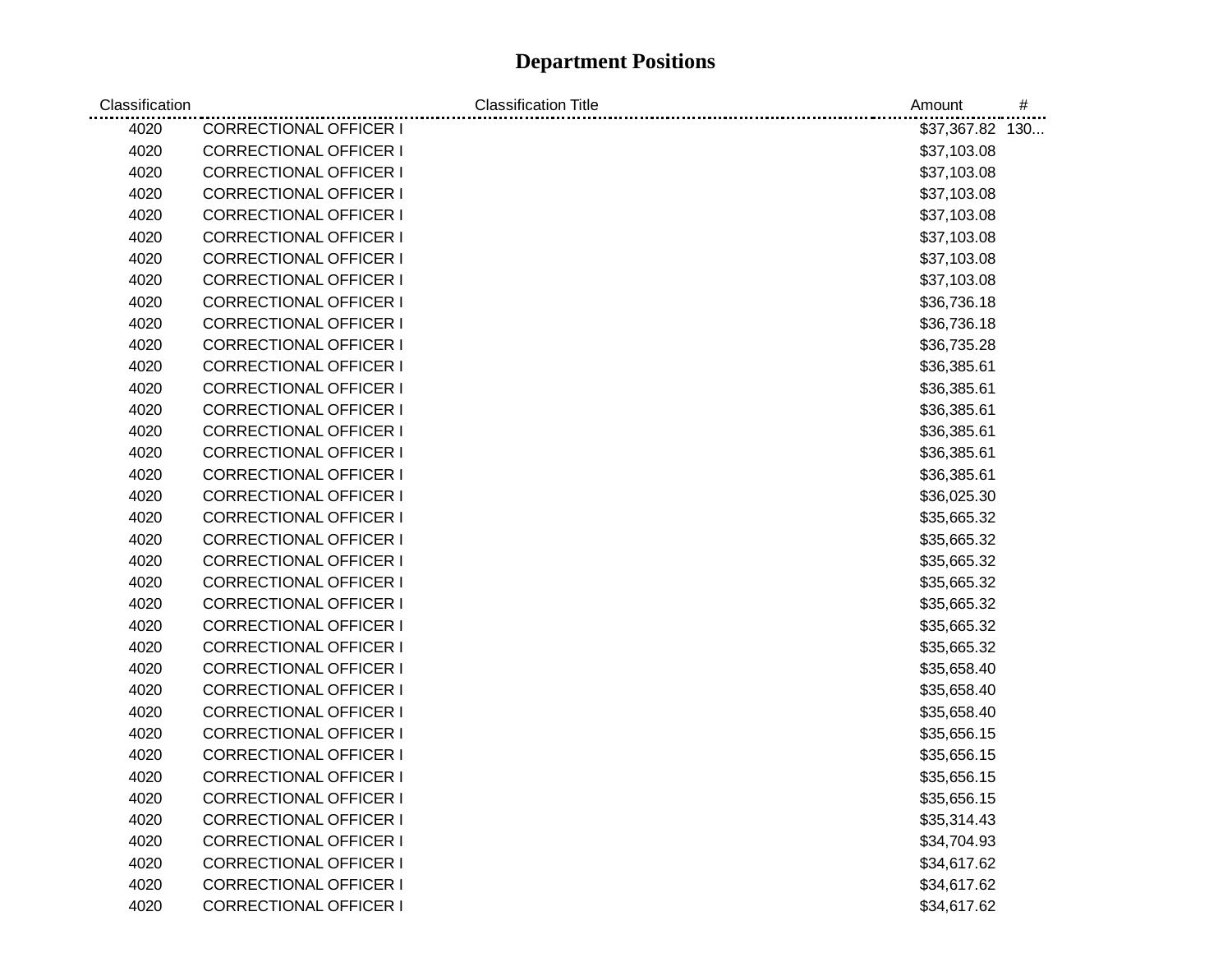| Classification |                                 | <b>Classification Title</b>     | Amount          | #   |
|----------------|---------------------------------|---------------------------------|-----------------|-----|
| 4020           | <b>CORRECTIONAL OFFICER I</b>   |                                 | \$34,617.62 130 |     |
| 4020           | <b>CORRECTIONAL OFFICER I</b>   |                                 | \$34,617.62     |     |
| 4020           | <b>CORRECTIONAL OFFICER I</b>   |                                 | \$34,617.62     |     |
| 4020           | <b>CORRECTIONAL OFFICER I</b>   |                                 | \$34,617.62     |     |
| 4020           | <b>CORRECTIONAL OFFICER I</b>   |                                 | \$33,613.58     |     |
| 4020           | <b>CORRECTIONAL OFFICER I</b>   |                                 | \$33,613.58     |     |
| 4020           | <b>CORRECTIONAL OFFICER I</b>   |                                 | \$33,613.58     |     |
| 4020           | <b>CORRECTIONAL OFFICER I</b>   |                                 | \$33,613.58     |     |
| 4020           | <b>CORRECTIONAL OFFICER I</b>   |                                 | \$33,613.58     |     |
| 4020           | <b>CORRECTIONAL OFFICER I</b>   |                                 | \$33,613.58     |     |
| 4020           | <b>CORRECTIONAL OFFICER I</b>   |                                 | \$33,613.58     |     |
| 4020           | <b>CORRECTIONAL OFFICER I</b>   |                                 | \$33,613.58     |     |
| 4020           | <b>CORRECTIONAL OFFICER I</b>   |                                 | \$33,613.58     |     |
| 4020           | <b>CORRECTIONAL OFFICER I</b>   |                                 | \$33,613.58     |     |
| 4020           | <b>CORRECTIONAL OFFICER I</b>   |                                 | \$33,613.58     |     |
| 4020           | <b>CORRECTIONAL OFFICER I</b>   |                                 | \$33,613.58     |     |
| 4020           | <b>CORRECTIONAL OFFICER I</b>   |                                 | \$33,613.58     |     |
| 6130           | <b>CORRECTIONS ACR TECH</b>     |                                 | \$36,943.85     |     |
| 6371           | <b>PROGRAM TECHNICIAN I</b>     |                                 | \$25,444.52     |     |
| 6650           | <b>OFFICE SUPERVISOR</b>        |                                 | \$44,458.63     |     |
| 8100           | <b>COOK</b>                     |                                 | \$29,813.95     |     |
| 8160           | <b>JAIL CUSTODIAL CREW LEAD</b> |                                 | \$33,311.19     |     |
|                |                                 | <b>SALARIES/WAGES-FULL-TIME</b> | \$5,193,686.77  |     |
|                |                                 | <b>DEPARTMENT TOTAL</b>         | \$5,193,686.77  | 130 |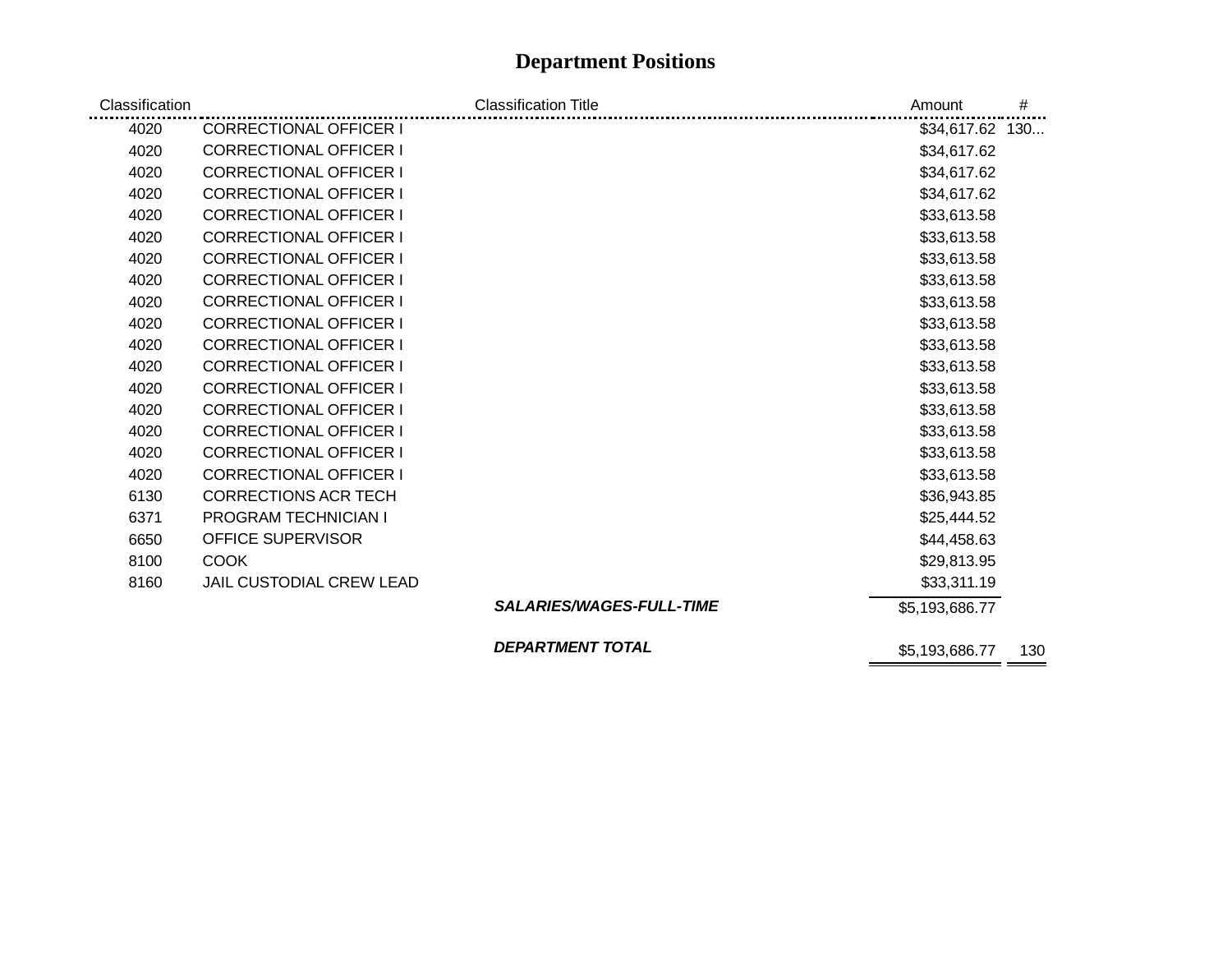| Classification |                                                     | <b>Classification Title</b>            | #<br>Amount       |
|----------------|-----------------------------------------------------|----------------------------------------|-------------------|
| 001<br>0130    | <b>GENERAL FUND</b><br><b>AGRICULTURE EXTENSION</b> |                                        |                   |
| 1071           | CNTY EXTENSION DIV DIR                              |                                        | \$29,605.52       |
| 2080           | <b>COUNTY EXTENSION AGENT</b>                       |                                        | \$49,890.39       |
| 2080           | <b>COUNTY EXTENSION AGENT</b>                       |                                        | \$26,443.168      |
| 2080           | <b>COUNTY EXTENSION AGENT</b>                       |                                        | \$15,291.68       |
| 2080           | <b>COUNTY EXTENSION AGENT</b>                       |                                        | \$15,125.24       |
| 2080           | <b>COUNTY EXTENSION AGENT</b>                       |                                        | \$9,257.39        |
| 6371           | <b>PROGRAM TECHNICIAN I</b>                         |                                        | \$32,917.75       |
| 6378           | <b>COUNTY EXTENSION TECH II</b>                     |                                        | \$42,026.10       |
|                |                                                     | <i><b>SALARIES/WAGES-FULL-TIME</b></i> | \$220,557.23      |
| 6930           | CE PROGRAM ASSISTANT (PT)                           |                                        | \$6,923.53        |
|                |                                                     | <b>SALARIES/WAGES-PART-TIME</b>        | \$6,923.53        |
|                |                                                     | <b>DEPARTMENT TOTAL</b>                | \$227,480.76<br>9 |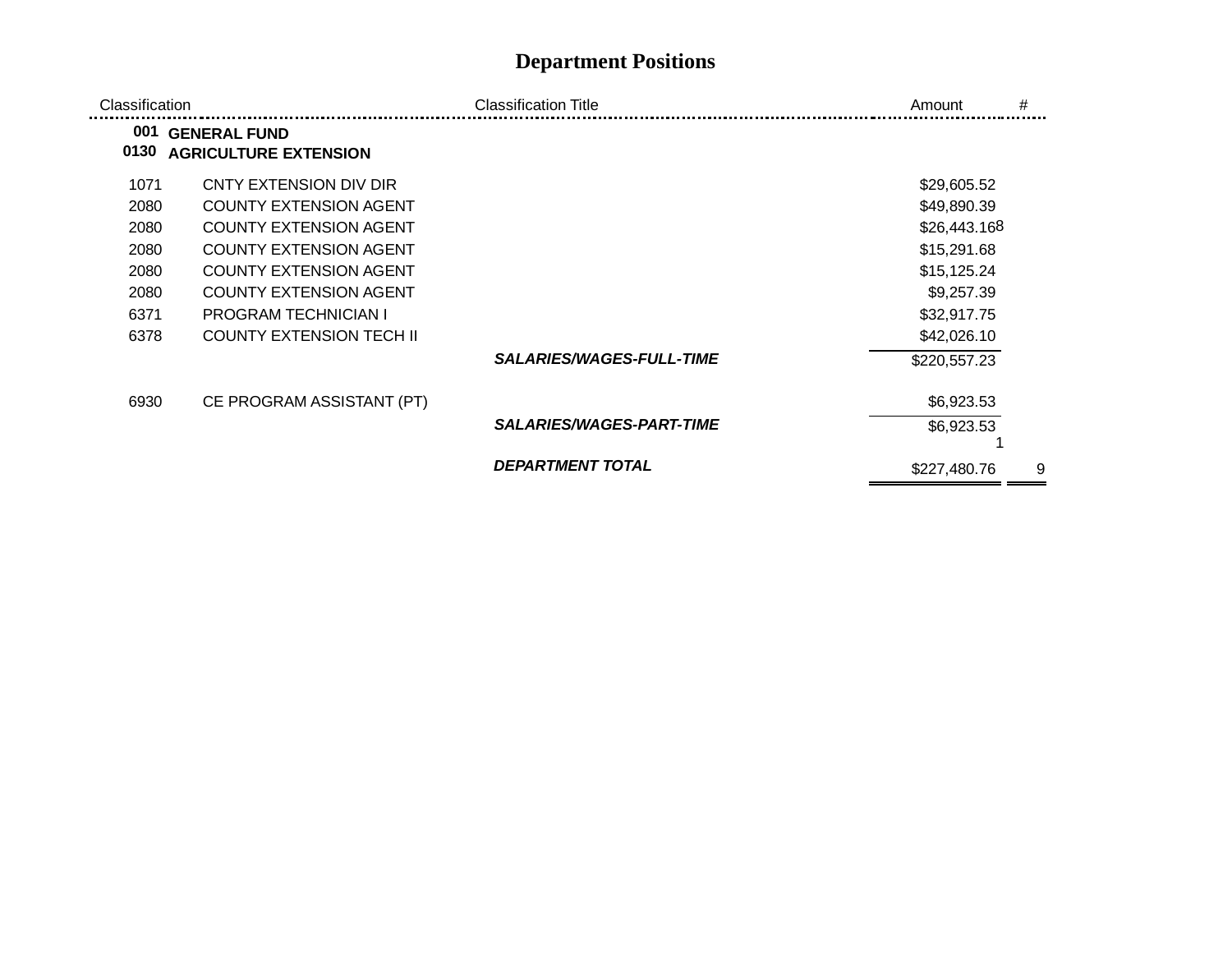| Classification |                                                 | <b>Classification Title</b>     | #<br>Amount       |
|----------------|-------------------------------------------------|---------------------------------|-------------------|
| 001<br>0151    | <b>GENERAL FUND</b><br><b>VETERANS SERVICES</b> |                                 |                   |
| 1311           | VET AFFAIRS DIV DIRECTOR                        |                                 | \$58,753.59       |
| 6360           | ADMINISTRATIVE ASSIST I                         |                                 | \$21,179.49       |
| 6590           | VETERAN'S SVCS COUNSELOR                        |                                 | \$30,279.393      |
|                |                                                 | <b>SALARIES/WAGES-FULL-TIME</b> | \$110,212.47      |
|                |                                                 | <b>DEPARTMENT TOTAL</b>         | \$110,212.47<br>3 |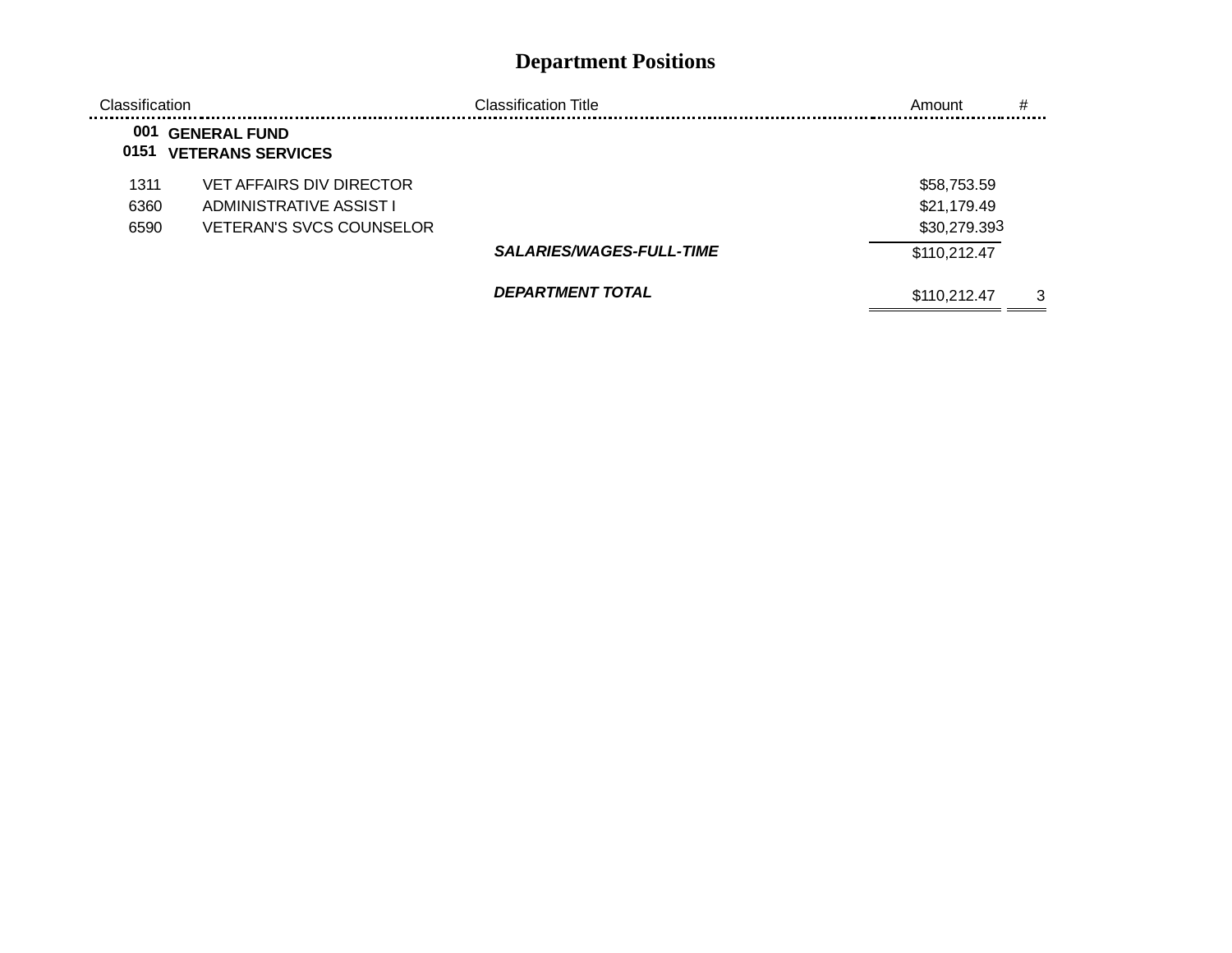| Classification |                                                | <b>Classification Title</b>     | Amount       | # |
|----------------|------------------------------------------------|---------------------------------|--------------|---|
| 001<br>0160    | <b>GENERAL FUND</b><br><b>MOSQUITO CONTROL</b> |                                 |              |   |
| 8090           | MOSQUITO CONTROL FOREMAN                       |                                 | \$38,513.33  | 8 |
| 8090           | MOSQUITO CONTROL FOREMAN                       |                                 | \$38,091.87  |   |
| 8091           | MC LARVICIDE SPECIALIST                        |                                 | \$33,005.18  |   |
| 8091           | MC LARVICIDE SPECIALIST                        |                                 | \$32,961.46  |   |
| 8092           | MC SPRAY TECHNICIAN                            |                                 | \$33,573.48  |   |
| 8092           | MC SPRAY TECHNICIAN                            |                                 | \$31,365.85  |   |
| 8092           | MC SPRAY TECHNICIAN                            |                                 | \$27,759.32  |   |
| 8092           | MC SPRAY TECHNICIAN                            |                                 | \$26,963.28  |   |
|                |                                                | <b>SALARIES/WAGES-FULL-TIME</b> | \$262,233.77 |   |
|                |                                                | <b>DEPARTMENT TOTAL</b>         | \$262,233.77 | 8 |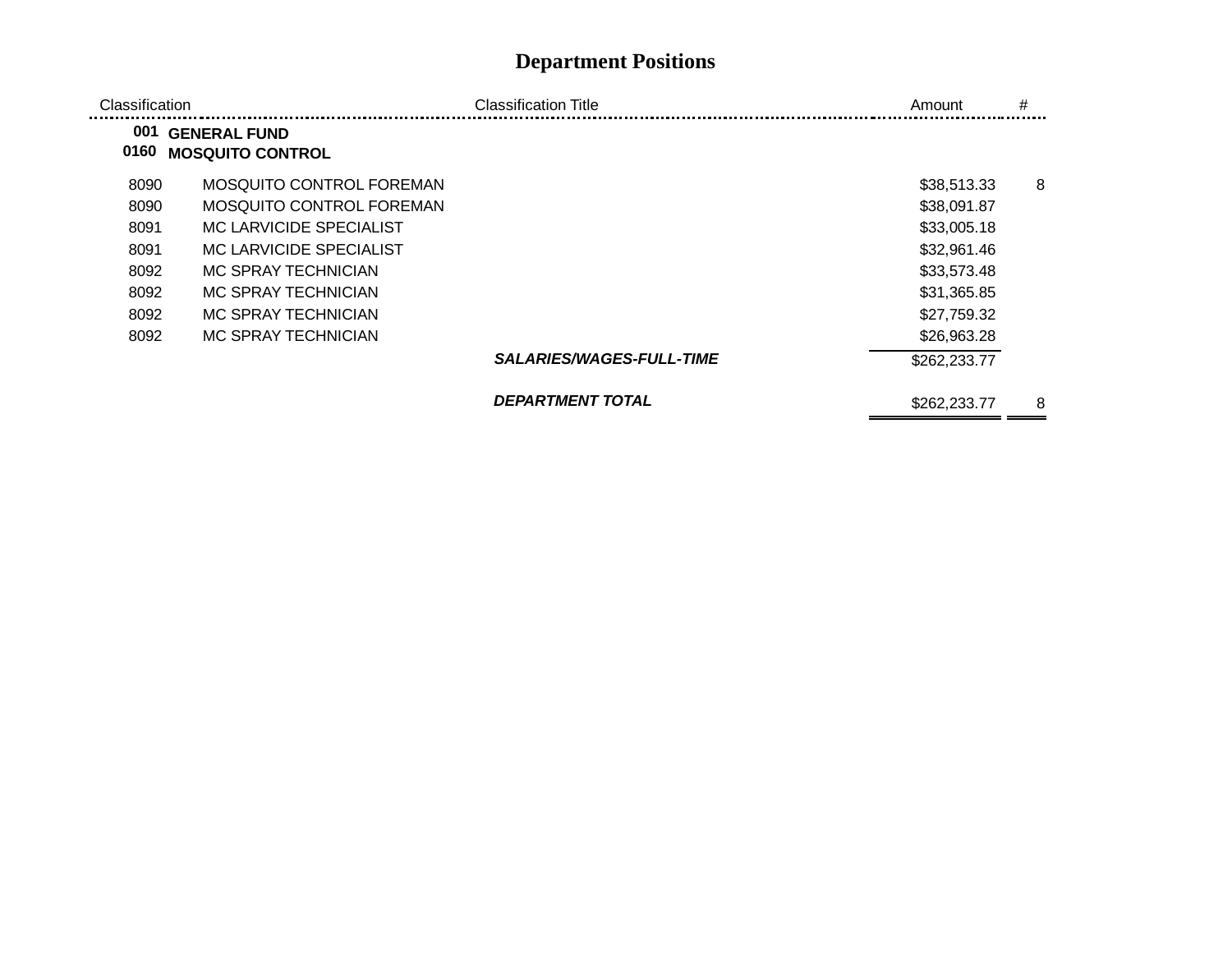| Classification |                                         | <b>Classification Title</b>     | Amount       | #  |
|----------------|-----------------------------------------|---------------------------------|--------------|----|
| 0170           | 001 GENERAL FUND<br><b>COUNTY PARKS</b> |                                 |              |    |
| 1435           | PARKS OPERATIONS MGR                    |                                 | \$21,422.91  | 19 |
| 3290           | <b>PARKS COORDINATOR</b>                |                                 | \$16,845.76  |    |
| 6372           | PROGRAM TECHNICIAN II                   |                                 | \$13,709.17  |    |
| 7930           | PARKS CONSTRUCTION TECH                 |                                 | \$9,525.26   |    |
| 7930           | PARKS CONSTRUCTION TECH                 |                                 | \$9,524.51   |    |
| 7930           | PARKS CONSTRUCTION TECH                 |                                 | \$8,978.40   |    |
| 7940           | PARKS CONST CREW LEADER                 |                                 | \$12,888.70  |    |
| 7940           | <b>PARKS CONST CREW LEADER</b>          |                                 | \$11,352.91  |    |
| 8080           | <b>BUILDINGS &amp; PARKS SPVR</b>       |                                 | \$18,776.36  |    |
| 8140           | <b>GROUNDSKEEPER</b>                    |                                 | \$7,275.35   |    |
| 8140           | <b>GROUNDSKEEPER</b>                    |                                 | \$7,267.19   |    |
| 8140           | <b>GROUNDSKEEPER</b>                    |                                 | \$6,852.13   |    |
| 8140           | <b>GROUNDSKEEPER</b>                    |                                 | \$6,852.13   |    |
| 8190           | <b>LEAD GROUNDSKEEPER</b>               |                                 | \$10,809.74  |    |
| 8190           | <b>LEAD GROUNDSKEEPER</b>               |                                 | \$10,794.44  |    |
| 8250           | <b>SENIOR GROUNDSKEEPER</b>             |                                 | \$8,917.74   |    |
| 8250           | <b>SENIOR GROUNDSKEEPER</b>             |                                 | \$8,912.86   |    |
| 8250           | <b>SENIOR GROUNDSKEEPER</b>             |                                 | \$8,636.16   |    |
| 8250           | <b>SENIOR GROUNDSKEEPER</b>             |                                 | \$8,499.38   |    |
|                |                                         | <b>SALARIES/WAGES-FULL-TIME</b> | \$207,841.10 |    |
|                |                                         | <b>DEPARTMENT TOTAL</b>         | \$207,841.10 | 19 |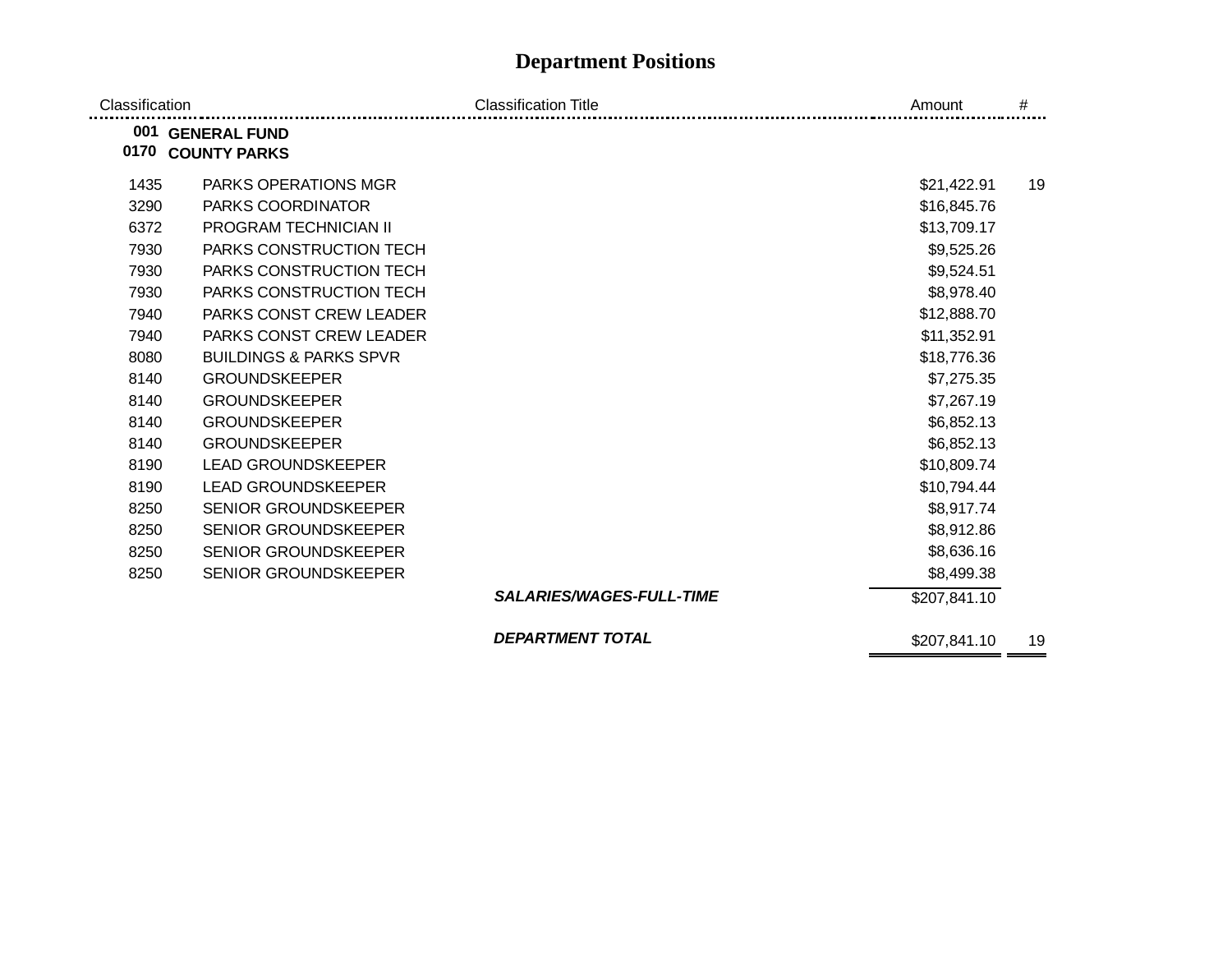| Classification |                                                   | <b>Classification Title</b>     | Amount      | # |
|----------------|---------------------------------------------------|---------------------------------|-------------|---|
| 001<br>0171    | <b>GENERAL FUND</b><br><b>LIBRARY COOPERATIVE</b> |                                 |             |   |
| 1250           | LIBRARY COOPERATIVE COOR                          |                                 | \$65,931.05 |   |
|                |                                                   | <b>SALARIES/WAGES-FULL-TIME</b> | \$65,931.05 |   |
|                |                                                   | DEPARTMENT TOTAL                | \$65,931.05 |   |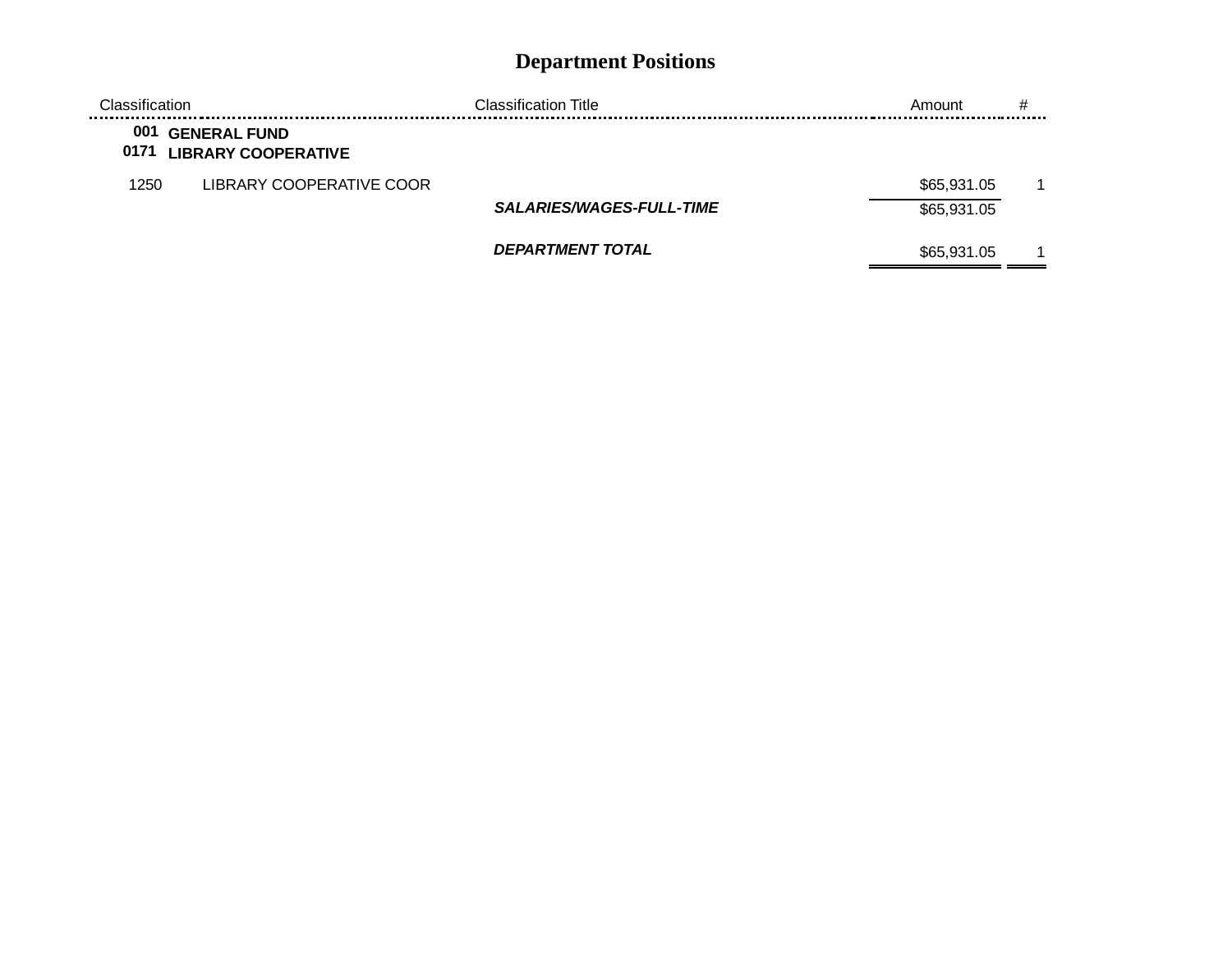| Classification |                                                         | <b>Classification Title</b>     | #<br>Amount       |
|----------------|---------------------------------------------------------|---------------------------------|-------------------|
| 001<br>0610    | <b>GENERAL FUND</b><br><b>PRETRIAL SERVICES PROGRAM</b> |                                 |                   |
| 4040           | <b>PRETRIAL OFFICER</b>                                 |                                 | \$47,401.28       |
| 4040           | <b>PRETRIAL OFFICER</b>                                 |                                 | \$37,801.02       |
| 4041           | MENTAL HLTH PRETRIAL OFF                                |                                 | \$19,101.915      |
| 4050           | PRETRIAL SERVICES COORD                                 |                                 | \$49,908.49       |
| 6373           | <b>PROGRAM TECHNICIAN II</b>                            |                                 | \$46,994.13       |
|                |                                                         | <b>SALARIES/WAGES-FULL-TIME</b> | \$201,206.83      |
|                |                                                         | <b>DEPARTMENT TOTAL</b>         | \$201,206.83<br>5 |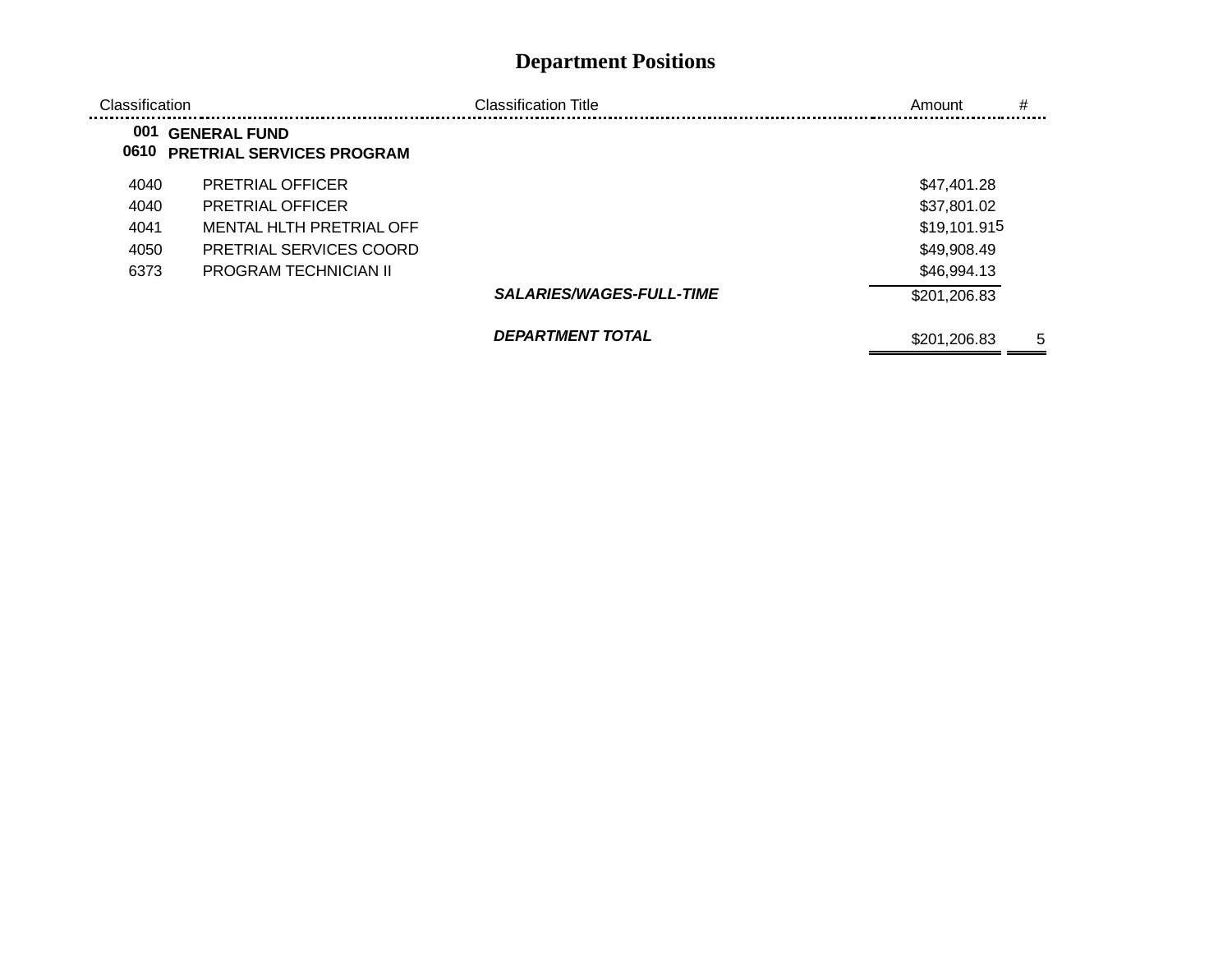| Classification |                                                  | Classification Title            | Amount       | # |
|----------------|--------------------------------------------------|---------------------------------|--------------|---|
| 001<br>701291  | <b>GENERAL FUND</b><br><b>FDCF MH &amp; DCCM</b> |                                 |              |   |
| 2290           | CASE MANAGER                                     |                                 | \$27,982.73  |   |
| 2291           | MENTAL HLTH CT CASE MGR                          |                                 | \$35,992.65  |   |
| 2420           | FORENSIC MENTAL HLTH SPEC                        |                                 | \$39,009.384 |   |
| 4041           | MENTAL HLTH PRETRIAL OFF                         |                                 | \$13,832.41  |   |
|                |                                                  | <b>SALARIES/WAGES-FULL-TIME</b> | \$116,817.17 |   |
|                |                                                  | <b>DEPARTMENT TOTAL</b>         | \$116,817.17 | 4 |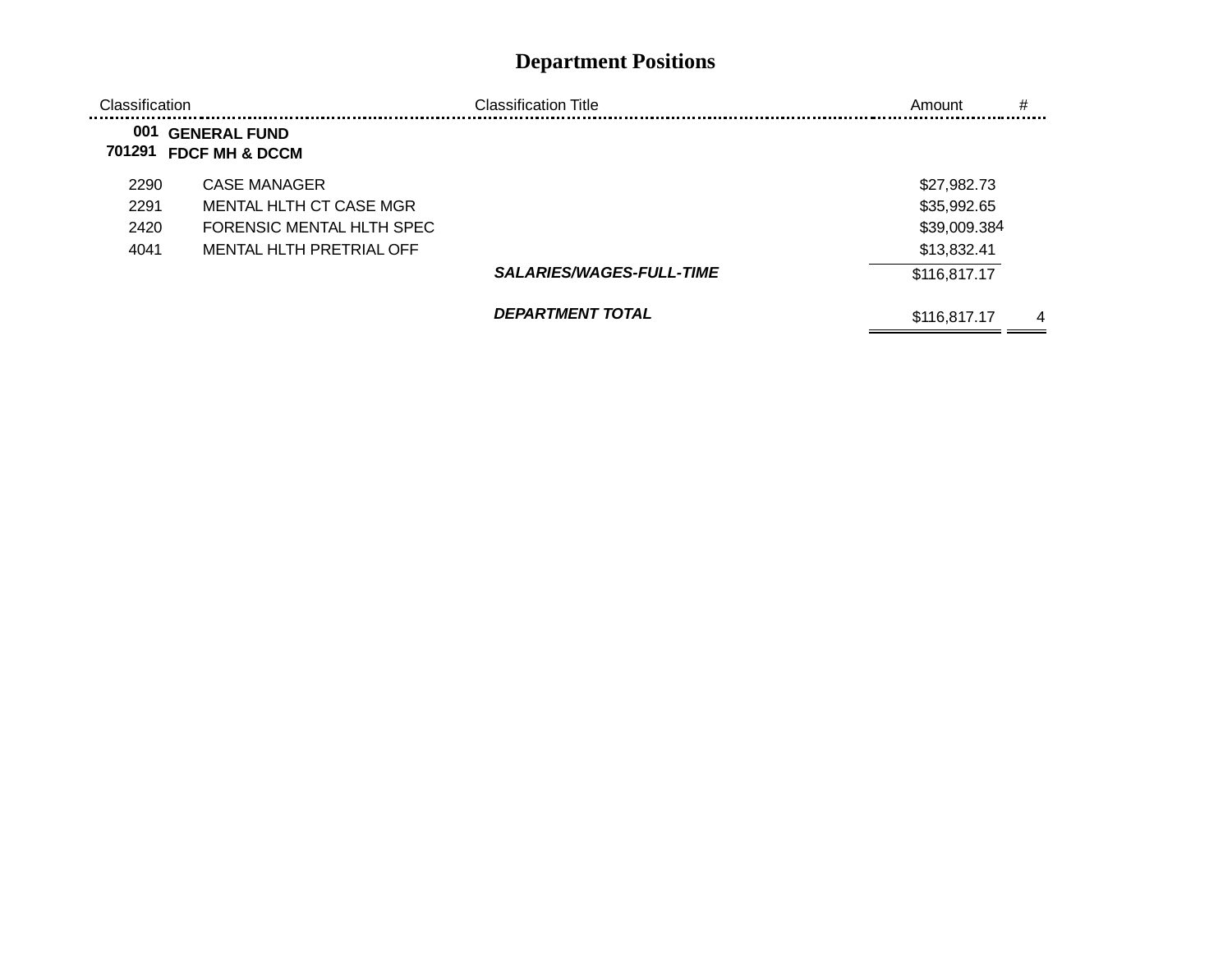| Classification. |                                                 | Classification Title            | Amount      | # |
|-----------------|-------------------------------------------------|---------------------------------|-------------|---|
| 001<br>701371   | <b>GENERAL FUND</b><br><b>STATE AID LIBRARY</b> |                                 |             |   |
| 6372            | <b>PROGRAM TECHNICIAN II</b>                    |                                 | \$33,017.54 |   |
|                 |                                                 | <b>SALARIES/WAGES-FULL-TIME</b> | \$33,017.54 |   |
|                 |                                                 | DEPARTMENT TOTAL                | \$33,017.54 |   |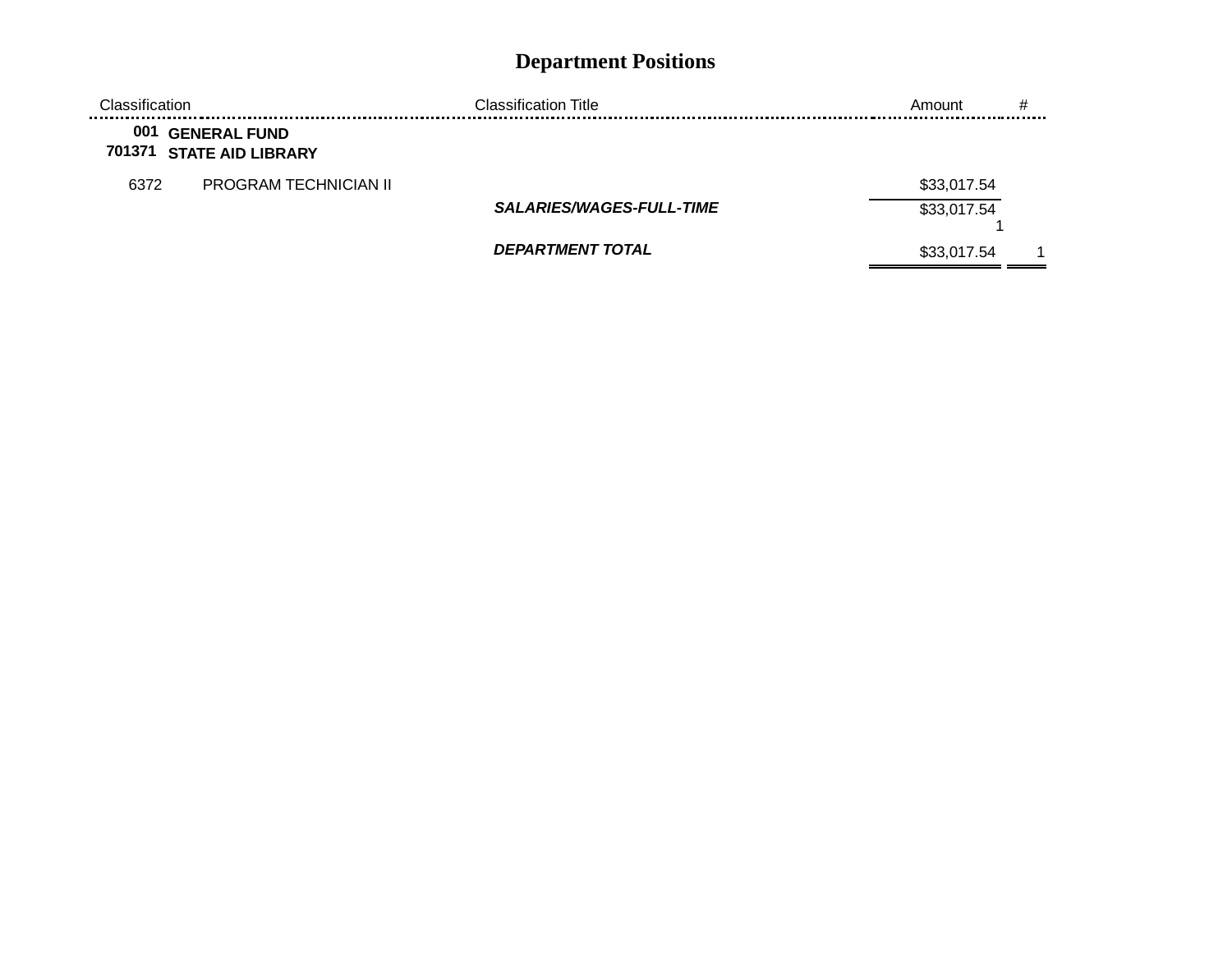| Classification |                                                                              | <b>Classification Title</b>     | Amount       | #  |
|----------------|------------------------------------------------------------------------------|---------------------------------|--------------|----|
| 1001           | <b>101 COUNTY TRANSPORTATION TRUST FUND</b><br><b>ENGINEERING DEPARTMENT</b> |                                 |              |    |
| 1085           | <b>COUNTY ENGINEER</b>                                                       |                                 | \$90,966.74  | 15 |
| 1091           | <b>DESIGN ENGINEER</b>                                                       |                                 | \$62,251.68  |    |
| 1350           | <b>PUBLIC WORKS DIRECTOR</b>                                                 |                                 | \$101,361.96 |    |
| 1434           | STRMWATER & INVENTORY MGR                                                    |                                 | \$52,990.34  |    |
| 2230           | <b>RIGHT OF WAY AGENT</b>                                                    |                                 | \$42,797.44  |    |
| 2340           | <b>ENGINEER III</b>                                                          |                                 | \$66,338.22  |    |
| 2700           | <b>CHIEF OF SURVEY</b>                                                       |                                 | \$61,095.44  |    |
| 3180           | PARTY CHIEF                                                                  |                                 | \$46,134.57  |    |
| 3190           | <b>PROJECT INSPECTOR</b>                                                     |                                 | \$53,780.93  |    |
| 3190           | PROJECT INSPECTOR                                                            |                                 | \$53,780.93  |    |
| 3190           | <b>PROJECT INSPECTOR</b>                                                     |                                 | \$47,300.13  |    |
| 3250           | <b>SURVEY AIDE II</b>                                                        |                                 | \$34,906.80  |    |
| 3250           | <b>SURVEY AIDE II</b>                                                        |                                 | \$14,294.96  |    |
| 3270           | <b>CAD DESIGNER</b>                                                          |                                 | \$32,393.39  |    |
| 3270           | CAD DESIGNER                                                                 |                                 | \$26,892.34  |    |
|                |                                                                              | <b>SALARIES/WAGES-FULL-TIME</b> | \$787,285.87 |    |
|                |                                                                              | <b>DEPARTMENT TOTAL</b>         | \$787,285.87 | 15 |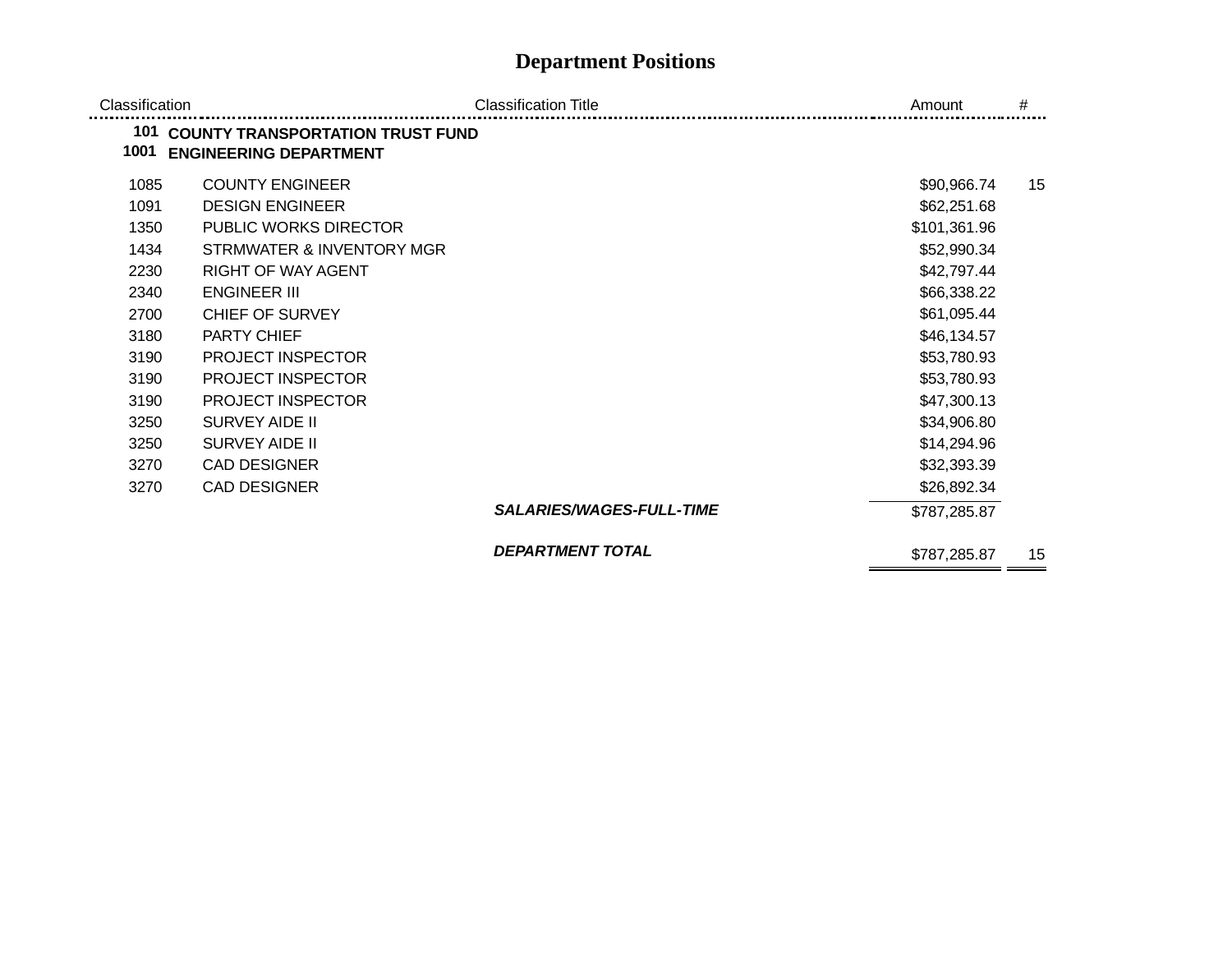| Classification | <b>Classification Title</b>          | Amount      | $\#$ |
|----------------|--------------------------------------|-------------|------|
|                | 101 COUNTY TRANSPORTATION TRUST FUND |             |      |
|                | 1002 ROAD DEPARTMENT                 |             |      |
| 1181           | ROAD DIVISION MANAGER                | \$84,780.38 | 95   |
| 1432           | <b>OPERATIONS MANAGER</b>            | \$45,601.23 |      |
| 3220           | <b>SIGN TECHNICIAN II</b>            | \$23,988.17 |      |
| 3230           | <b>SIGN TECHNICIAN III</b>           | \$28,546.20 |      |
| 3410           | PAVEMENT MGT TECHNICIAN              | \$42,378.48 |      |
| 6371           | PROGRAM TECHNICIAN I                 | \$28,007.90 |      |
| 6560           | SUPPLY COORDINATOR                   | \$30,491.54 |      |
| 6572           | <b>SUPPLY TECHNICIAN II</b>          | \$24,737.15 |      |
| 6650           | <b>OFFICE SUPERVISOR</b>             | \$45,704.52 |      |
| 6655           | PW ADMINISTRATIVE MGR                | \$40,087.08 |      |
| 7010           | <b>BRIDGE CONST &amp; MAINT SPVR</b> | \$46,565.54 |      |
| 7020           | <b>BRIDGE CONST SPECIALIST</b>       | \$35,846.68 |      |
| 7150           | <b>GENERAL EQUIPMENT OP</b>          | \$31,956.01 |      |
| 7150           | <b>GENERAL EQUIPMENT OP</b>          | \$28,699.20 |      |
| 7150           | <b>GENERAL EQUIPMENT OP</b>          | \$26,609.60 |      |
| 7150           | <b>GENERAL EQUIPMENT OP</b>          | \$24,737.15 |      |
| 7150           | <b>GENERAL EQUIPMENT OP</b>          | \$24,008.97 |      |
| 7150           | <b>GENERAL EQUIPMENT OP</b>          | \$19,920.79 |      |
| 7150           | <b>GENERAL EQUIPMENT OP</b>          | \$12,607.83 |      |
| 7170           | HEAVY EQUIPMENT OPERATOR             | \$43,898.55 |      |
| 7170           | <b>HEAVY EQUIPMENT OPERATOR</b>      | \$42,622.68 |      |
| 7170           | <b>HEAVY EQUIPMENT OPERATOR</b>      | \$41,193.90 |      |
| 7170           | <b>HEAVY EQUIPMENT OPERATOR</b>      | \$36,261.98 |      |
| 7170           | <b>HEAVY EQUIPMENT OPERATOR</b>      | \$34,863.08 |      |
| 7170           | <b>HEAVY EQUIPMENT OPERATOR</b>      | \$26,422.14 |      |
| 7170           | <b>HEAVY EQUIPMENT OPERATOR</b>      | \$25,652.57 |      |
| 7250           | <b>LIGHT EQUIPMENT OPERATOR</b>      | \$27,081.73 |      |
| 7250           | <b>LIGHT EQUIPMENT OPERATOR</b>      | \$23,800.92 |      |
| 7250           | <b>LIGHT EQUIPMENT OPERATOR</b>      | \$22,243.46 |      |
| 7250           | <b>LIGHT EQUIPMENT OPERATOR</b>      | \$21,595.59 |      |
| 7250           | <b>LIGHT EQUIPMENT OPERATOR</b>      | \$21,595.59 |      |
| 7250           | <b>LIGHT EQUIPMENT OPERATOR</b>      | \$21,595.59 |      |
| 7250           | <b>LIGHT EQUIPMENT OPERATOR</b>      | \$21,595.59 |      |
| 7250           | <b>LIGHT EQUIPMENT OPERATOR</b>      | \$21,595.59 |      |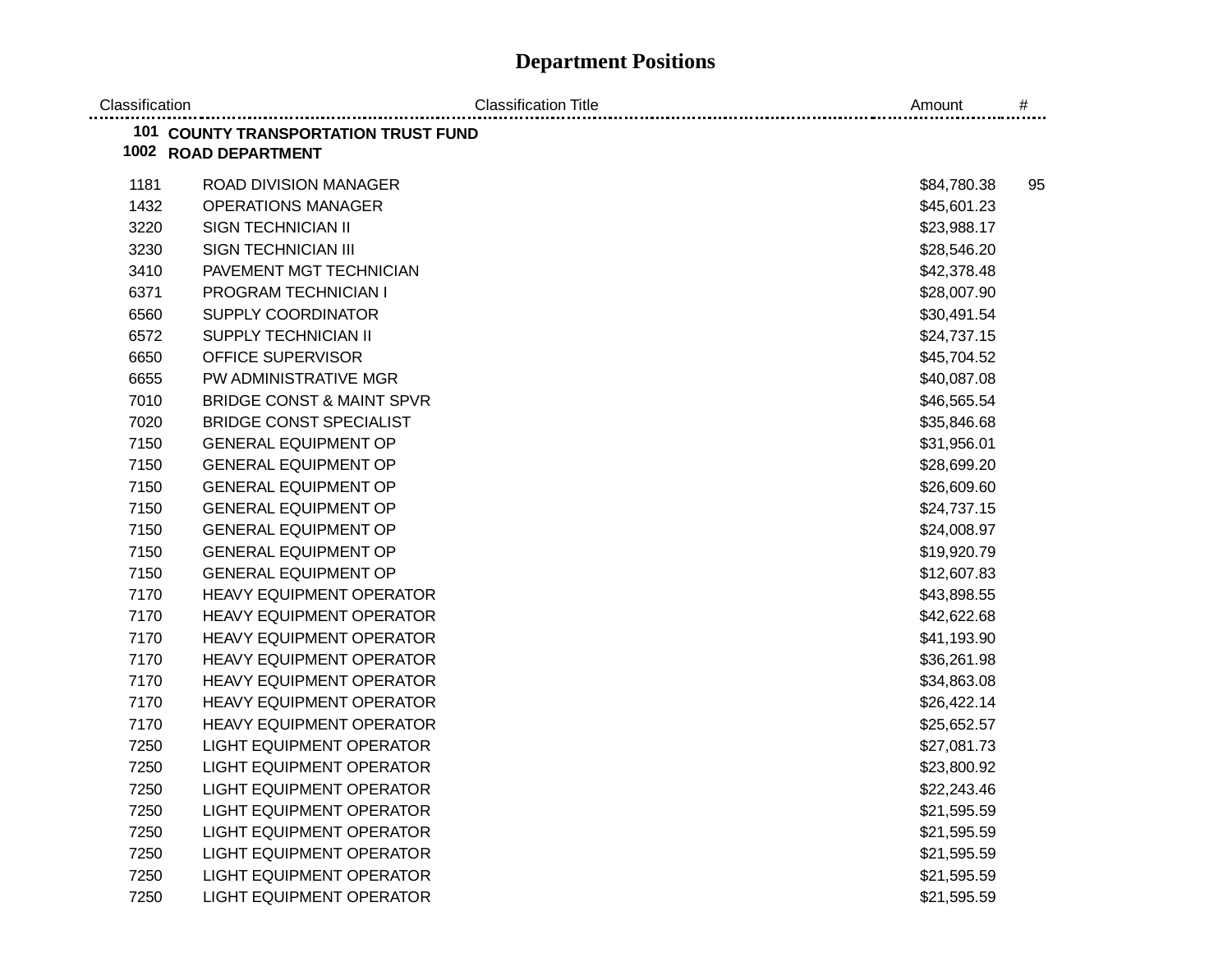| Classification | <b>Classification Title</b>          | Amount          | # |
|----------------|--------------------------------------|-----------------|---|
| 7250           | <b>LIGHT EQUIPMENT OPERATOR</b>      | $$20,971.44$ 95 |   |
| 7250           | <b>LIGHT EQUIPMENT OPERATOR</b>      | \$20,971.44     |   |
| 7250           | <b>LIGHT EQUIPMENT OPERATOR</b>      | \$20,971.44     |   |
| 7250           | <b>LIGHT EQUIPMENT OPERATOR</b>      | \$11,338.73     |   |
| 7250           | <b>LIGHT EQUIPMENT OPERATOR</b>      | \$10,797.80     |   |
| 7270           | MASTER BRIDGE CONST SPEC             | \$37,886.74     |   |
| 7270           | MASTER BRIDGE CONST SPEC             | \$33,371.22     |   |
| 7471           | SOUTH RD MAINT SUPERVISOR            | \$56,152.70     |   |
| 7472           | <b>RD CONSTRUCTION SPVSR</b>         | \$63,153.84     |   |
| 7472           | <b>RD CONSTRUCTION SPVSR</b>         | \$25,475.19     |   |
| 7473           | NORTH RD MAINT SUPERVISOR            | \$64,201.73     |   |
| 7480           | SENIOR BRIDGE TECHNICIAN             | \$26,229.28     |   |
| 7490           | SENIOR HEAVY EQUIP OP - RD           | \$46,998.50     |   |
| 7490           | SENIOR HEAVY EQUIP OP - RD           | \$46,852.86     |   |
| 7490           | SENIOR HEAVY EQUIP OP - RD           | \$46,731.83     |   |
| 7490           | SENIOR HEAVY EQUIP OP -RD            | \$40,633.53     |   |
| 7490           | SENIOR HEAVY EQUIP OP - RD           | \$38,557.04     |   |
| 7490           | SENIOR HEAVY EQUIP OP - RD           | \$36,152.69     |   |
| 7490           | SENIOR HEAVY EQUIP OP - RD           | \$32,336.59     |   |
| 7490           | SENIOR HEAVY EQUIP OP - RD           | \$30,250.47     |   |
| 7490           | SENIOR HEAVY EQUIP OP - RD           | \$29,722.23     |   |
| 7490           | SENIOR HEAVY EQUIP OP - RD           | \$14,368.24     |   |
| 7960           | <b>MOB &amp; TRANSPORATION SPLST</b> | \$41,336.83     |   |
| 8220           | ROAD MAINTENANCE FOREMAN             | \$35,765.25     |   |
| 8220           | ROAD MAINTENANCE FOREMAN             | \$35,715.54     |   |
| 8220           | ROAD MAINTENANCE FOREMAN             | \$35,555.75     |   |
| 8220           | ROAD MAINTENANCE FOREMAN             | \$33,639.05     |   |
| 8220           | ROAD MAINTENANCE FOREMAN             | \$32,895.89     |   |
| 8220           | ROAD MAINTENANCE FOREMAN             | \$31,157.98     |   |
| 8220           | ROAD MAINTENANCE FOREMAN             | \$29,165.07     |   |
| 8220           | ROAD MAINTENANCE FOREMAN             | \$29,127.00     |   |
| 8220           | ROAD MAINTENANCE FOREMAN             | \$28,856.54     |   |
| 8220           | ROAD MAINTENANCE FOREMAN             | \$28,315.61     |   |
| 8230           | ROAD MAINTENANCE TECH                | \$22,950.62     |   |
| 8230           | ROAD MAINTENANCE TECH                | \$22,863.19     |   |
| 8230           | ROAD MAINTENANCE TECH                | \$22,426.03     |   |
| 8230           | ROAD MAINTENANCE TECH                | \$22,054.45     |   |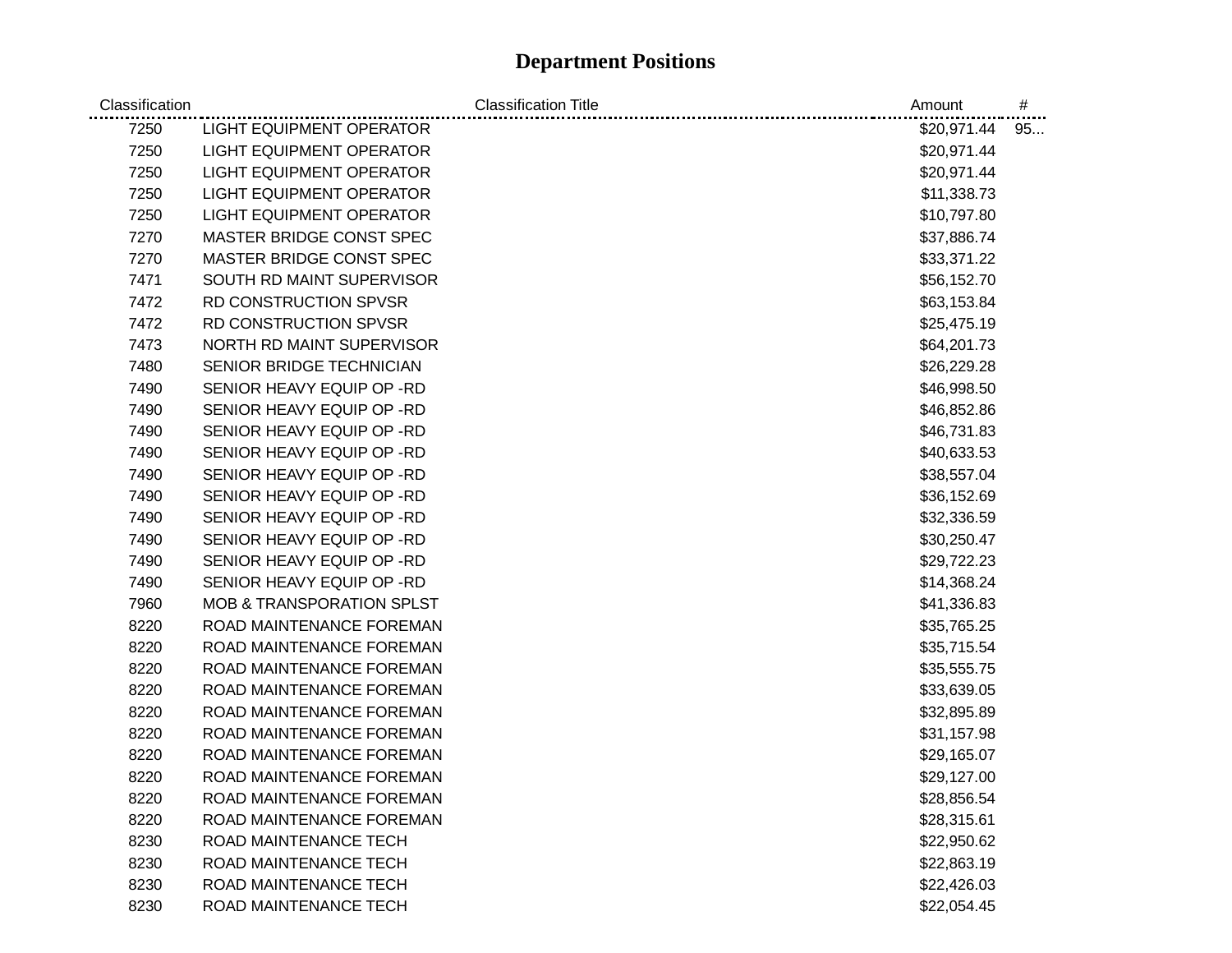| Classification |                           | <b>Classification Title</b>     | Amount         | #  |
|----------------|---------------------------|---------------------------------|----------------|----|
| 8230           | ROAD MAINTENANCE TECH     |                                 | \$21,179.49    | 95 |
| 8230           | ROAD MAINTENANCE TECH     |                                 | \$20,160.05    |    |
| 8230           | ROAD MAINTENANCE TECH     |                                 | \$20,160.05    |    |
| 8230           | ROAD MAINTENANCE TECH     |                                 | \$20,160.05    |    |
| 8230           | ROAD MAINTENANCE TECH     |                                 | \$19,577.51    |    |
| 8230           | ROAD MAINTENANCE TECH     |                                 | \$19,577.51    |    |
| 8230           | ROAD MAINTENANCE TECH     |                                 | \$19,577.51    |    |
| 8235           | ROAD CONST/MAINT FOREMAN  |                                 | \$45,704.52    |    |
| 8235           | ROAD CONST/MAINT FOREMAN  |                                 | \$16,550.38    |    |
| 8270           | <b>SUPPLY TECHNICIAN</b>  |                                 | \$25,748.41    |    |
| 8280           | <b>HEAVY TRUCK DRIVER</b> |                                 | \$31,186.70    |    |
| 8280           | <b>HEAVY TRUCK DRIVER</b> |                                 | \$26,185.56    |    |
| 8280           | <b>HEAVY TRUCK DRIVER</b> |                                 | \$25,442.40    |    |
| 8280           | <b>HEAVY TRUCK DRIVER</b> |                                 | \$24,986.81    |    |
| 8280           | <b>HEAVY TRUCK DRIVER</b> |                                 | \$24,472.09    |    |
| 8280           | <b>HEAVY TRUCK DRIVER</b> |                                 | \$23,764.93    |    |
| 8280           | <b>HEAVY TRUCK DRIVER</b> |                                 | \$22,677.45    |    |
| 8280           | <b>HEAVY TRUCK DRIVER</b> |                                 | \$22,677.45    |    |
| 8280           | <b>HEAVY TRUCK DRIVER</b> |                                 | \$11,224.30    |    |
| 8320           | SENIOR HEAVY TRUCK DRIVER |                                 | \$37,223.79    |    |
| 8320           | SENIOR HEAVY TRUCK DRIVER |                                 | \$29,726.52    |    |
| 8400           | <b>BRIDGE TECHNICIAN</b>  |                                 | \$22,240.55    |    |
| 8400           | <b>BRIDGE TECHNICIAN</b>  |                                 | \$21,595.59    |    |
| 8400           | <b>BRIDGE TECHNICIAN</b>  |                                 | \$21,595.59    |    |
|                |                           | <b>SALARIES/WAGES-FULL-TIME</b> | \$2,856,638.92 |    |
|                |                           | <b>DEPARTMENT TOTAL</b>         | \$2,856,638.92 | 95 |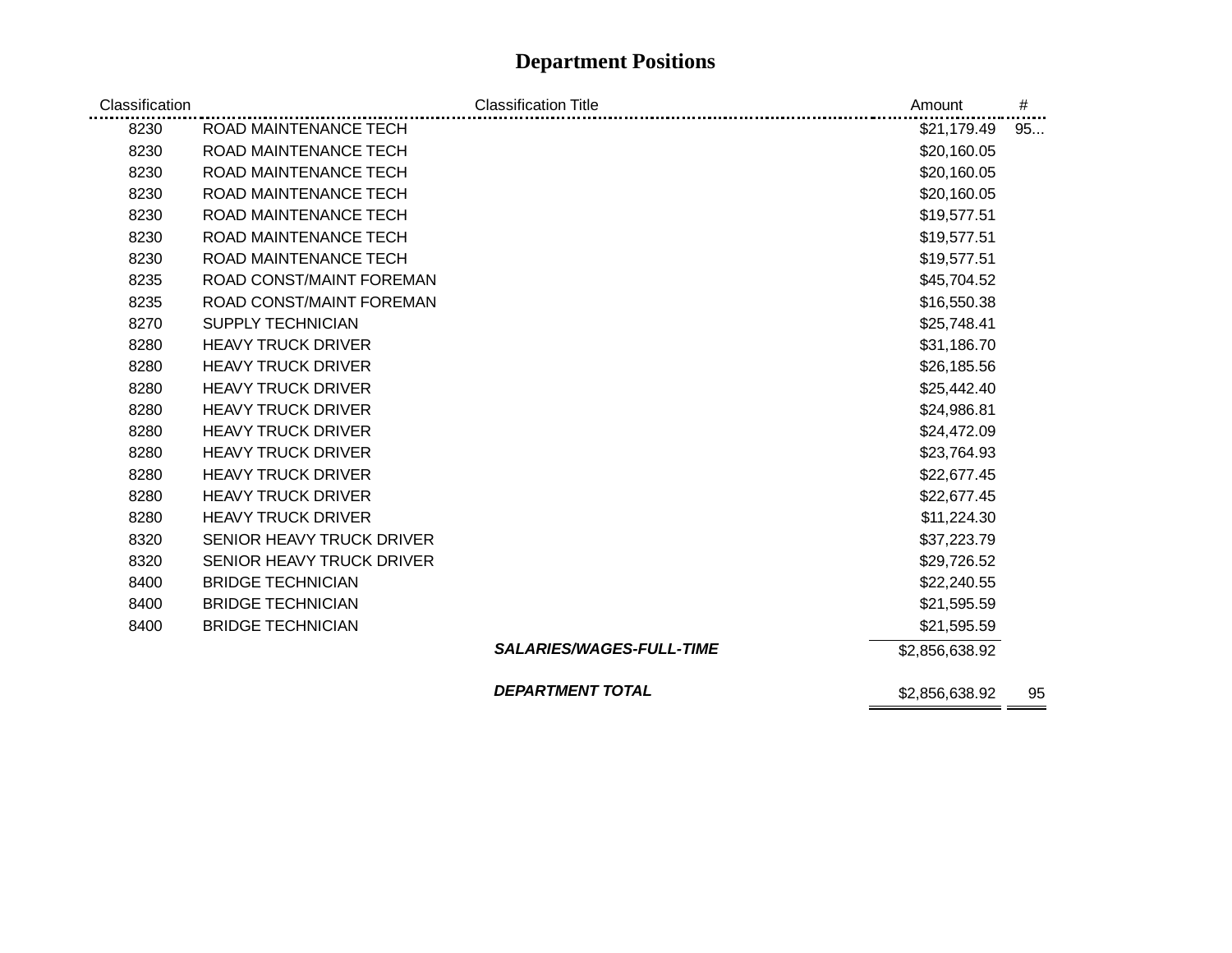| Classification |                                                                              | <b>Classification Title</b>     | #<br>Amount       |
|----------------|------------------------------------------------------------------------------|---------------------------------|-------------------|
| 101<br>1003    | <b>COUNTY TRANSPORTATION TRUST FUND</b><br><b>TRAFFIC SIGNAL MAINTENANCE</b> |                                 |                   |
| 2600           | <b>TRAFFIC OPERATIONS SUP</b>                                                |                                 | \$57,234.56       |
| 8500           | TRAFFIC SIGNAL TECHNICIAN                                                    |                                 | \$33,988.77       |
| 8500           | TRAFFIC SIGNAL TECHNICIAN                                                    |                                 | \$33,857.635      |
| 8510           | <b>SR TRAFFIC SIGNAL TECH</b>                                                |                                 | \$52,218.21       |
| 8510           | <b>SR TRAFFIC SIGNAL TECH</b>                                                |                                 | \$37,094.53       |
|                |                                                                              | <b>SALARIES/WAGES-FULL-TIME</b> | \$214,393.70      |
|                |                                                                              | <b>DEPARTMENT TOTAL</b>         | \$214,393.70<br>5 |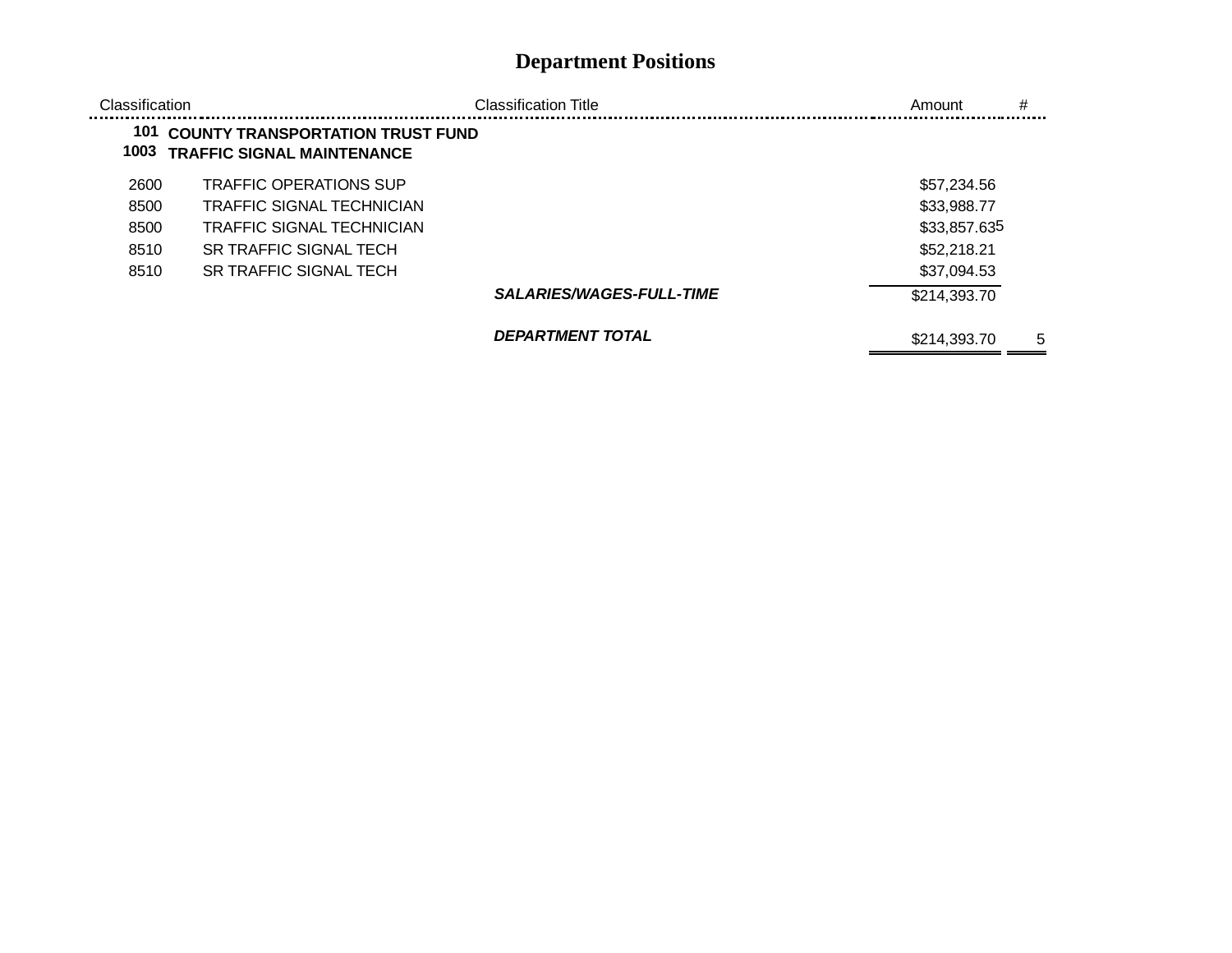| Classification |                                                                         | <b>Classification Title</b>     | Amount       | #  |
|----------------|-------------------------------------------------------------------------|---------------------------------|--------------|----|
| 101<br>1004    | <b>COUNTY TRANSPORTATION TRUST FUND</b><br><b>STORMWATER MANAGEMENT</b> |                                 |              |    |
| 3025           | PW TECH SVCS SPECIALIST                                                 |                                 | \$46,201.25  | 14 |
| 3180           | <b>PARTY CHIEF</b>                                                      |                                 | \$40,633.53  |    |
| 3195           | PW INFRASTRUCTURE COORD                                                 |                                 | \$39,562.50  |    |
| 3250           | SURVEY AIDE II                                                          |                                 | \$14,294.95  |    |
| 3270           | <b>CAD DESIGNER</b>                                                     |                                 | \$26,892.33  |    |
| 3600           | <b>PROJECTS COORDINATOR</b>                                             |                                 | \$55,802.79  |    |
| 7150           | <b>GENERAL EQUIPMENT OP</b>                                             |                                 | \$19,920.79  |    |
| 7150           | <b>GENERAL EQUIPMENT OP</b>                                             |                                 | \$12,607.83  |    |
| 7250           | <b>LIGHT EQUIPMENT OPERATOR</b>                                         |                                 | \$11,338.72  |    |
| 7250           | <b>LIGHT EQUIPMENT OPERATOR</b>                                         |                                 | \$10,797.79  |    |
| 7472           | RD CONSTRUCTION SPVSR                                                   |                                 | \$25,475.19  |    |
| 7490           | SENIOR HEAVY EQUIP OP -RD                                               |                                 | \$14,368.25  |    |
| 8235           | ROAD CONST/MAINT FOREMAN                                                |                                 | \$16,550.38  |    |
| 8280           | <b>HEAVY TRUCK DRIVER</b>                                               |                                 | \$11,224.30  |    |
|                |                                                                         | <i>SALARIES/WAGES-FULL-TIME</i> | \$345,670.60 |    |
|                |                                                                         | <b>DEPARTMENT TOTAL</b>         | \$345,670.60 | 14 |

 $=$   $=$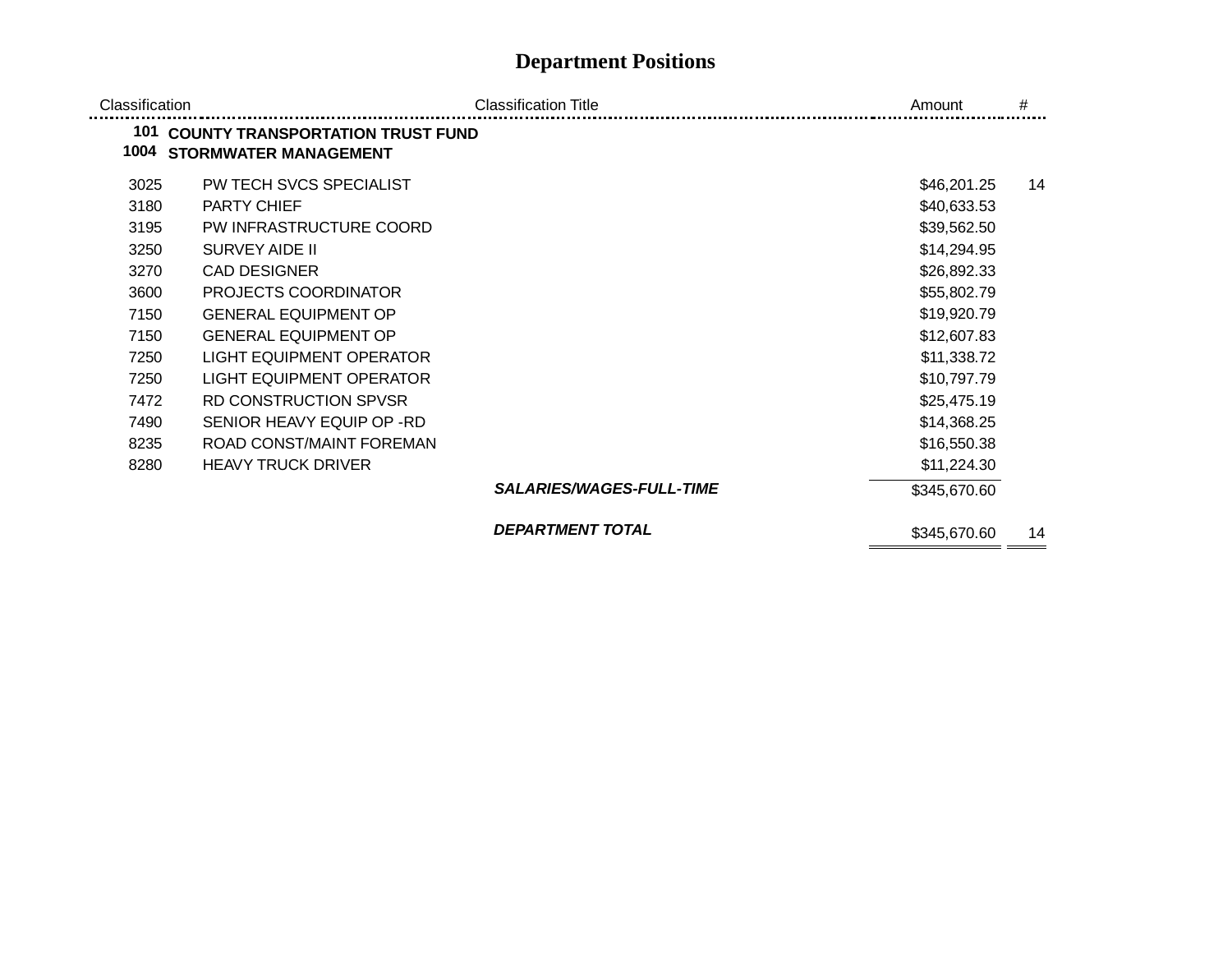| ่ : lassification |                                                                              | Classification Title.           | Amount      | # |
|-------------------|------------------------------------------------------------------------------|---------------------------------|-------------|---|
|                   | <b>101 COUNTY TRANSPORTATION TRUST FUND</b><br>71901 TRAFFIC SIGNALS - GRANT |                                 |             |   |
| 2330              | <b>TRAFFIC ENGINEER</b>                                                      |                                 | \$69,322.26 |   |
|                   |                                                                              | <b>SALARIES/WAGES-FULL-TIME</b> | \$69,322.26 |   |
|                   |                                                                              | DEPARTMENT TOTAL                | \$69,322.26 |   |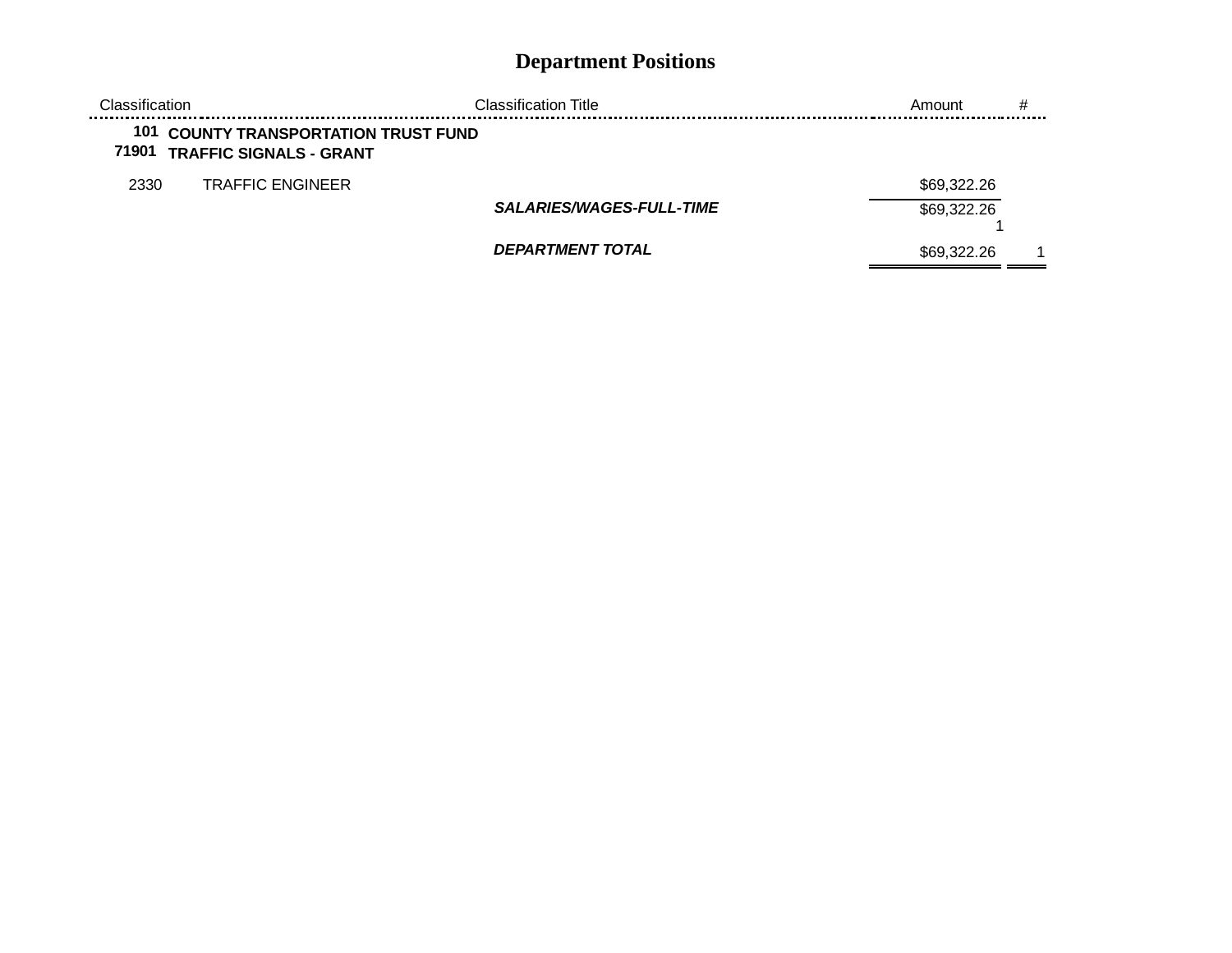| Classification |                                                               | <b>Classification Title</b>     | #<br>Amount       |  |
|----------------|---------------------------------------------------------------|---------------------------------|-------------------|--|
| 1152           | <b>104 TOURIST DEVELOPMENT FUND</b><br>2ND TDT-ADMINISTRATION |                                 |                   |  |
| 1122           | FIN ADMIN & COMP MGR                                          |                                 | \$67,179.35       |  |
| 1301           | <b>EXECUTIVE DIRECTOR</b>                                     |                                 | \$99,531.12       |  |
| 1530           | <b>RESEARCH &amp; DEVELOP MGR</b>                             |                                 | \$55,540.507      |  |
| 5040           | <b>RESEARCH ASSISTANT</b>                                     |                                 | \$29,682.80       |  |
| 6382           | <b>EXECUTIVE ASSISTANT II</b>                                 |                                 | \$32,247.75       |  |
| 6480           | PUBLIC RELATIONS ASSOC                                        |                                 | \$27,672.27       |  |
| 6850           | <b>TOURIST INFO ANALYST</b>                                   |                                 | \$38,410.19       |  |
|                |                                                               | <b>SALARIES/WAGES-FULL-TIME</b> | \$350,263.98      |  |
| 6481           | PUBLIC RELATIONS ASSC(PT)                                     |                                 | \$17,748.49       |  |
| 8111           | <b>CUSTODIAN (PT)</b>                                         |                                 | \$7,676.15        |  |
|                |                                                               | <b>SALARIES/WAGES-PART-TIME</b> | $$25,424.64^2$    |  |
|                |                                                               | <b>DEPARTMENT TOTAL</b>         | 9<br>\$375,688.62 |  |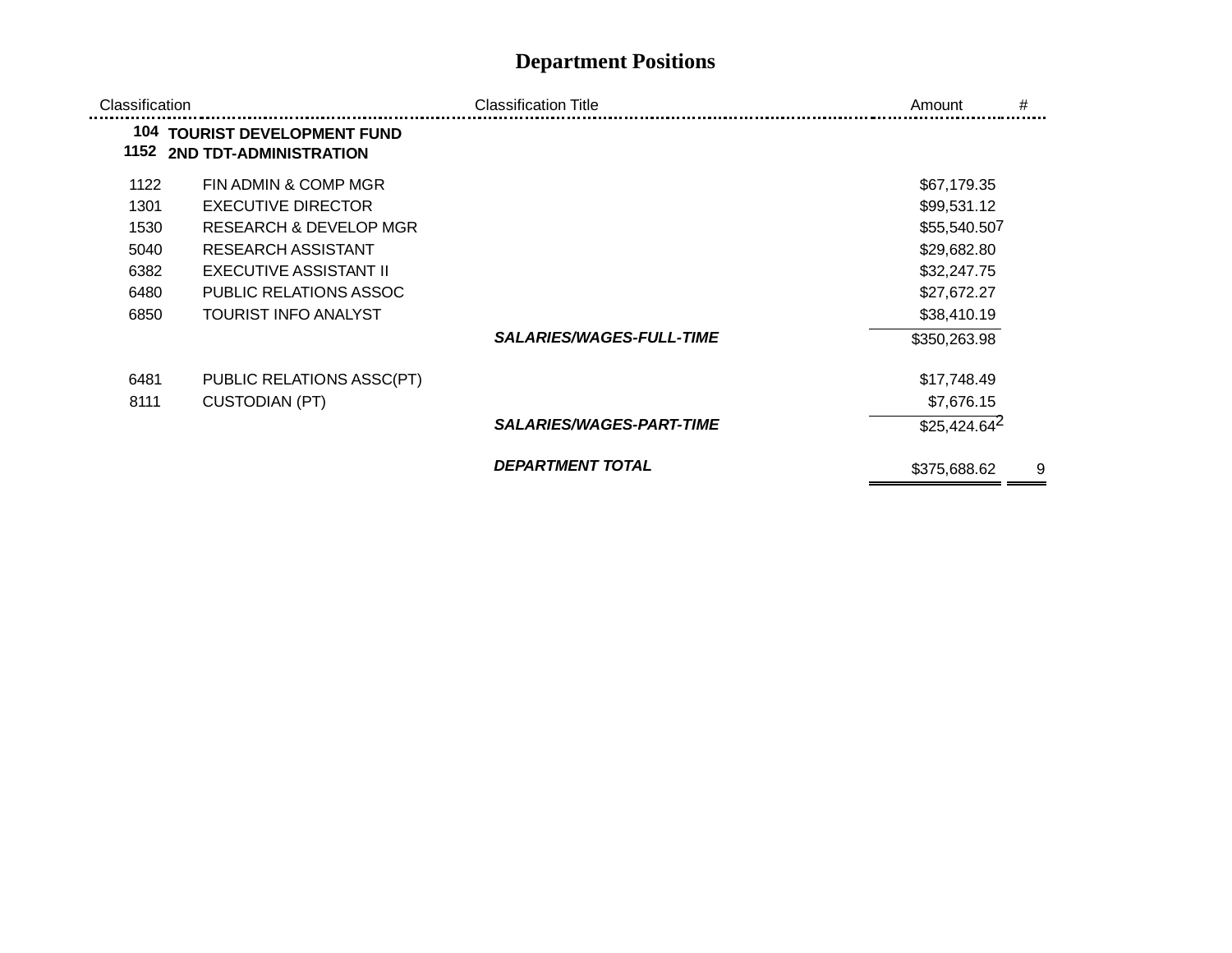| Classification |                                                                     | <b>Classification Title</b>     | Amount                     | # |
|----------------|---------------------------------------------------------------------|---------------------------------|----------------------------|---|
|                | <b>104 TOURIST DEVELOPMENT FUND</b><br>1175 1ST TDT-BEACHES & PARKS |                                 |                            |   |
| 1441<br>1442   | <b>COASTAL MGMT COORDINATOR</b><br>MARINE ECO&TD RESOURCE CR        |                                 | \$59,637.32<br>\$50,015.22 | 2 |
|                |                                                                     | <b>SALARIES/WAGES-FULL-TIME</b> | \$109,652.54               |   |
|                |                                                                     | <b>DEPARTMENT TOTAL</b>         | \$109,652.54               | 2 |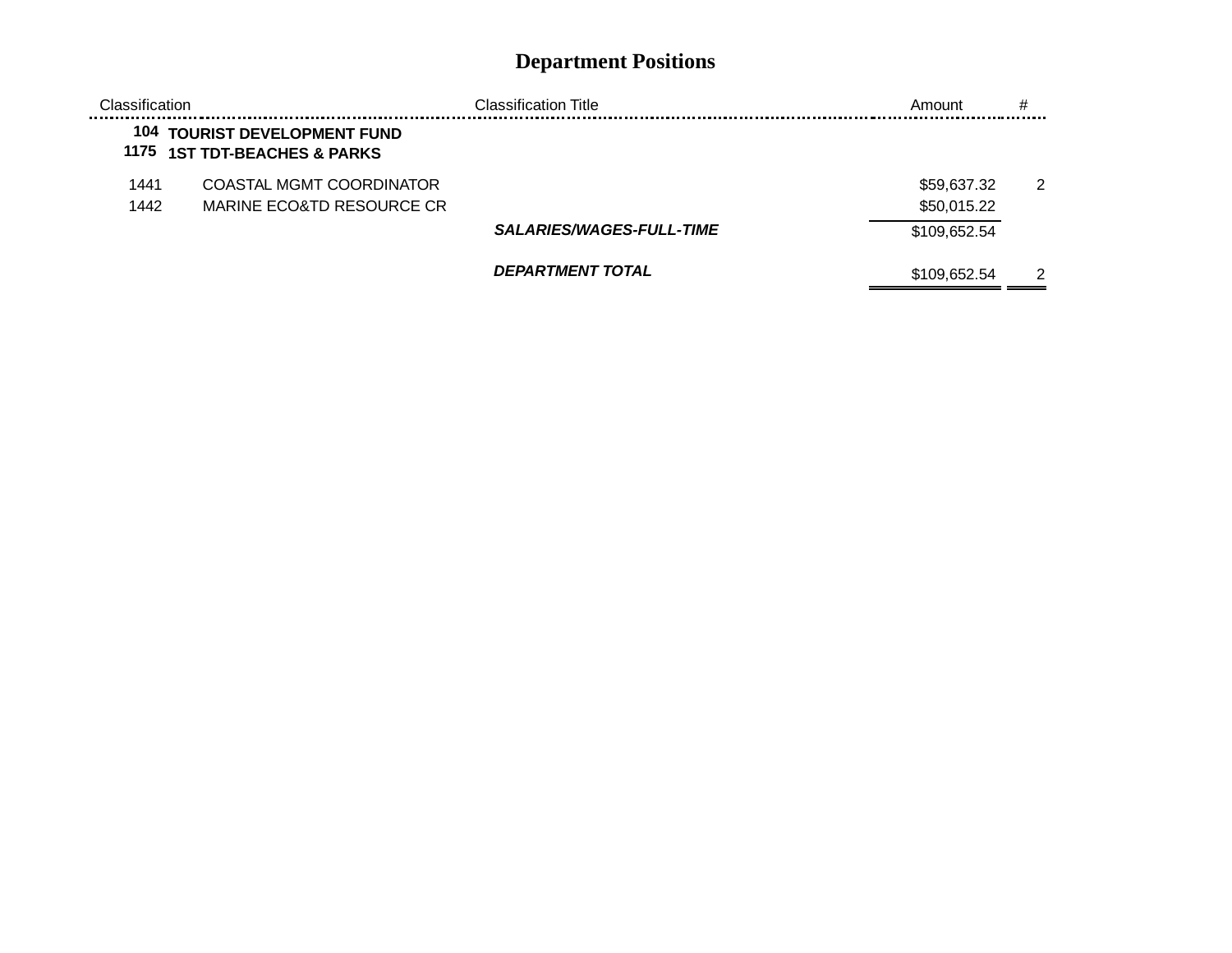| Classification |                                              | <b>Classification Title</b>     | #<br>Amount        |
|----------------|----------------------------------------------|---------------------------------|--------------------|
| 1401           | 108 E-911 OPERATIONS FUND<br>911 COORDINATOR |                                 |                    |
| 6010           | 911 ADDRESSING COOR                          |                                 | \$32,742.88        |
| 6020           | 911 SYSTEMS COORDINATOR                      |                                 | \$37,802.69        |
| 6308           | 911 CALL TAKER                               |                                 | \$32,415.026       |
| 6308           | 911 CALL TAKER                               |                                 | \$31,249.11        |
| 6308           | 911 CALL TAKER                               |                                 | \$28,856.54        |
| 6308           | 911 CALL TAKER                               |                                 | \$27,483.41        |
|                |                                              | <b>SALARIES/WAGES-FULL-TIME</b> | \$190,549.65       |
|                |                                              | <b>DEPARTMENT TOTAL</b>         | \$190,549.65<br>-6 |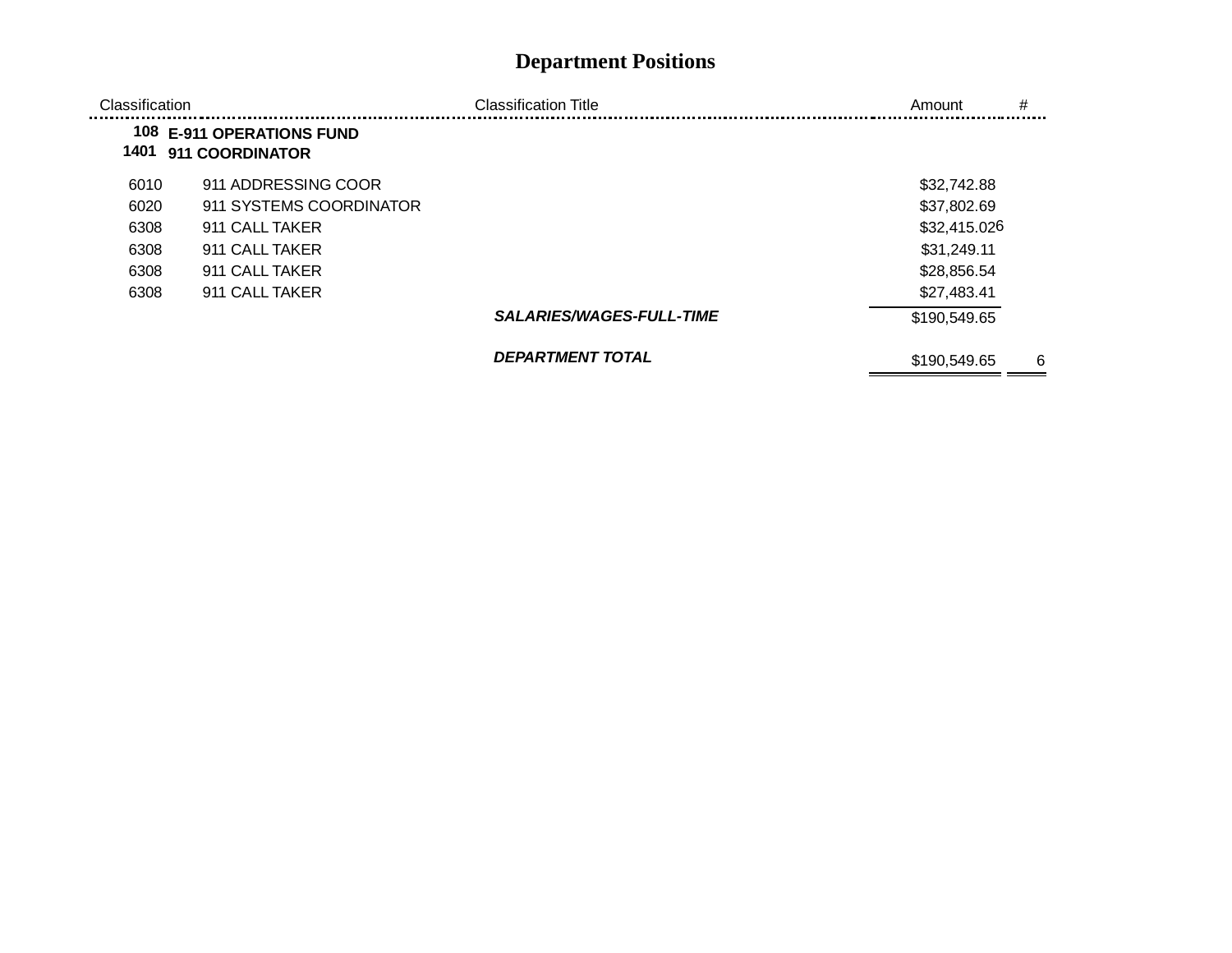| Classification |                                                                              | <b>Classification Title</b>     | Amount       | #  |
|----------------|------------------------------------------------------------------------------|---------------------------------|--------------|----|
| 1750           | <b>115 UNINCORPORATED COUNTY PARKS</b><br><b>UNINCORPORATED COUNTY PARKS</b> |                                 |              |    |
| 1435           | PARKS OPERATIONS MGR                                                         |                                 | \$39,785.40  | 19 |
| 3290           | PARKS COORDINATOR                                                            |                                 | \$31,284.97  |    |
| 6372           | <b>PROGRAM TECHNICIAN II</b>                                                 |                                 | \$25,459.89  |    |
| 7930           | PARKS CONSTRUCTION TECH                                                      |                                 | \$17,689.76  |    |
| 7930           | PARKS CONSTRUCTION TECH                                                      |                                 | \$17,688.37  |    |
| 7930           | PARKS CONSTRUCTION TECH                                                      |                                 | \$16,674.17  |    |
| 7940           | <b>PARKS CONST CREW LEADER</b>                                               |                                 | \$23,936.15  |    |
| 7940           | <b>PARKS CONST CREW LEADER</b>                                               |                                 | \$21,083.97  |    |
| 8080           | <b>BUILDINGS &amp; PARKS SPVR</b>                                            |                                 | \$34,870.37  |    |
| 8140           | <b>GROUNDSKEEPER</b>                                                         |                                 | \$13,511.35  |    |
| 8140           | <b>GROUNDSKEEPER</b>                                                         |                                 | \$13,496.20  |    |
| 8140           | <b>GROUNDSKEEPER</b>                                                         |                                 | \$12,725.38  |    |
| 8140           | <b>GROUNDSKEEPER</b>                                                         |                                 | \$12,725.38  |    |
| 8190           | <b>LEAD GROUNDSKEEPER</b>                                                    |                                 | \$20,075.24  |    |
| 8190           | <b>LEAD GROUNDSKEEPER</b>                                                    |                                 | \$20,046.82  |    |
| 8250           | <b>SENIOR GROUNDSKEEPER</b>                                                  |                                 | \$16,561.52  |    |
| 8250           | <b>SENIOR GROUNDSKEEPER</b>                                                  |                                 | \$16,552.46  |    |
| 8250           | <b>SENIOR GROUNDSKEEPER</b>                                                  |                                 | \$16,038.57  |    |
| 8250           | SENIOR GROUNDSKEEPER                                                         |                                 | \$15,784.56  |    |
|                |                                                                              | <b>SALARIES/WAGES-FULL-TIME</b> | \$385,990.53 |    |
|                |                                                                              | <b>DEPARTMENT TOTAL</b>         | \$385,990.53 | 19 |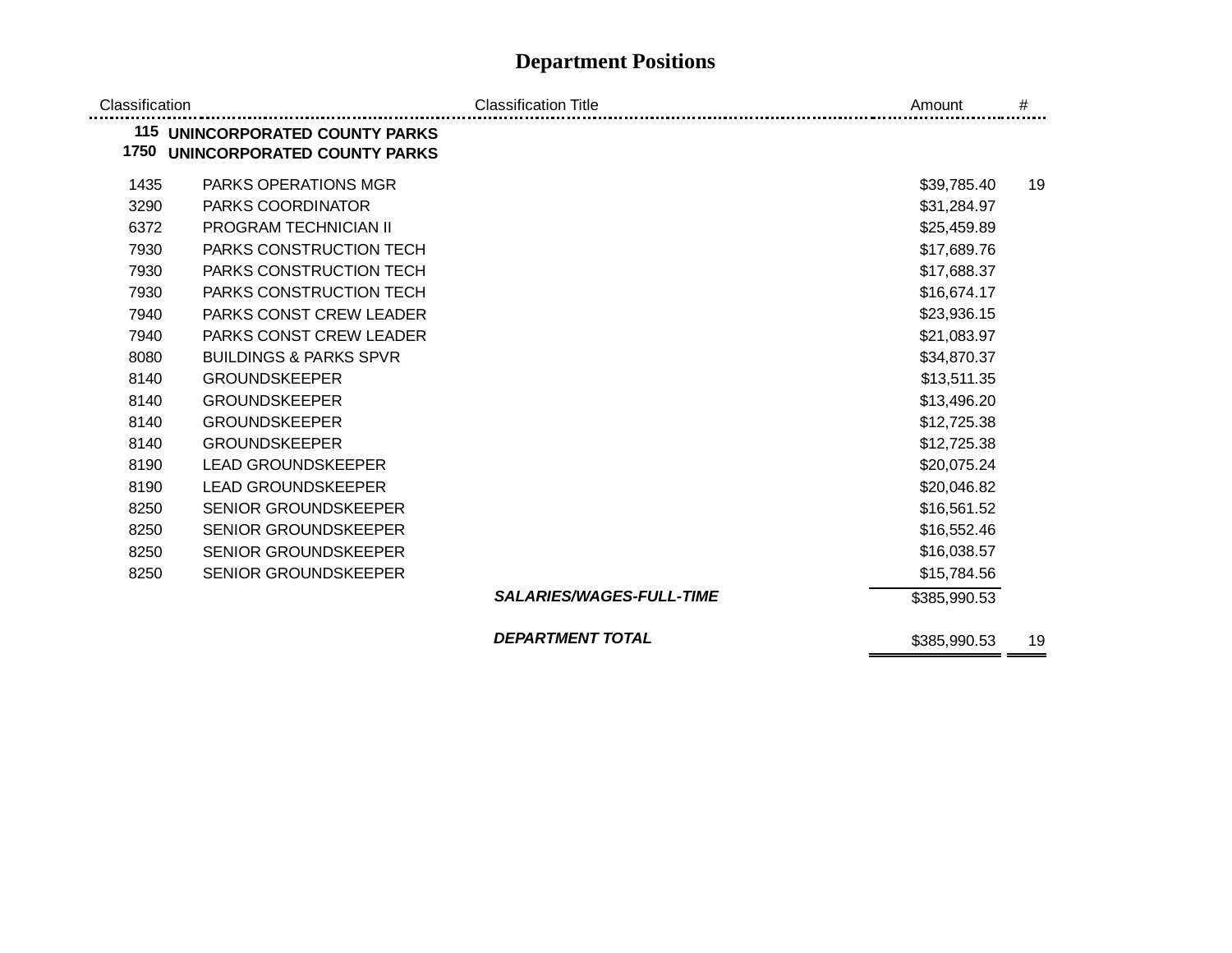| Classification |                                                         | <b>Classification Title</b>     | #<br>Amount  |   |
|----------------|---------------------------------------------------------|---------------------------------|--------------|---|
| 119<br>1024    | <b>PRISONER BENEFIT FUND</b><br><b>PRISONER BENEFIT</b> |                                 |              |   |
| 1445           | INMATE POPULATION MGR                                   |                                 | \$41,446.12  |   |
| 1460           | CORRECTIONS PROGRAMS MGR                                |                                 | \$52,305.56  |   |
| 6100           | <b>COMMISSARY OPERATOR</b>                              |                                 | \$27,879.323 |   |
|                |                                                         | <b>SALARIES/WAGES-FULL-TIME</b> | \$121,631.00 |   |
|                |                                                         | <b>DEPARTMENT TOTAL</b>         | \$121,631.00 | 3 |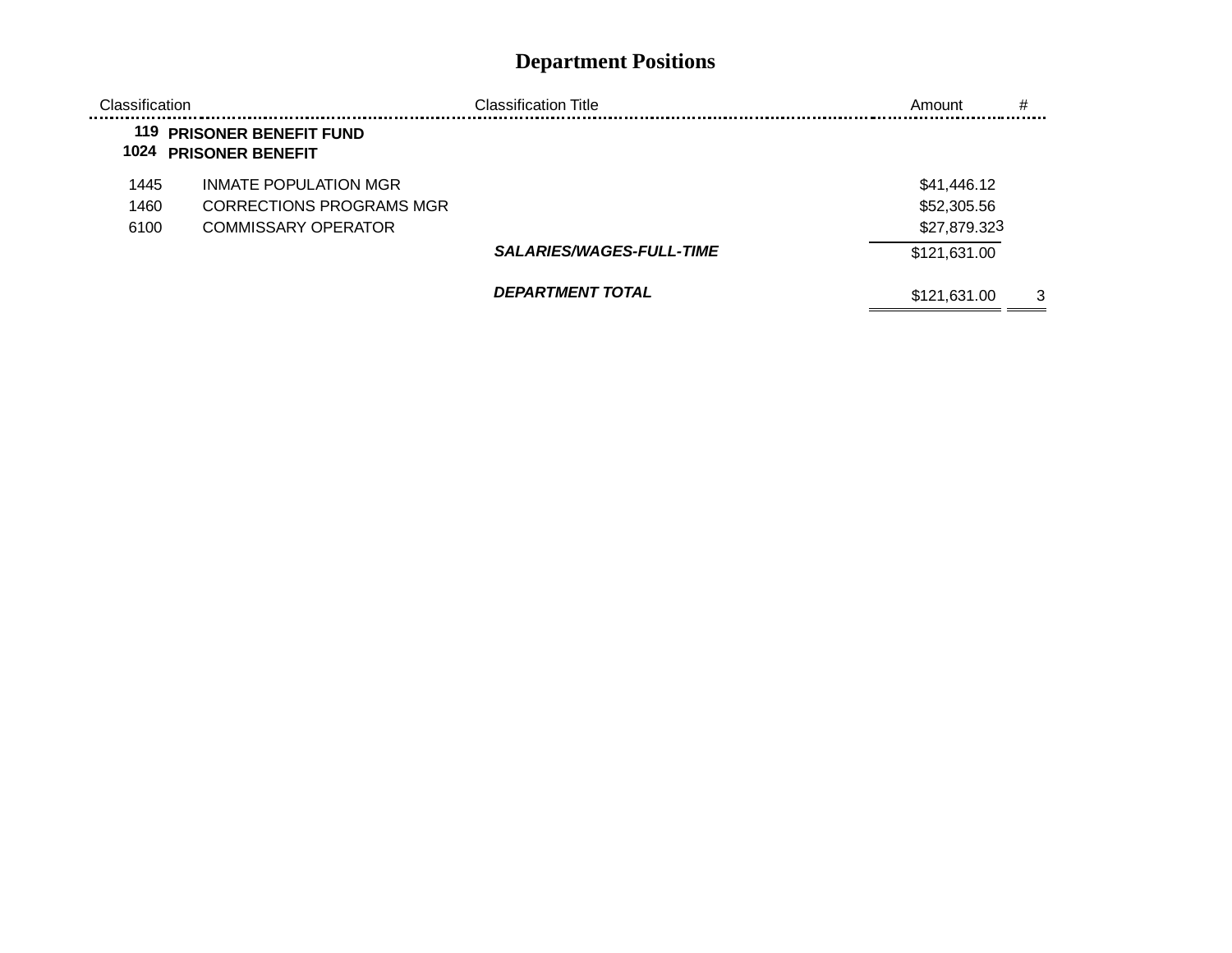| Classification |                                                                | <b>Classification Title</b>     | #<br>Amount       |
|----------------|----------------------------------------------------------------|---------------------------------|-------------------|
| 120<br>1025    | <b>ADDITIONAL CRT COST FUND</b><br><b>JUDICIAL INNOVATIONS</b> |                                 |                   |
| 4046           | DOM VIOL CASE MONITOR                                          |                                 | \$31,457.16       |
| 6940           | UFC CASE MANAGER                                               |                                 | \$31,457.16       |
|                |                                                                | <b>SALARIES/WAGES-FULL-TIME</b> | $$62,914.32^2$    |
| 6942           | VET COURT COORD (PT)                                           |                                 | \$25,889.45       |
| 6943           | PROBATE CASE MGR (PT)                                          |                                 | \$22,627.08       |
|                |                                                                | <b>SALARIES/WAGES-PART-TIME</b> | $$48,516.53^2$    |
|                |                                                                | <b>DEPARTMENT TOTAL</b>         | \$111,430.85<br>4 |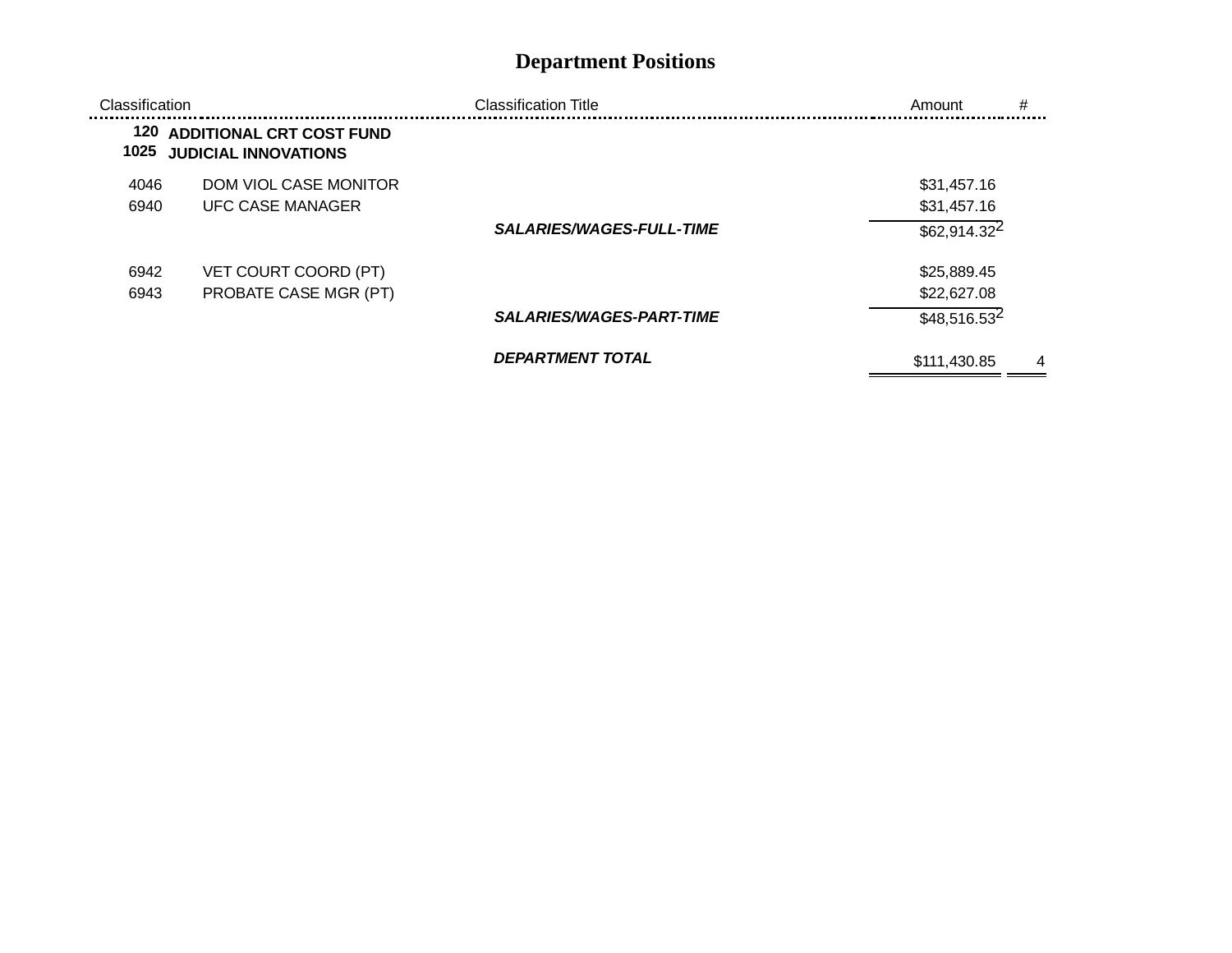| Classification |                                                           | <b>Classification Title</b>     | Amount      | # |
|----------------|-----------------------------------------------------------|---------------------------------|-------------|---|
| 1027           | <b>120 ADDITIONAL CRT COST FUND</b><br><b>LAW LIBRARY</b> |                                 |             |   |
| 6503           | LAW LIBRARY PARALEGAL                                     |                                 | \$48,087.01 |   |
|                |                                                           | <b>SALARIES/WAGES-FULL-TIME</b> | \$48,087.01 |   |
|                |                                                           | DEPARTMENT TOTAL                | \$48,087.01 |   |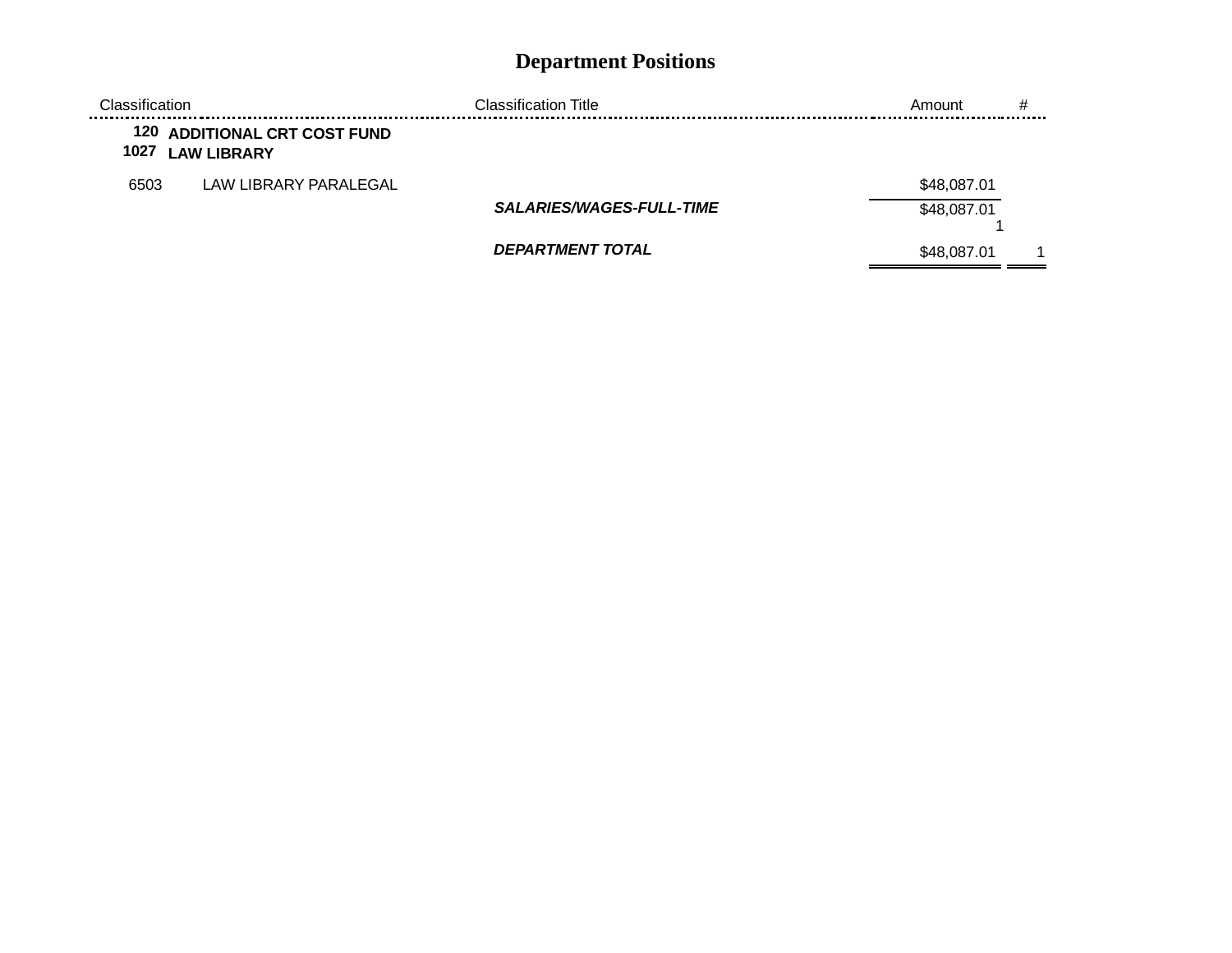| Classification |                                   | <b>Classification Title</b> | Amount       | #   |
|----------------|-----------------------------------|-----------------------------|--------------|-----|
|                | 411 WATER & SEWER ENTERPRISE      |                             |              |     |
|                | 4101 WATER & SEWER OPERATING      |                             |              |     |
| 1010           | UTIL ADMINISTRATIVE MGR           |                             | \$76,916.09  | 121 |
| 1055           | UT CONSTRUCTION INSP              |                             | \$40,983.25  |     |
| 1120           | <b>FINANCIAL MANAGER</b>          |                             | \$60,022.43  |     |
| 1145           | UTILITIES DEPUTY DIRECTOR         |                             | \$96,056.69  |     |
| 1150           | <b>WASTEWATER OPER. MGR</b>       |                             | \$82,304.58  |     |
| 1320           | <b>WATER &amp; SEWER DIRECTOR</b> |                             | \$105,944.43 |     |
| 1370           | UTILITIES C & M MANAGER           |                             | \$91,937.30  |     |
| 2021           | <b>LABORATORY QA OFFICER</b>      |                             | \$47,234.56  |     |
| 2092           | WATER & SEWER PROJECT MGR         |                             | \$60,174.34  |     |
| 2100           | <b>ENGINEER II</b>                |                             | \$57,588.24  |     |
| 2150           | <b>LABORATORY SUPERVISOR</b>      |                             | \$53,464.01  |     |
| 2236           | SENIOR RIGHT OF WAY AGENT         |                             | \$44,917.64  |     |
| 2250           | <b>INFOR TECH SUPERVISOR</b>      |                             | \$58,711.71  |     |
| 2286           | IT NETWORK SYS ANALYST            |                             | \$35,992.65  |     |
| 2333           | <b>COMPUTER TECHNICIAN II</b>     |                             | \$32,143.73  |     |
| 3030           | <b>BACKFLOW PROGRAM COOR</b>      |                             | \$29,957.95  |     |
| 3140           | <b>LABORATORY TECHNICIAN I</b>    |                             | \$28,007.90  |     |
| 3150           | <b>LABORATORY TECHNICIAN II</b>   |                             | \$30,999.45  |     |
| 3171           | <b>SCADA SUPERVISOR</b>           |                             | \$46,603.20  |     |
| 3260           | SURVEY AIDE III                   |                             | \$30,895.43  |     |
| 3260           | <b>SURVEY AIDE III</b>            |                             | \$29,165.07  |     |
| 3350           | SURVEY AIDE CREW CHIEF            |                             | \$38,239.59  |     |
| 3360           | <b>SCADA TECHNICIAN</b>           |                             | \$39,966.41  |     |
| 3360           | <b>SCADA TECHNICIAN</b>           |                             | \$34,681.94  |     |
| 3390           | UTILTIES ENGINERING ASST          |                             | \$36,961.43  |     |
| 3400           | SR ENVIRONMENTAL TECH             |                             | \$34,535.22  |     |
| 6160           | <b>CUSTOMER SERVICE REP</b>       |                             | \$30,251.10  |     |
| 6160           | <b>CUSTOMER SERVICE REP</b>       |                             | \$25,479.26  |     |
| 6160           | <b>CUSTOMER SERVICE REP</b>       |                             | \$25,479.26  |     |
| 6160           | <b>CUSTOMER SERVICE REP</b>       |                             | \$25,479.26  |     |
| 6160           | <b>CUSTOMER SERVICE REP</b>       |                             | \$24,674.73  |     |
| 6160           | <b>CUSTOMER SERVICE REP</b>       |                             | \$24,008.97  |     |
| 6160           | <b>CUSTOMER SERVICE REP</b>       |                             | \$24,008.97  |     |
| 6171           | <b>CUSTOMER SOLUTIONS SPVSOR</b>  |                             | \$38,510.06  |     |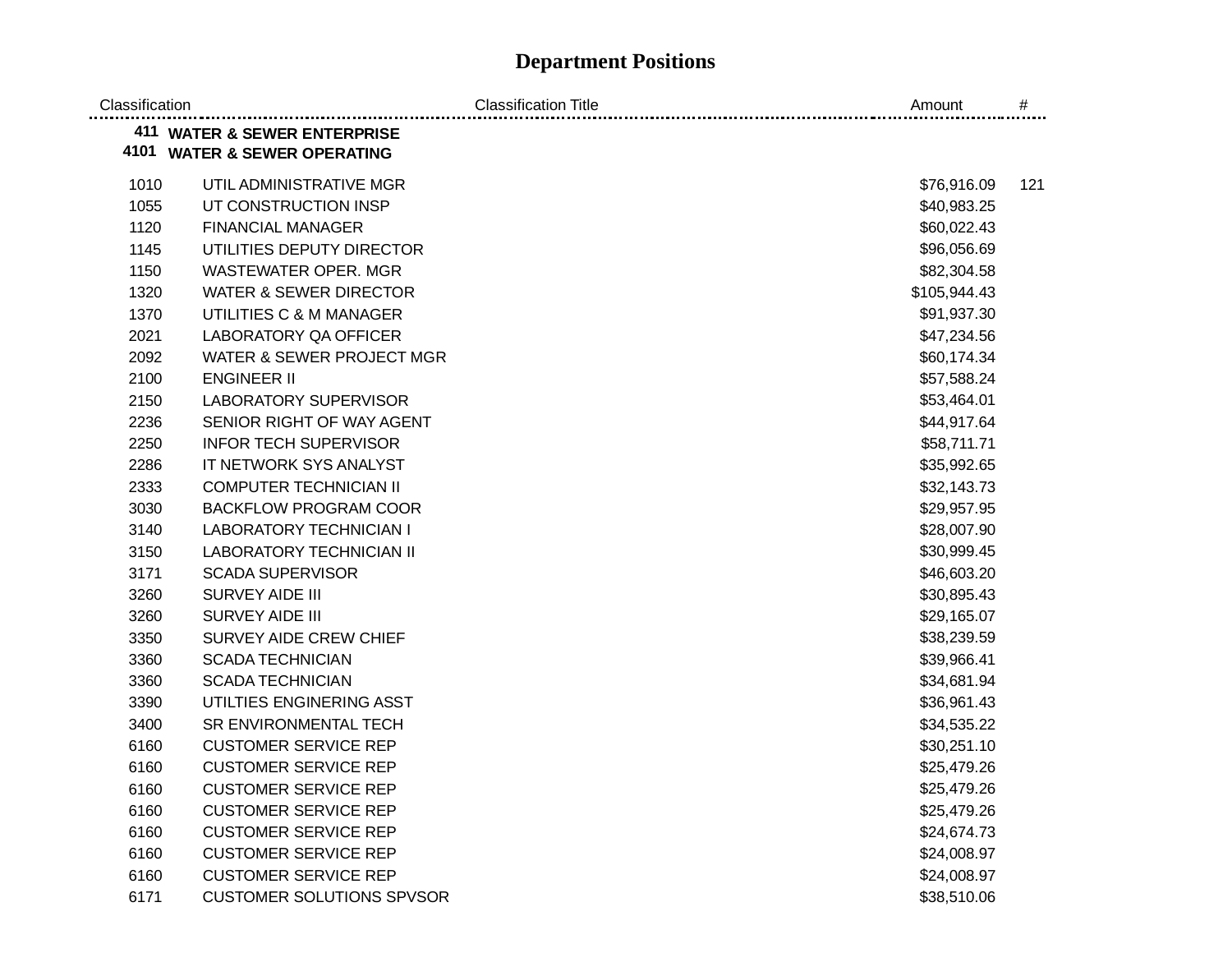| Classification | <b>Classification Title</b>      | Amount          | # |
|----------------|----------------------------------|-----------------|---|
| 6280           | <b>LEAD CUSTOMER SERVIC REP</b>  | \$46,403.97 121 |   |
| 6280           | <b>LEAD CUSTOMER SERVIC REP</b>  | \$38,884.91     |   |
| 6281           | FINANCIAL COORD - UTILITI        | \$42,408.29     |   |
| 6300           | <b>LOGISTICS SPECIALIST</b>      | \$42,622.42     |   |
| 6300           | <b>LOGISTICS SPECIALIST</b>      | \$25,652.57     |   |
| 6301           | <b>LEAD LOGISTICIS SPECIALST</b> | \$46,998.50     |   |
| 6310           | UTIL INFRAS SEC & LOG SPV        | \$53,332.87     |   |
| 6320           | <b>METER READER</b>              | \$31,914.87     |   |
| 6320           | <b>METER READER</b>              | \$28,721.06     |   |
| 6320           | <b>METER READER</b>              | \$23,846.79     |   |
| 6320           | <b>METER READER</b>              | \$21,964.88     |   |
| 6320           | <b>METER READER</b>              | \$20,971.44     |   |
| 6381           | <b>EXECUTIVE ASSISTANT I</b>     | \$29,030.52     |   |
| 6382           | <b>EXECUTIVE ASSISTANT II</b>    | \$34,057.79     |   |
| 6510           | SENIOR CUSTOMER SVC REP          | \$45,625.37     |   |
| 6510           | SENIOR CUSTOMER SVC REP          | \$35,264.48     |   |
| 6510           | SENIOR CUSTOMER SVC REP          | \$34,535.22     |   |
| 6520           | <b>SENIOR METER READER</b>       | \$27,016.16     |   |
| 6520           | SENIOR METER READER              | \$27,016.16     |   |
| 6630           | <b>WORK ORDER COORDINATOR</b>    | \$30,185.53     |   |
| 6710           | APPLICATIONS SUPPORT SPEC        | \$34,765.16     |   |
| 6750           | UTILITY BILLING COOR             | \$37,761.08     |   |
| 7130           | ELECTRONICS TECHNICIAN           | \$42,525.42     |   |
| 7130           | ELECTRONICS TECHNICIAN           | \$35,081.66     |   |
| 7130           | <b>ELECTRONICS TECHNICIAN</b>    | \$34,349.06     |   |
| 7130           | <b>ELECTRONICS TECHNICIAN</b>    | \$31,457.16     |   |
| 7160           | <b>GENERATOR TECHNICIAN</b>      | \$27,483.41     |   |
| 7227           | LFT/STATION ELECTRCS SPVR        | \$46,382.11     |   |
| 7230           | <b>LIFT STATION SPECIALIST</b>   | \$36,327.55     |   |
| 7230           | <b>LIFT STATION SPECIALIST</b>   | \$35,293.81     |   |
| 7240           | <b>LIFT STATION TECHNICIAN</b>   | \$29,064.59     |   |
| 7240           | <b>LIFT STATION TECHNICIAN</b>   | \$28,307.91     |   |
| 7280           | <b>MASTER CARPENTER</b>          | \$31,145.09     |   |
| 7320           | <b>MASTER MASON</b>              | \$38,906.76     |   |
| 7330           | <b>MASTER PAINTER</b>            | \$29,397.47     |   |
| 7360           | METER SERVICE TECHNICIAN         | \$43,898.55     |   |
| 7360           | METER SERVICE TECHNICIAN         | \$30,884.98     |   |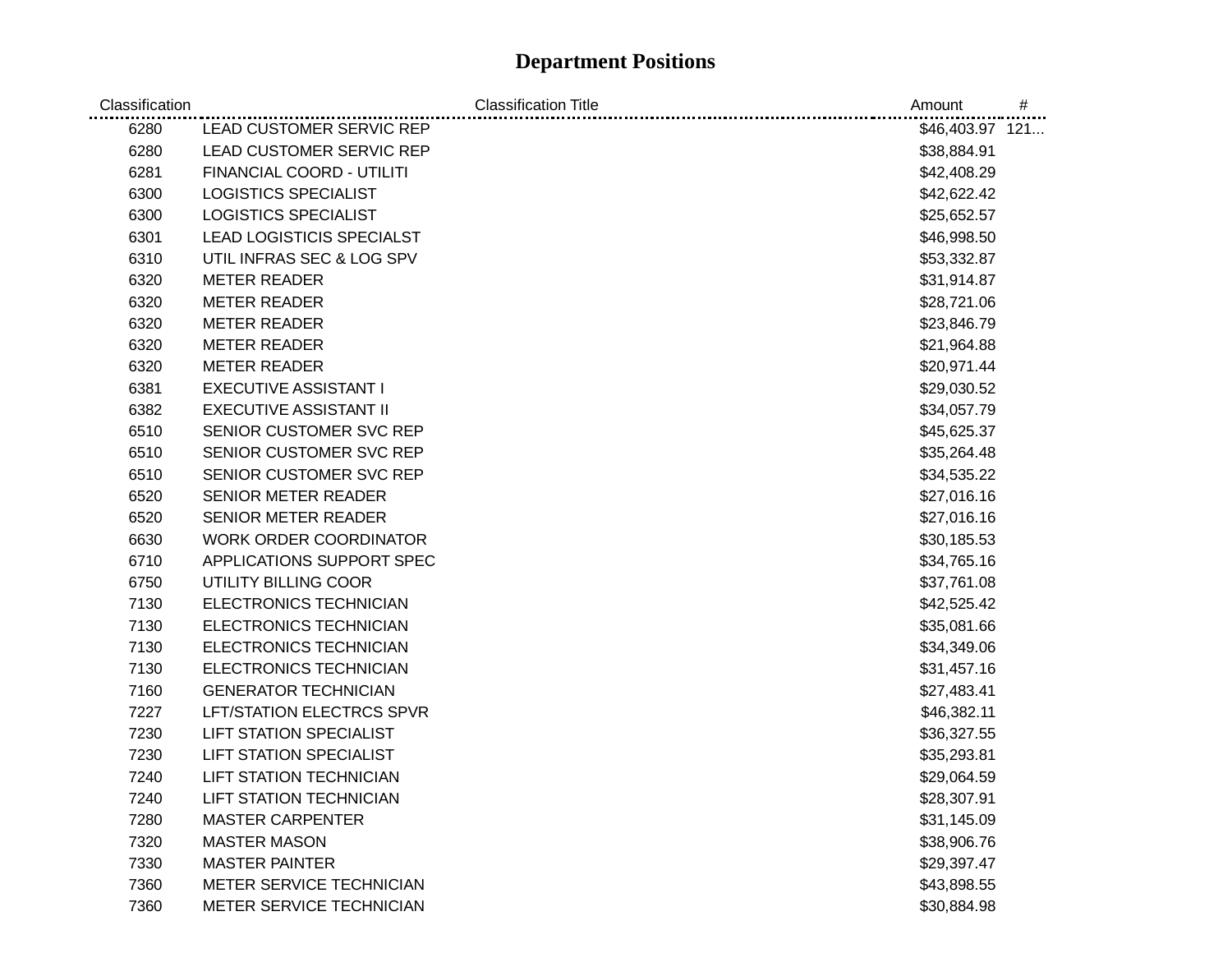| Classification | <b>Classification Title</b>   | Amount          | # |
|----------------|-------------------------------|-----------------|---|
| 7630           | UTILITIES C & M FOREMAN       | \$56,048.67 121 |   |
| 7630           | UTILITIES C & M FOREMAN       | \$45,438.12     |   |
| 7630           | UTILITIES C & M FOREMAN       | \$38,718.11     |   |
| 7640           | UTILITIES CREW CHIEF          | \$52,217.95     |   |
| 7640           | UTILITIES CREW CHIEF          | \$45,136.22     |   |
| 7640           | UTILITIES CREW CHIEF          | \$31,457.16     |   |
| 7670           | UTILITIES OPS SUPPORT TEC     | \$39,300.20     |   |
| 7690           | UTILITIES TECHNICIAN I        | \$26,942.48     |   |
| 7690           | UTILITIES TECHNICIAN I        | \$26,422.35     |   |
| 7690           | UTILITIES TECHNICIAN I        | \$25,652.57     |   |
| 7700           | UTILITIES TECHNICIAN II       | \$46,994.13     |   |
| 7700           | UTILITIES TECHNICIAN II       | \$45,458.93     |   |
| 7700           | UTILITIES TECHNICIAN II       | \$39,151.06     |   |
| 7700           | UTILITIES TECHNICIAN II       | \$37,070.72     |   |
| 7700           | UTILITIES TECHNICIAN II       | \$36,793.85     |   |
| 7700           | UTILITIES TECHNICIAN II       | \$34,557.08     |   |
| 7700           | UTILITIES TECHNICIAN II       | \$33,922.34     |   |
| 7700           | UTILITIES TECHNICIAN II       | \$33,922.34     |   |
| 7700           | UTILITIES TECHNICIAN II       | \$33,922.34     |   |
| 7700           | UTILITIES TECHNICIAN II       | \$30,257.96     |   |
| 7700           | UTILITIES TECHNICIAN II       | \$30,229.67     |   |
| 7720           | <b>VACUUM TRUCK DRIVER</b>    | \$38,884.91     |   |
| 7720           | <b>VACUUM TRUCK DRIVER</b>    | \$34,863.08     |   |
| 7730           | <b>WWTP LEAD OPERATOR "A"</b> | \$65,273.19     |   |
| 7740           | WWTP LEAD OP "B"              | \$44,414.91     |   |
| 7750           | <b>WWTP OPERATOR "A"</b>      | \$46,425.82     |   |
| 7750           | <b>WWTP OPERATOR "A"</b>      | \$43,628.04     |   |
| 7750           | <b>WWTP OPERATOR "A"</b>      | \$42,708.30     |   |
| 7750           | <b>WWTP OPERATOR "A"</b>      | \$42,215.43     |   |
| 7750           | <b>WWTP OPERATOR "A"</b>      | \$41,079.68     |   |
| 7760           | <b>WWTP OPERATOR "B"</b>      | \$41,573.41     |   |
| 7760           | <b>WWTP OPERATOR "B"</b>      | \$40,480.52     |   |
| 7760           | <b>WWTP OPERATOR "B"</b>      | \$38,516.30     |   |
| 7760           | <b>WWTP OPERATOR "B"</b>      | \$36,240.12     |   |
| 7760           | <b>WWTP OPERATOR "B"</b>      | \$34,693.79     |   |
| 7770           | <b>WWTP OPERATOR "C"</b>      | \$32,327.59     |   |
| 7770           | <b>WWTP OPERATOR "C"</b>      | \$28,307.91     |   |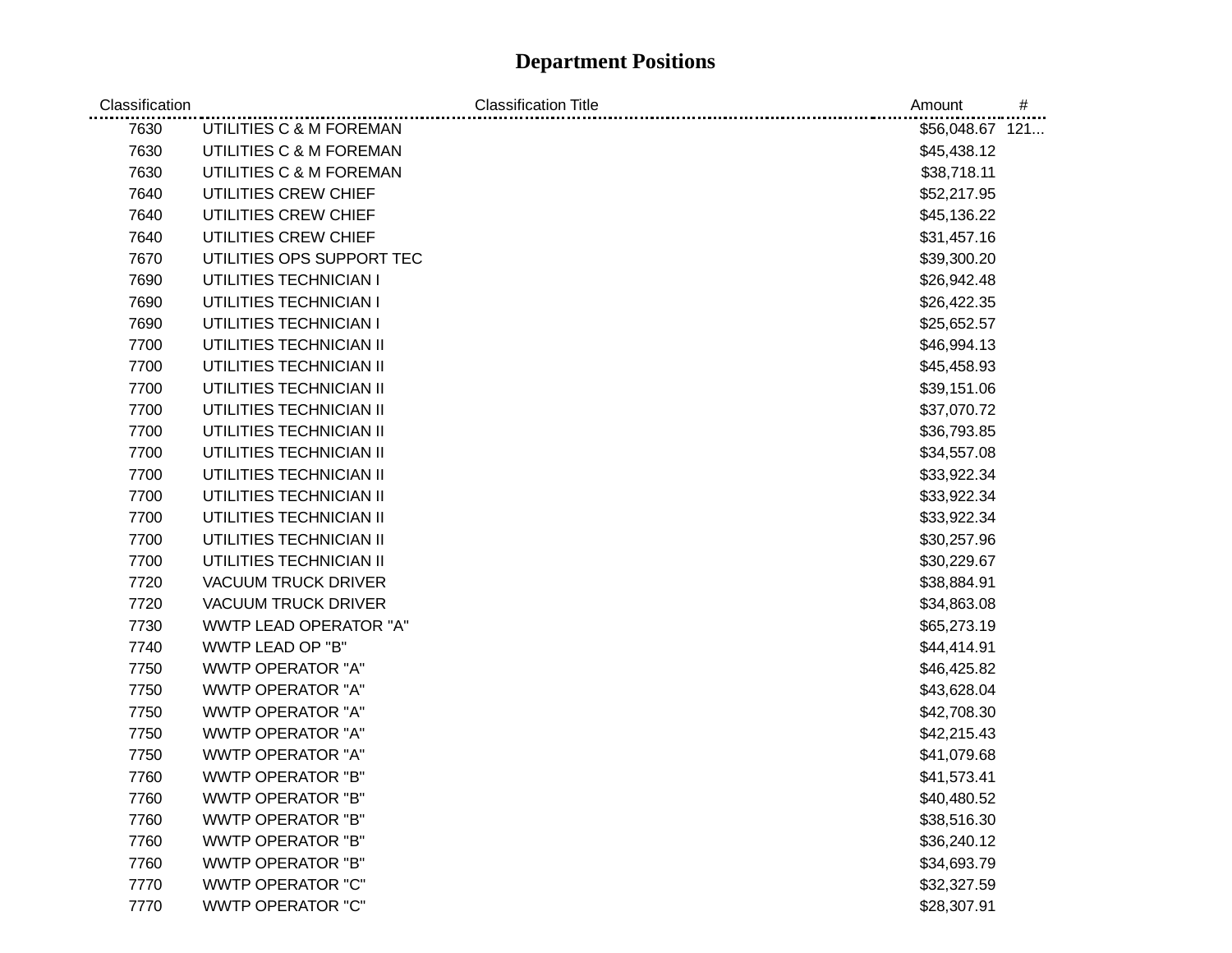| Classification |                          | <b>Classification Title</b>     | Amount           | #   |
|----------------|--------------------------|---------------------------------|------------------|-----|
| 7795           | BIO SOL DIS/PLT MNT SPLT |                                 | $$29,165.07$ 121 |     |
| 7800           | UTILITIES MAINT SUPVR    |                                 | \$65,021.35      |     |
| 7810           | WATER OPERATIONS FOREMAN |                                 | \$57,201.69      |     |
| 7820           | WATER OPERATIONS SUPVR   |                                 | \$60,734.74      |     |
| 7830           | WATER TREAT PLANT OP 1   |                                 | \$42,644.44      |     |
| 7860           | WWTP MAINTENANCE SUPVR   |                                 | \$44,936.93      |     |
| 7880           | UTILITIES CONST SUPER    |                                 | \$56,720.82      |     |
| 7890           | SR HVY EQUIPMENT OP - WS |                                 | \$46,994.13      |     |
| 7890           | SR HVY EQUIPMENT OP - WS |                                 | \$37,070.72      |     |
| 7910           | UTILITIES OPERS.FOREMAN  |                                 | \$45,835.67      |     |
| 7950           | WATER TREAT PLANT OPER B |                                 | \$39,169.06      |     |
| 8070           | BUILDINGS & GROUNDS SPEC |                                 | \$25,414.97      |     |
| 8243           | SR CUSTODIAN (W&S)       |                                 | \$25,879.56      |     |
|                |                          | <b>SALARIES/WAGES-FULL-TIME</b> | \$4,839,818.82   |     |
|                |                          | <b>DEPARTMENT TOTAL</b>         | \$4,839,818.82   | 121 |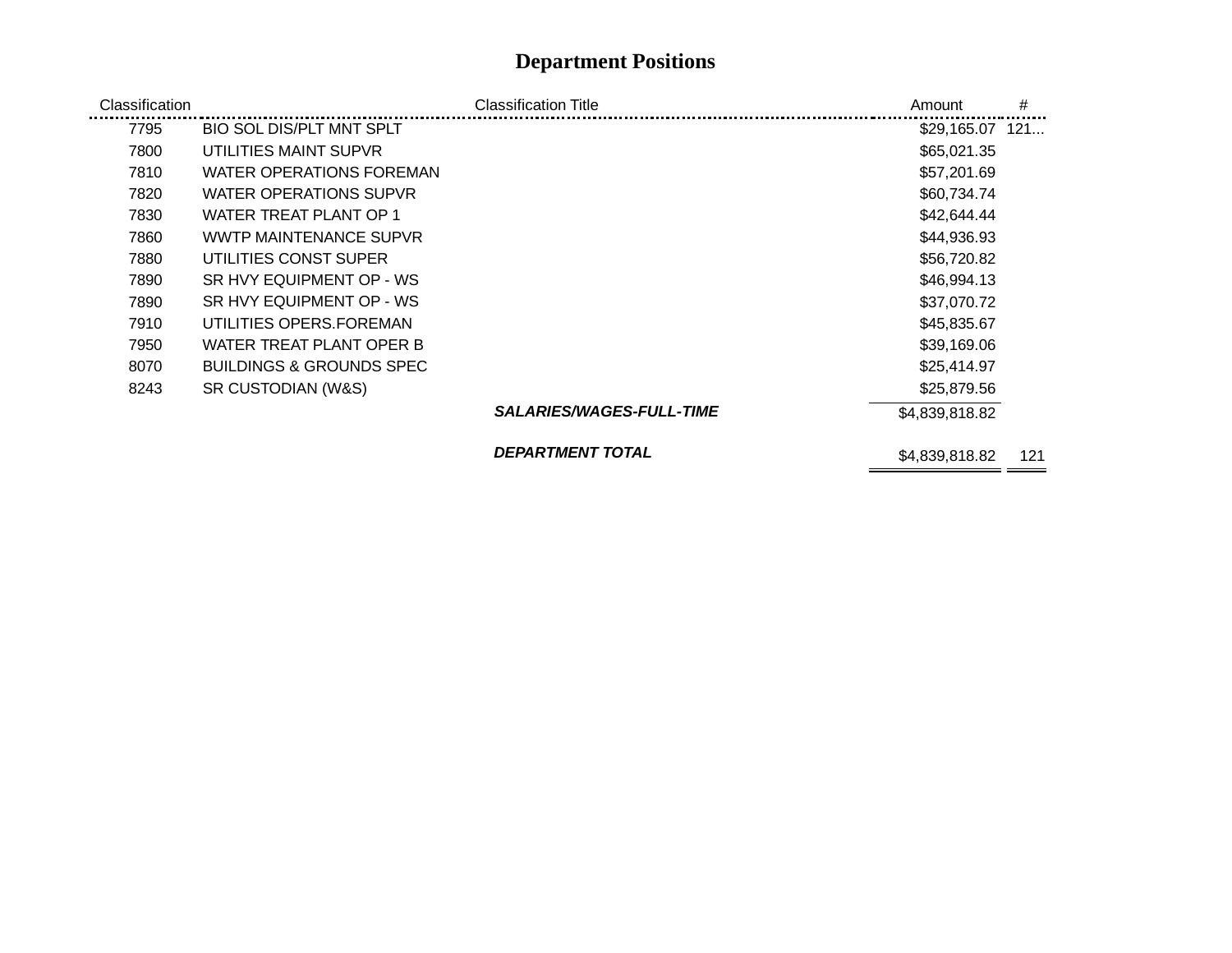| Classification |                                                            | <b>Classification Title</b>     | #<br>Amount       |
|----------------|------------------------------------------------------------|---------------------------------|-------------------|
| 421<br>4201    | <b>AIRPORT ENTERPRISE</b><br><b>AIRPORT ADMINISTRATION</b> |                                 |                   |
| 1021           | ARPRTS ADMIN & FIN MGR                                     |                                 | \$66,023.21       |
| 1260           | AIRPORTS DIRECTOR                                          |                                 | \$99,822.39       |
| 1265           | DEP ARPT DIR OF ADMIN&FIN                                  |                                 | \$33,589.688      |
| 6362           | ADMINISTRATIVE ASST II                                     |                                 | \$24,472.09       |
| 6374           | AIRPORTS FINAN SVS SPEC                                    |                                 | \$39,446.28       |
| 6374           | AIRPORTS FINAN SVS SPEC                                    |                                 | \$34,598.72       |
| 6375           | AIRPORTS PROP/LEASE SPEC                                   |                                 | \$42,751.15       |
| 6382           | EXECUTIVE ASSISTANT II                                     |                                 | \$33,641.69       |
|                |                                                            | <b>SALARIES/WAGES-FULL-TIME</b> | \$374,345.21      |
|                |                                                            | <b>DEPARTMENT TOTAL</b>         | 8<br>\$374,345.21 |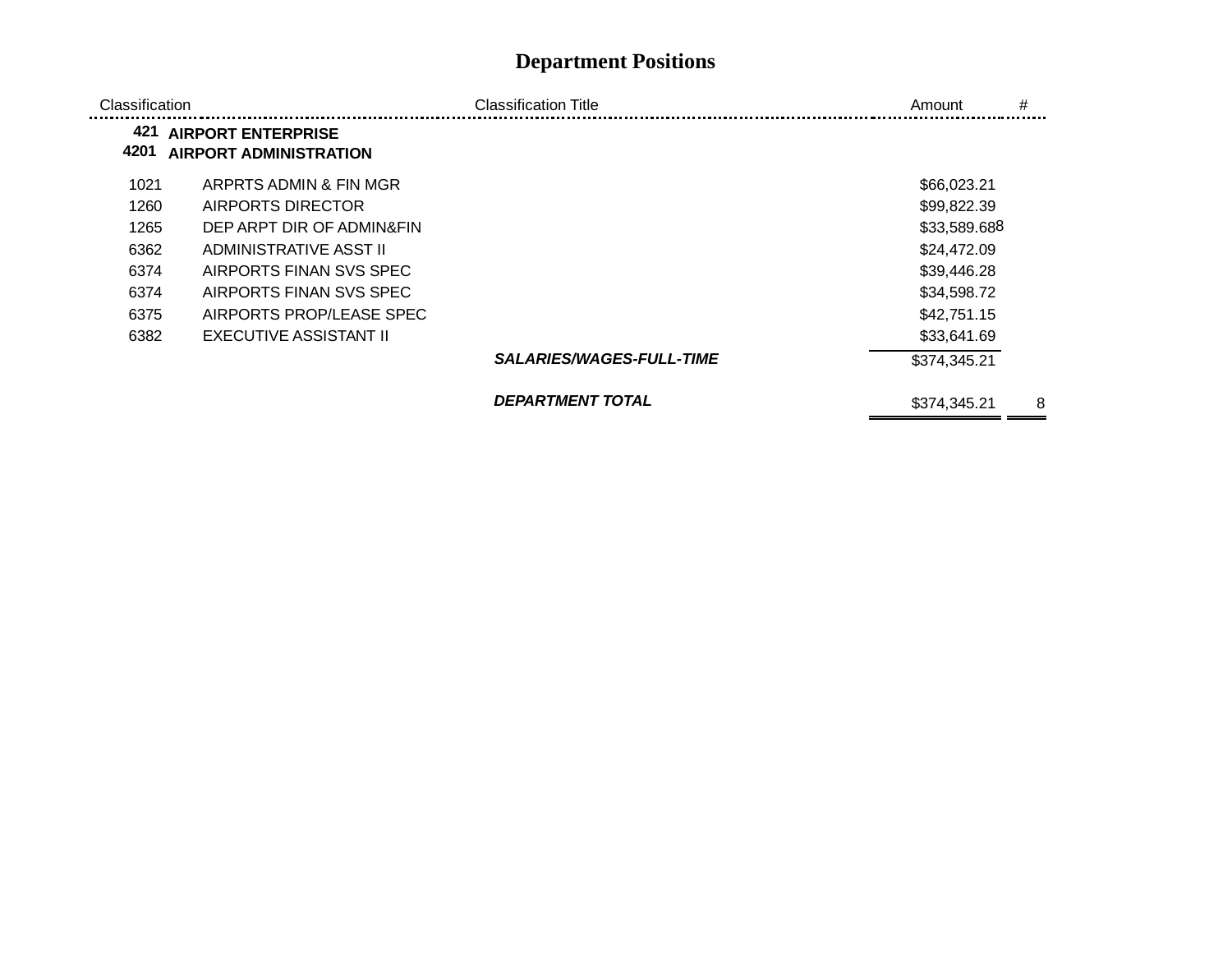| Classification |                                                       | <b>Classification Title</b>     | Amount       | #  |
|----------------|-------------------------------------------------------|---------------------------------|--------------|----|
| 421<br>4202    | <b>AIRPORT ENTERPRISE</b><br><b>AIRPORT OPERATING</b> |                                 |              |    |
| 1266           | DEP ARPT DIR OF OPS&DEV                               |                                 | \$72,630.26  | 14 |
| 6330           | AIRPORT OPS SUPERVISOR                                |                                 | \$9,897.98   |    |
| 6330           | AIRPORT OPS SUPERVISOR                                |                                 | \$9,247.82   |    |
| 8010           | AIRPORTS MAINT TECHNICIAN                             |                                 | \$40,871.68  |    |
| 8010           | AIRPORTS MAINT TECHNICIAN                             |                                 | \$33,005.18  |    |
| 8010           | AIRPORTS MAINT TECHNICIAN                             |                                 | \$29,158.22  |    |
| 8010           | AIRPORTS MAINT TECHNICIAN                             |                                 | \$27,483.41  |    |
| 8022           | SR FAC ARPTS MAINT TECH                               |                                 | \$37,761.08  |    |
| 8023           | AIRPORTS MAINT SUPERVISOR                             |                                 | \$48,087.01  |    |
| 8181           | LEAD CUSTODIAN (AIRPORT)                              |                                 | \$28,415.05  |    |
| 8241           | SR CUSTODIAN (AIRPORT)                                |                                 | \$32,677.31  |    |
| 8241           | SR CUSTODIAN (AIRPORT)                                |                                 | \$21,824.45  |    |
| 8241           | SR CUSTODIAN (AIRPORT)                                |                                 | \$19,577.51  |    |
| 8410           | AIRPORT SR MAINT TECH                                 |                                 | \$40,087.08  |    |
|                |                                                       | <b>SALARIES/WAGES-FULL-TIME</b> | \$450,724.04 |    |
|                |                                                       | <b>DEPARTMENT TOTAL</b>         | \$450,724,04 | 14 |

 $=$   $=$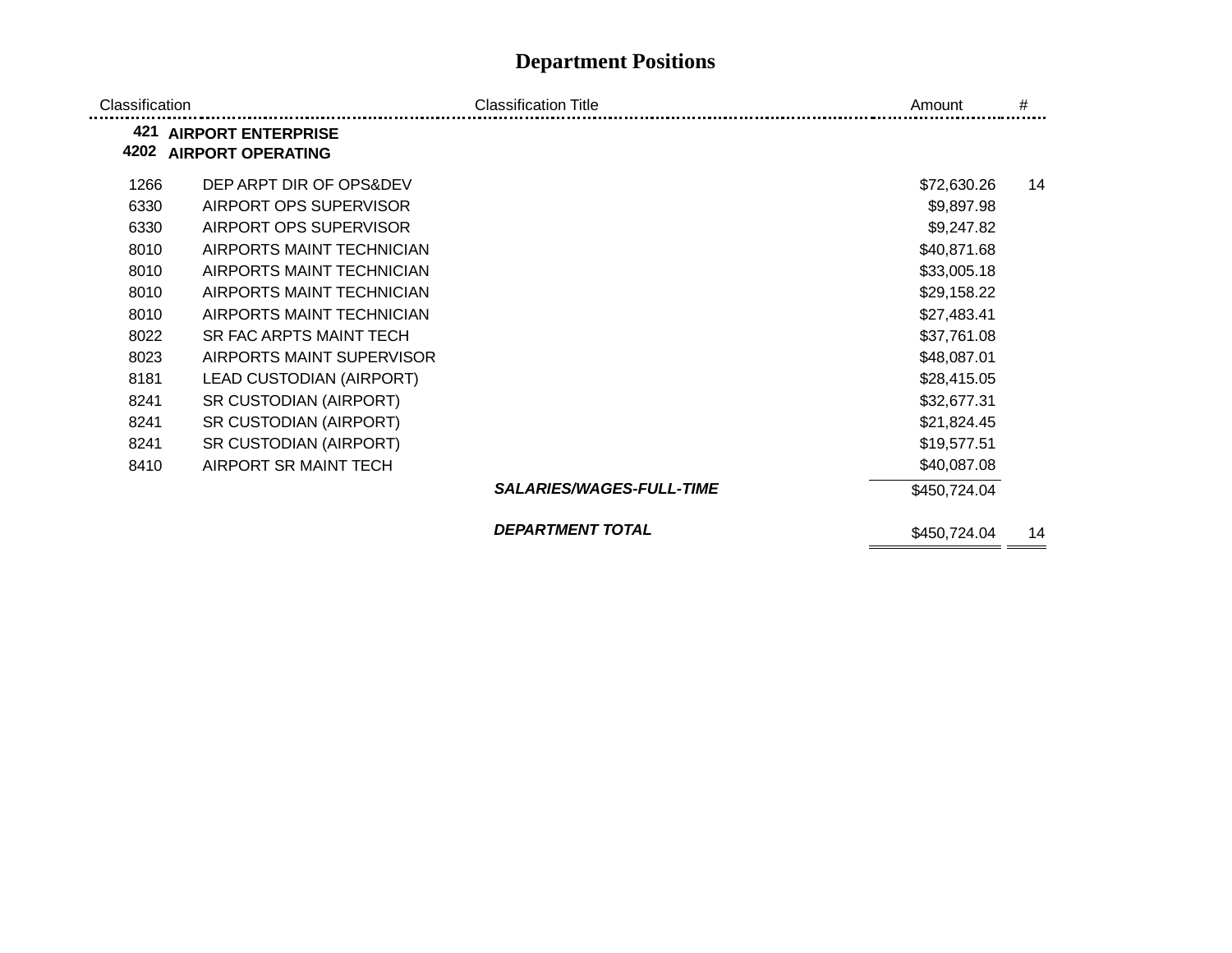| Classification |                               | <b>Classification Title</b>     | Amount       | #  |
|----------------|-------------------------------|---------------------------------|--------------|----|
|                | <b>421 AIRPORT ENTERPRISE</b> |                                 |              |    |
|                | <b>4203 AIRPORT SECURITY</b>  |                                 |              |    |
| 1065           | AIRPORT POLICE CHIEF          |                                 | \$66,596.81  | 17 |
| 3085           | AIRPORT POLICE SERGEANT       |                                 | \$46,124.69  |    |
| 4085           | AIRPORT POLICE OFFICER        |                                 | \$34,945.03  |    |
| 4085           | AIRPORT POLICE OFFICER        |                                 | \$34,945.03  |    |
| 4085           | AIRPORT POLICE OFFICER        |                                 | \$34,945.03  |    |
| 4085           | AIRPORT POLICE OFFICER        |                                 | \$34,945.03  |    |
| 4085           | AIRPORT POLICE OFFICER        |                                 | \$34,945.03  |    |
| 4085           | AIRPORT POLICE OFFICER        |                                 | \$33,919.16  |    |
| 4085           | AIRPORT POLICE OFFICER        |                                 | \$33,919.16  |    |
| 4085           | AIRPORT POLICE OFFICER        |                                 | \$33,919.16  |    |
| 6309           | AIRPORT COMM SPEC             |                                 | \$28,398.83  |    |
| 6309           | AIRPORT COMM SPEC             |                                 | \$25,985.45  |    |
| 6309           | AIRPORT COMM SPEC             |                                 | \$24,008.97  |    |
| 6309           | AIRPORT COMM SPEC             |                                 | \$24,008.97  |    |
| 6309           | AIRPORT COMM SPEC             |                                 | \$24,008.97  |    |
| 6330           | AIRPORT OPS SUPERVISOR        |                                 | \$9,897.98   |    |
| 6330           | AIRPORT OPS SUPERVISOR        |                                 | \$9,247.82   |    |
|                |                               | <b>SALARIES/WAGES-FULL-TIME</b> | \$534,761.12 |    |
| 4086           | AIRPORT POL OFFICER (REL)     |                                 | \$4,499.70   | 10 |
| 4086           | AIRPORT POL OFFICER (REL)     |                                 | \$4,499.70   |    |
| 4086           | AIRPORT POL OFFICER (REL)     |                                 | \$4,499.70   |    |
| 4086           | AIRPORT POL OFFICER (REL)     |                                 | \$4,499.70   |    |
| 4086           | AIRPORT POL OFFICER (REL)     |                                 | \$4,499.70   |    |
| 4086           | AIRPORT POL OFFICER (REL)     |                                 | \$4,499.70   |    |
| 4086           | AIRPORT POL OFFICER (REL)     |                                 | \$4,499.70   |    |
| 4086           | AIRPORT POL OFFICER (REL)     |                                 | \$4,499.70   |    |
| 4086           | AIRPORT POL OFFICER (REL)     |                                 | \$4,499.70   |    |
| 4086           | AIRPORT POL OFFICER (REL)     |                                 | \$4,499.70   |    |
|                |                               | <b>SALARIES/WAGES-RELIEF</b>    | \$44,997.00  |    |
|                |                               | <b>DEPARTMENT TOTAL</b>         | \$579,758.12 | 27 |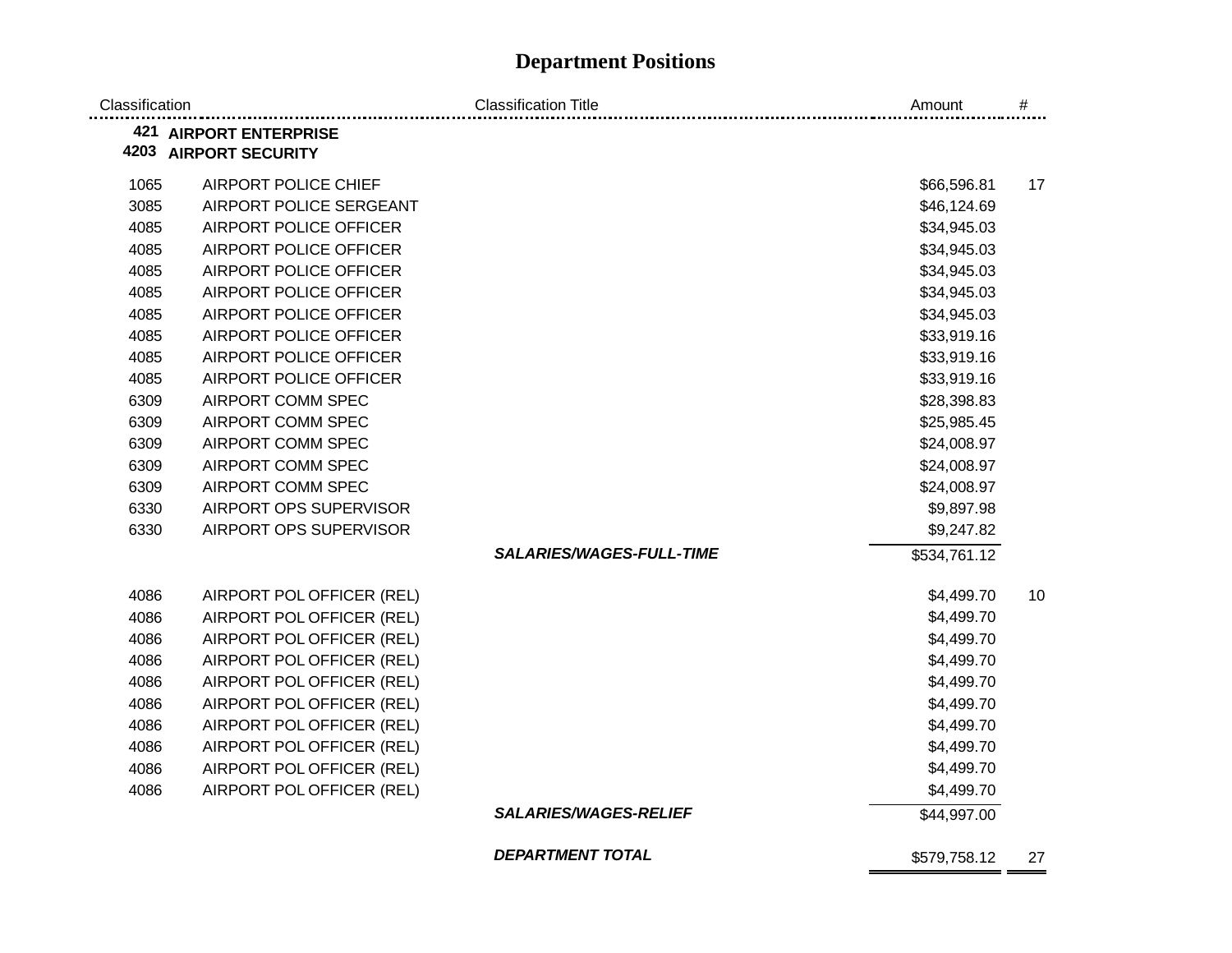| Classification |                                                      | <b>Classification Title</b> | #<br>Amount      |
|----------------|------------------------------------------------------|-----------------------------|------------------|
| 421<br>4210    | <b>AIRPORT ENTERPRISE</b><br><b>DESTIN OPERATING</b> |                             |                  |
| 6330           | AIRPORT OPS SUPERVISOR                               |                             | \$9,897.98       |
| 6330           | AIRPORT OPS SUPERVISOR                               |                             | \$9,247.82       |
| 8010           | AIRPORTS MAINT TECHNICIAN                            |                             | \$31,190.984     |
| 8010           | AIRPORTS MAINT TECHNICIAN                            |                             | \$16,819.53      |
|                |                                                      | SALARIES/WAGES-FULL-TIME    | \$67,156.31      |
|                |                                                      | <b>DEPARTMENT TOTAL</b>     | \$67,156.31<br>4 |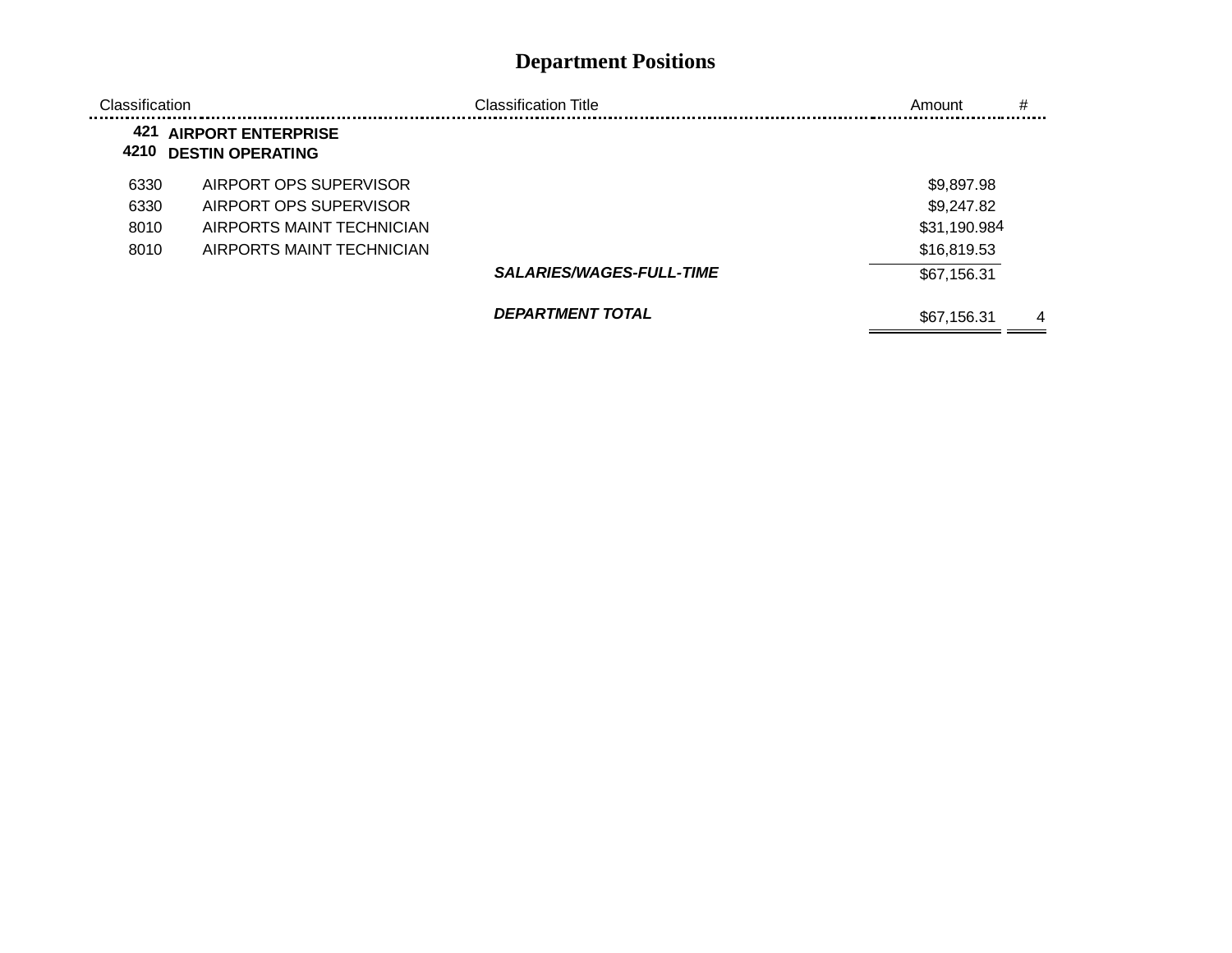| Classification |                                                         | <b>Classification Title</b>     | #<br>Amount       |
|----------------|---------------------------------------------------------|---------------------------------|-------------------|
| 421<br>4220    | <b>AIRPORT ENTERPRISE</b><br><b>BOB SIKES OPERATING</b> |                                 |                   |
| 1265           | DEP ARPT DIR OF ADMIN&FIN                               |                                 | \$33,589.67       |
| 6330           | AIRPORT OPS SUPERVISOR                                  |                                 | \$9,897.98        |
| 6330           | AIRPORT OPS SUPERVISOR                                  |                                 | \$9,247.835       |
| 8010           | AIRPORTS MAINT TECHNICIAN                               |                                 | \$34,765.16       |
| 8010           | AIRPORTS MAINT TECHNICIAN                               |                                 | \$16,819.52       |
|                |                                                         | <b>SALARIES/WAGES-FULL-TIME</b> | \$104,320.16      |
|                |                                                         | <b>DEPARTMENT TOTAL</b>         | \$104,320.16<br>5 |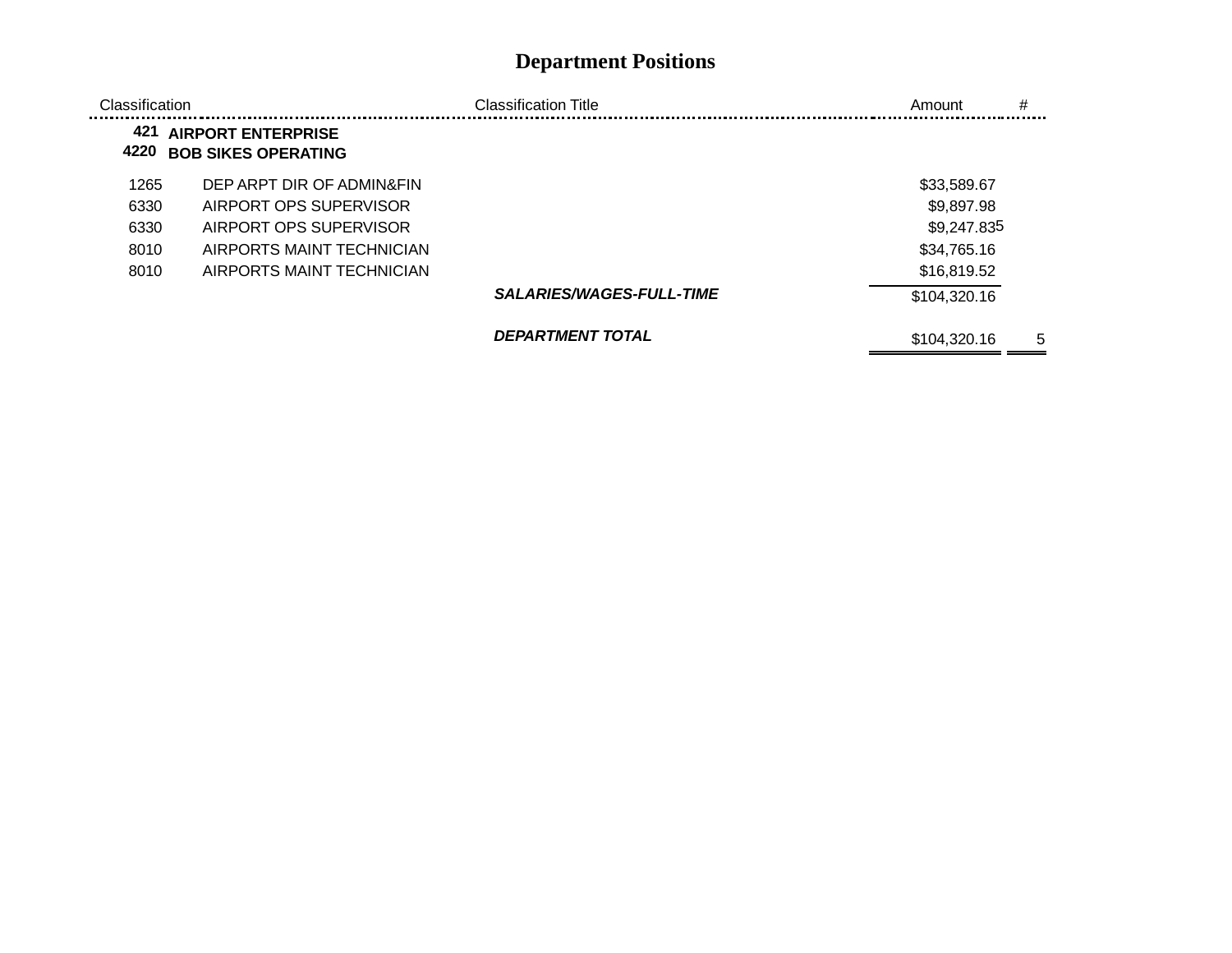| Classification |                                                         | <b>Classification Title</b>     | Amount       | # |
|----------------|---------------------------------------------------------|---------------------------------|--------------|---|
| 4301           | <b>430 SOLID WASTE ENTERPRISE</b><br><b>SOLID WASTE</b> |                                 |              |   |
| 1101           | ENVIRONMENTAL REGUL MGR                                 |                                 | \$65,369.31  | 5 |
| 6371           | <b>PROGRAM TECHNICIAN I</b>                             |                                 | \$28,007.90  |   |
| 6372           | <b>PROGRAM TECHNICIAN II</b>                            |                                 | \$29,726.52  |   |
| 7181           | RECYCLING EQUIP OPERATOR                                |                                 | \$29,667.93  |   |
| 7181           | RECYCLING EQUIP OPERATOR                                |                                 | \$28,856.54  |   |
|                |                                                         | <b>SALARIES/WAGES-FULL-TIME</b> | \$181,628.20 |   |
|                |                                                         | <b>DEPARTMENT TOTAL</b>         | \$181,628.20 | 5 |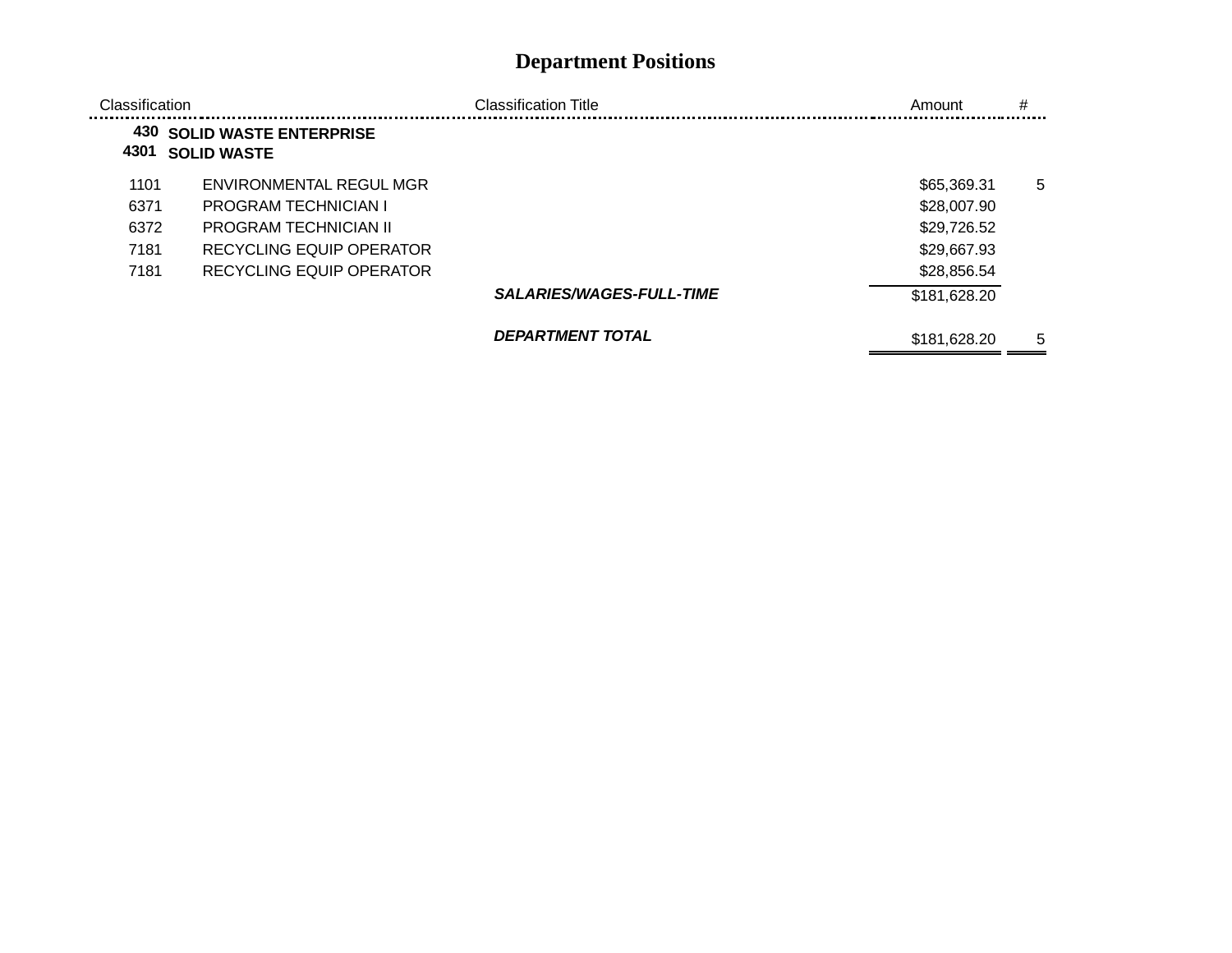$=$   $-$ 

| Classification |                                                                  | <b>Classification Title</b>     | #<br>Amount       |
|----------------|------------------------------------------------------------------|---------------------------------|-------------------|
| 4305           | <b>430 SOLID WASTE ENTERPRISE</b><br><b>RECYCLING DEPARTMENT</b> |                                 |                   |
| 1170           | RECYCLING COORDINATOR                                            |                                 | \$65,868.63       |
| 6610           | <b>WEIGHMASTER</b>                                               |                                 | \$27,014.51       |
| 7181           | RECYCLING EQUIP OPERATOR                                         |                                 | \$34,994.237      |
| 7181           | RECYCLING EQUIP OPERATOR                                         |                                 | \$34,535.22       |
| 7181           | RECYCLING EQUIP OPERATOR                                         |                                 | \$33,857.63       |
| 7181           | RECYCLING EQUIP OPERATOR                                         |                                 | \$28,305.76       |
| 7461           | LANDFILL & RECYCLING FRMN                                        |                                 | \$53,722.88       |
|                |                                                                  | <b>SALARIES/WAGES-FULL-TIME</b> | \$278,298.86      |
|                |                                                                  | <b>DEPARTMENT TOTAL</b>         | \$278,298.86<br>7 |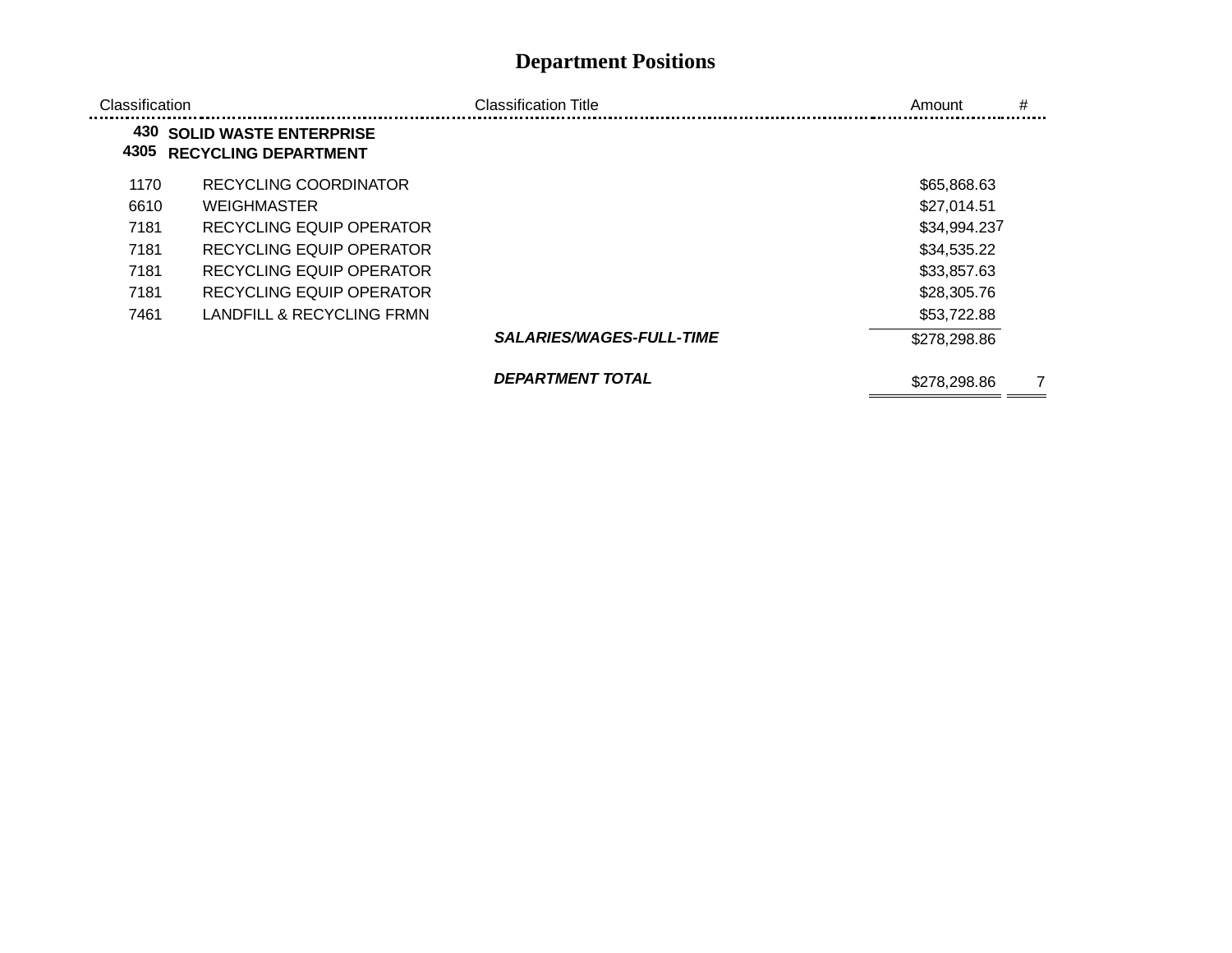| Classification |                                                                  | <b>Classification Title</b>     | Amount       | #  |
|----------------|------------------------------------------------------------------|---------------------------------|--------------|----|
| 4400           | <b>441 INSPECTION ENTERPRISE</b><br><b>INSPECTION DEPARTMENT</b> |                                 |              |    |
| 1049           | <b>CONSTRUCT INSPECTOR III</b>                                   |                                 | \$61,566.45  | 19 |
| 1049           | <b>CONSTRUCT INSPECTOR III</b>                                   |                                 | \$59,710.35  |    |
| 1049           | <b>CONSTRUCT INSPECTOR III</b>                                   |                                 | \$59,321.89  |    |
| 1049           | <b>CONSTRUCT INSPECTOR III</b>                                   |                                 | \$57,201.69  |    |
| 1049           | <b>CONSTRUCT INSPECTOR III</b>                                   |                                 | \$49,328.66  |    |
| 1121           | FINANCIAL COORDINATOR                                            |                                 | \$19,464.31  |    |
| 1270           | <b>GROWTH MANAGEMENT DIR</b>                                     |                                 | \$52,764.56  |    |
| 1330           | <b>CONST PLANS EXAMINER</b>                                      |                                 | \$67,299.96  |    |
| 1360           | <b>BUILDING OFFICIAL</b>                                         |                                 | \$77,726.10  |    |
| 1510           | PERMITTING/LICENSING MGR                                         |                                 | \$63,960.29  |    |
| 4010           | <b>CODE ENFORCEMENT OFFICER</b>                                  |                                 | \$13,127.75  |    |
| 4010           | <b>CODE ENFORCEMENT OFFICER</b>                                  |                                 | \$10,380.86  |    |
| 4015           | <b>CODE ENFORCEMENT SPVSR</b>                                    |                                 | \$15,587.40  |    |
| 6290           | LICENSING SPECIALIST                                             |                                 | \$36,021.54  |    |
| 6362           | ADMINISTRATIVE ASST II                                           |                                 | \$13,650.15  |    |
| 6362           | ADMINISTRATIVE ASST II                                           |                                 | \$12,852.34  |    |
| 6401           | <b>LEAD P&amp;P TECHNICIAN</b>                                   |                                 | \$41,966.85  |    |
| 6890           | PLANNING & PERMIT SPEC                                           |                                 | \$37,740.27  |    |
| 6900           | <b>PLAN &amp; PERMIT TECH SPVR</b>                               |                                 | \$42,447.72  |    |
|                |                                                                  | <b>SALARIES/WAGES-FULL-TIME</b> | \$792,119.14 |    |
|                |                                                                  | <b>DEPARTMENT TOTAL</b>         | \$792,119.14 | 19 |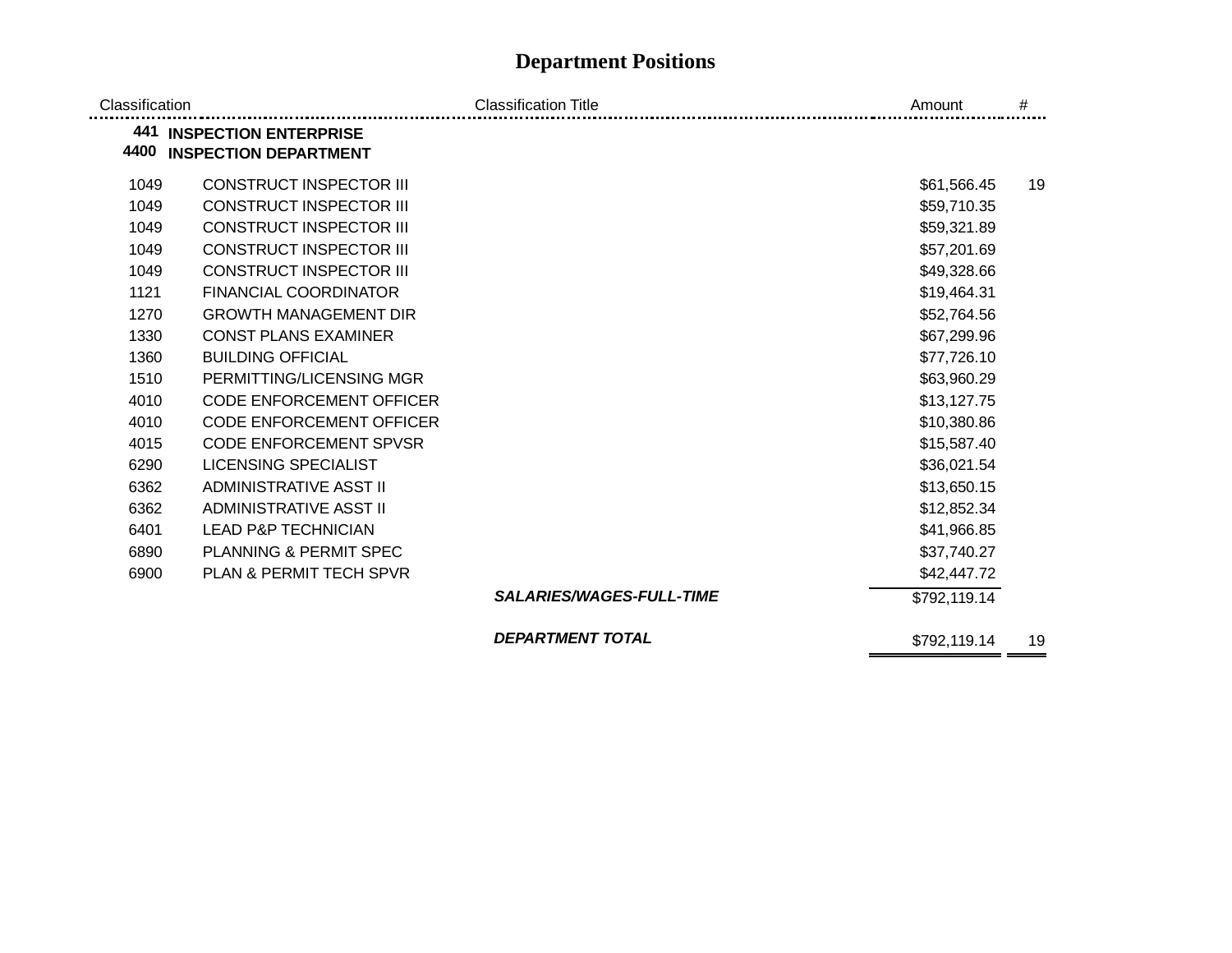| Classification | <b>Classification Title</b>               | Amount       | #  |
|----------------|-------------------------------------------|--------------|----|
|                | 450 EMERGENCY MEDICAL SERVICES ENTERPRISE |              |    |
|                | <b>4500 EMERGENCY MEDICAL SERVICES</b>    |              |    |
| 1210           | PUBLIC SAFETY DIRECTOR                    | \$117,797.91 | 73 |
| 1390           | <b>EMS DIVISION CHIEF</b>                 | \$78,857.71  |    |
| 2360           | <b>SHIFT COMMANDER</b>                    | \$71,642.35  |    |
| 2360           | SHIFT COMMANDER                           | \$53,092.43  |    |
| 2360           | SHIFT COMMANDER                           | \$52,411.42  |    |
| 2370           | <b>EMS SHFT TRNING OFFICER</b>            | \$39,234.63  |    |
| 2370           | <b>EMS SHFT TRNING OFFICER</b>            | \$33,558.05  |    |
| 2370           | <b>EMS SHFT TRNING OFFICER</b>            | \$30,193.67  |    |
| 3420           | PARAMEDIC (FT)                            | \$37,777.59  |    |
| 3420           | PARAMEDIC (FT)                            | \$37,777.59  |    |
| 3420           | PARAMEDIC (FT)                            | \$37,777.59  |    |
| 3420           | PARAMEDIC (FT)                            | \$33,245.61  |    |
| 3420           | PARAMEDIC (FT)                            | \$31,041.06  |    |
| 3420           | PARAMEDIC (FT)                            | \$29,573.51  |    |
| 3420           | PARAMEDIC (FT)                            | \$29,354.94  |    |
| 3420           | PARAMEDIC (FT)                            | \$28,524.34  |    |
| 3420           | PARAMEDIC (FT)                            | \$28,174.62  |    |
| 3420           | PARAMEDIC (FT)                            | \$28,130.90  |    |
| 3420           | PARAMEDIC (FT)                            | \$27,420.99  |    |
| 3420           | PARAMEDIC (FT)                            | \$26,207.42  |    |
| 3420           | PARAMEDIC (FT)                            | \$25,694.18  |    |
| 3420           | PARAMEDIC (FT)                            | \$25,694.18  |    |
| 3420           | PARAMEDIC (FT)                            | \$25,694.18  |    |
| 3420           | PARAMEDIC (FT)                            | \$25,693.55  |    |
| 3420           | PARAMEDIC (FT)                            | \$24,945.20  |    |
| 3420           | PARAMEDIC (FT)                            | \$24,945.20  |    |
| 3420           | PARAMEDIC (FT)                            | \$24,945.20  |    |
| 3420           | PARAMEDIC (FT)                            | \$24,943.53  |    |
| 3420           | PARAMEDIC (FT)                            | \$24,943.53  |    |
| 3420           | PARAMEDIC (FT)                            | \$24,943.53  |    |
| 3420           | PARAMEDIC (FT)                            | \$24,943.53  |    |
| 3420           | PARAMEDIC (FT)                            | \$24,943.53  |    |
| 3420           | PARAMEDIC (FT)                            | \$24,217.02  |    |
| 3420           | PARAMEDIC (FT)                            | \$24,217.02  |    |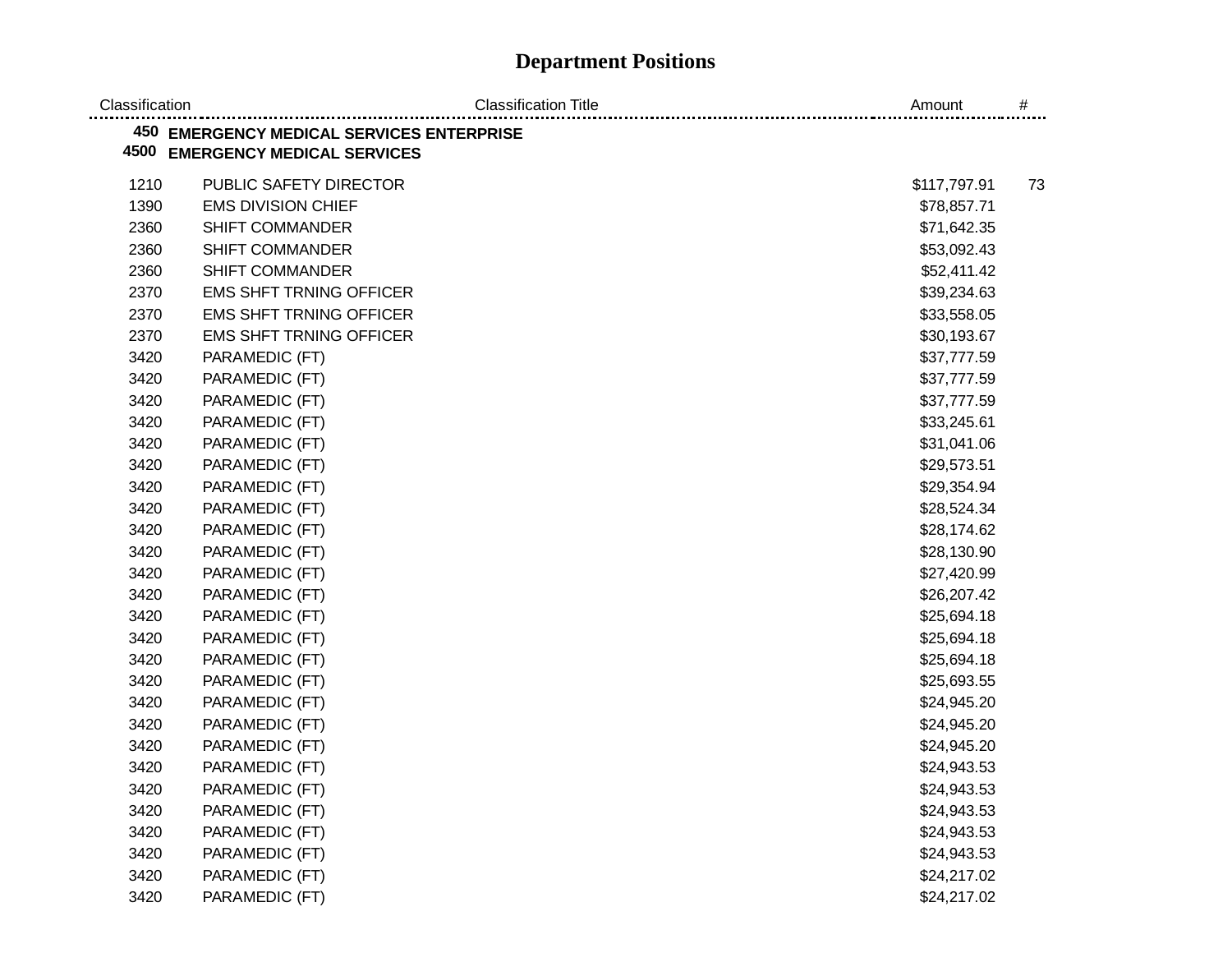| Classification | <b>Classification Title</b> | Amount      | $\#$ |
|----------------|-----------------------------|-------------|------|
| 3420           | PARAMEDIC (FT)              | \$24,217.02 | 73   |
| 3420           | PARAMEDIC (FT)              | \$24,217.02 |      |
| 3420           | PARAMEDIC (FT)              | \$24,217.02 |      |
| 3420           | PARAMEDIC (FT)              | \$24,217.02 |      |
| 3508           | EMT (ALS)                   | \$30,916.23 |      |
| 3508           | EMT (ALS)                   | \$26,447.86 |      |
| 3508           | EMT (ALS)                   | \$26,141.85 |      |
| 3508           | EMT (ALS)                   | \$23,824.93 |      |
| 3508           | EMT (ALS)                   | \$22,635.84 |      |
| 3508           | EMT (ALS)                   | \$22,404.18 |      |
| 3508           | EMT (ALS)                   | \$22,098.17 |      |
| 3508           | EMT (ALS)                   | \$21,557.72 |      |
| 3508           | EMT (ALS)                   | \$21,512.37 |      |
| 3508           | EMT (ALS)                   | \$20,721.13 |      |
| 3508           | EMT (ALS)                   | \$20,314.83 |      |
| 3508           | EMT (ALS)                   | \$20,314.83 |      |
| 3508           | EMT (ALS)                   | \$20,314.83 |      |
| 3508           | EMT (ALS)                   | \$20,305.68 |      |
| 3508           | EMT (ALS)                   | \$20,305.68 |      |
| 3508           | EMT (ALS)                   | \$20,305.68 |      |
| 3508           | EMT (ALS)                   | \$20,305.68 |      |
| 3508           | EMT (ALS)                   | \$20,305.68 |      |
| 3508           | EMT (ALS)                   | \$20,305.68 |      |
| 3508           | EMT (ALS)                   | \$19,723.14 |      |
| 3508           | EMT (ALS)                   | \$19,723.14 |      |
| 3508           | EMT (ALS)                   | \$19,714.82 |      |
| 3508           | EMT (ALS)                   | \$19,140.60 |      |
| 3508           | EMT (ALS)                   | \$19,140.60 |      |
| 3508           | EMT (ALS)                   | \$19,140.60 |      |
| 3508           | EMT (ALS)                   | \$19,140.60 |      |
| 3508           | EMT (ALS)                   | \$19,140.60 |      |
| 3509           | EMT (BLS)                   | \$21,449.96 |      |
| 3509           | EMT (BLS)                   | \$20,825.81 |      |
| 3509           | EMT (BLS)                   | \$20,825.81 |      |
| 3509           | EMT (BLS)                   | \$20,825.81 |      |
| 6371           | PROGRAM TECHNICIAN I        | \$25,479.26 |      |
| 6560           | SUPPLY COORDINATOR          | \$26,426.00 |      |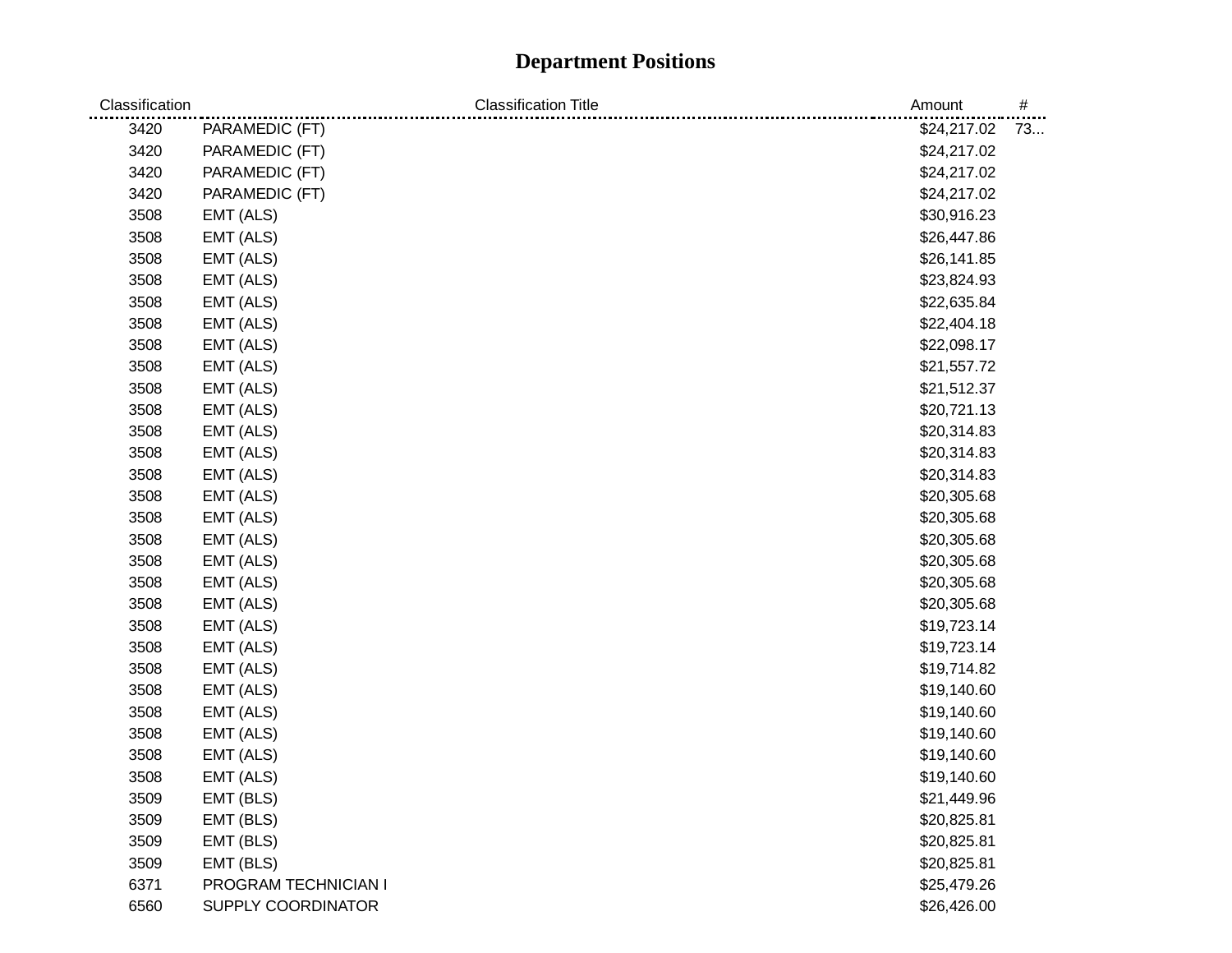| Classification |                          | <b>Classification Title</b> | Amount         | $\#$ |
|----------------|--------------------------|-----------------------------|----------------|------|
| 6650           | OFFICE SUPERVISOR        |                             | \$44,524.20    | 73   |
| 6730           | EMS SUPPLY & LOGIST SPVR |                             | \$39,030.18    |      |
|                |                          | SALARIES/WAGES-FULL-TIME    | \$2,094,715.77 |      |
| 3430           | PARAMEDIC (RELIEF)       |                             | \$7,562.80     | 38   |
| 3430           | PARAMEDIC (RELIEF)       |                             | \$7,562.80     |      |
| 3430           | PARAMEDIC (RELIEF)       |                             | \$7,562.80     |      |
| 3430           | PARAMEDIC (RELIEF)       |                             | \$7,562.80     |      |
| 3430           | PARAMEDIC (RELIEF)       |                             | \$7,562.80     |      |
| 3430           | PARAMEDIC (RELIEF)       |                             | \$7,562.80     |      |
| 3430           | PARAMEDIC (RELIEF)       |                             | \$7,562.80     |      |
| 3430           | PARAMEDIC (RELIEF)       |                             | \$7,562.80     |      |
| 3430           | PARAMEDIC (RELIEF)       |                             | \$7,562.80     |      |
| 3430           | PARAMEDIC (RELIEF)       |                             | \$7,511.70     |      |
| 3430           | PARAMEDIC (RELIEF)       |                             | \$7,511.70     |      |
| 3430           | PARAMEDIC (RELIEF)       |                             | \$7,511.70     |      |
| 3430           | PARAMEDIC (RELIEF)       |                             | \$7,511.70     |      |
| 3430           | PARAMEDIC (RELIEF)       |                             | \$7,511.70     |      |
| 3430           | PARAMEDIC (RELIEF)       |                             | \$7,511.70     |      |
| 3430           | PARAMEDIC (RELIEF)       |                             | \$7,511.70     |      |
| 3430           | PARAMEDIC (RELIEF)       |                             | \$7,511.70     |      |
| 3430           | PARAMEDIC (RELIEF)       |                             | \$7,511.70     |      |
| 3430           | PARAMEDIC (RELIEF)       |                             | \$7,511.70     |      |
| 3511           | EMT (RELIEF)             |                             | \$7,548.20     |      |
| 3511           | EMT (RELIEF)             |                             | \$7,548.20     |      |
| 3511           | EMT (RELIEF)             |                             | \$7,548.20     |      |
| 3511           | EMT (RELIEF)             |                             | \$7,548.20     |      |
| 3511           | EMT (RELIEF)             |                             | \$7,548.20     |      |
| 3511           | EMT (RELIEF)             |                             | \$7,548.20     |      |
| 3511           | EMT (RELIEF)             |                             | \$7,548.20     |      |
| 3511           | EMT (RELIEF)             |                             | \$7,548.20     |      |
| 3511           | EMT (RELIEF)             |                             | \$7,548.20     |      |
| 3511           | EMT (RELIEF)             |                             | \$7,548.20     |      |
| 3511           | EMT (RELIEF)             |                             | \$7,548.20     |      |
| 3511           | EMT (RELIEF)             |                             | \$7,548.20     |      |
| 3511           | EMT (RELIEF)             |                             | \$7,548.20     |      |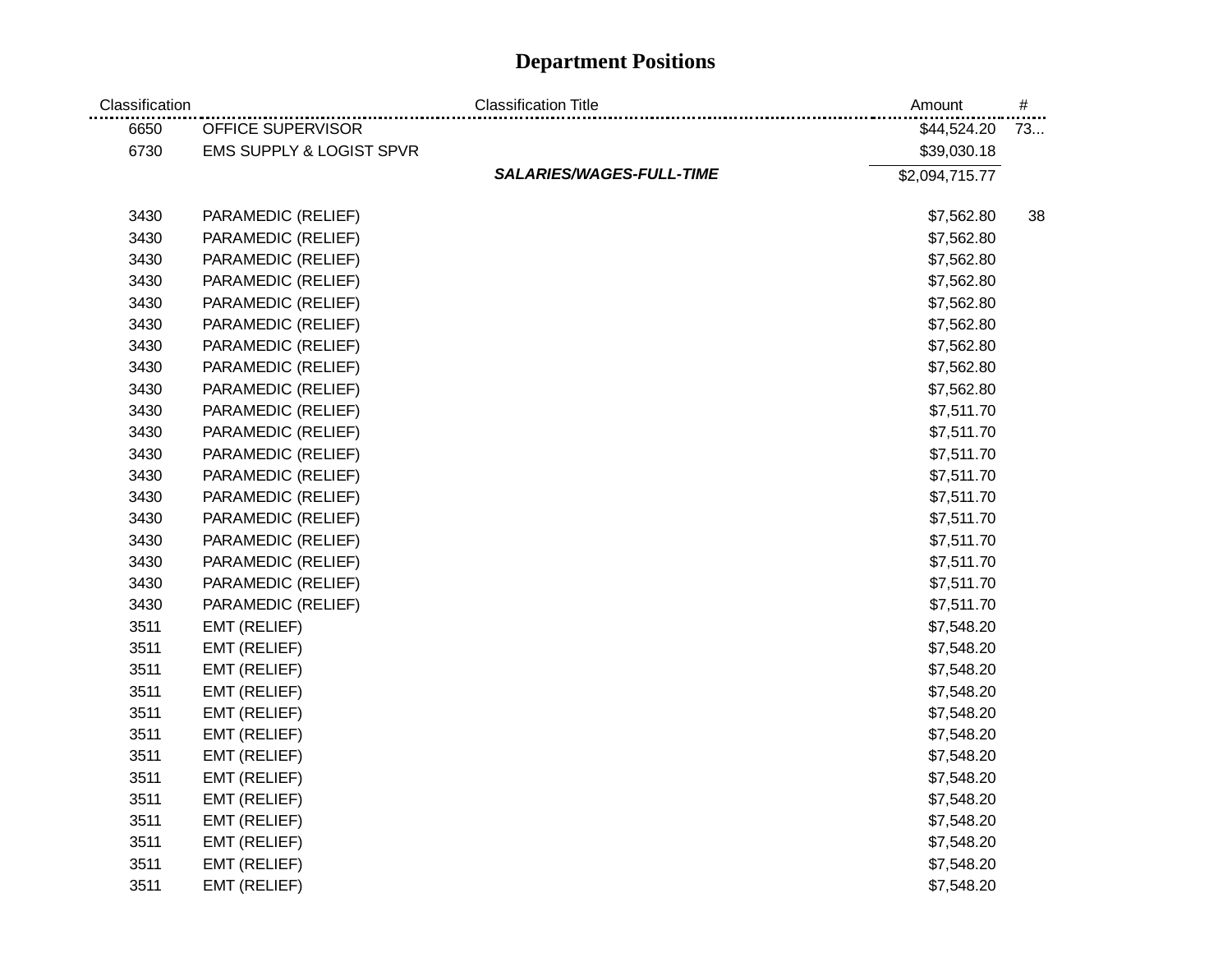| Classification | <b>Classification Title</b>  | Amount         | #   |
|----------------|------------------------------|----------------|-----|
| 3511           | EMT (RELIEF)                 | \$7,548.20     | 38  |
| 3511           | EMT (RELIEF)                 | \$7,548.20     |     |
| 3511           | EMT (RELIEF)                 | \$7,548.20     |     |
| 3511           | EMT (RELIEF)                 | \$7,548.20     |     |
| 3511           | EMT (RELIEF)                 | \$7,548.20     |     |
| 3511           | EMT (RELIEF)                 | \$7,548.20     |     |
|                | <b>SALARIES/WAGES-RELIEF</b> | \$286,598.00   |     |
|                | <b>DEPARTMENT TOTAL</b>      | \$2,381,313.77 | 111 |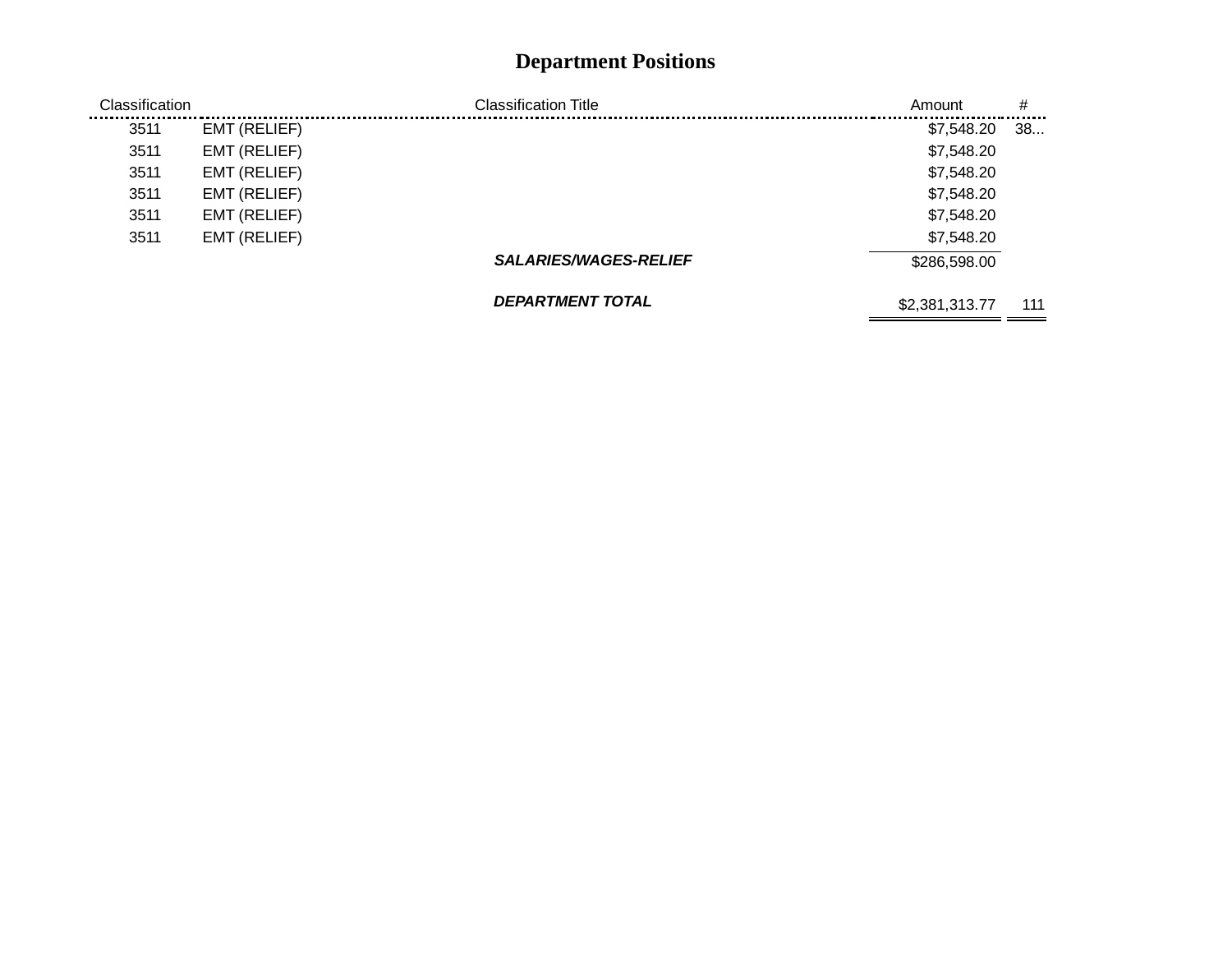| Classification |                                                                            | <b>Classification Title</b>     | #<br>Amount       |
|----------------|----------------------------------------------------------------------------|---------------------------------|-------------------|
| 460<br>4614    | <b>CONVENTION CENTER ENTERPRISE</b><br><b>CONVENTION CENTER PROMOTIONS</b> |                                 |                   |
| 1520           | SALES & MARKETING MGR                                                      |                                 | \$47,693.57       |
| 1550           | <b>TRAVEL INDUSTRY SALES MGR</b>                                           |                                 | \$51,540.53       |
| 6120           | SALES & MARKETING COORD                                                    |                                 | \$33,662.495      |
| 6121           | MARKETING COORDINATOR                                                      |                                 | \$33,662.49       |
| 6870           | TRVL INDUSTRY SALES COOR                                                   |                                 | \$35,722.19       |
|                |                                                                            | <b>SALARIES/WAGES-FULL-TIME</b> | \$202,281.27      |
|                |                                                                            | <b>DEPARTMENT TOTAL</b>         | \$202,281.27<br>5 |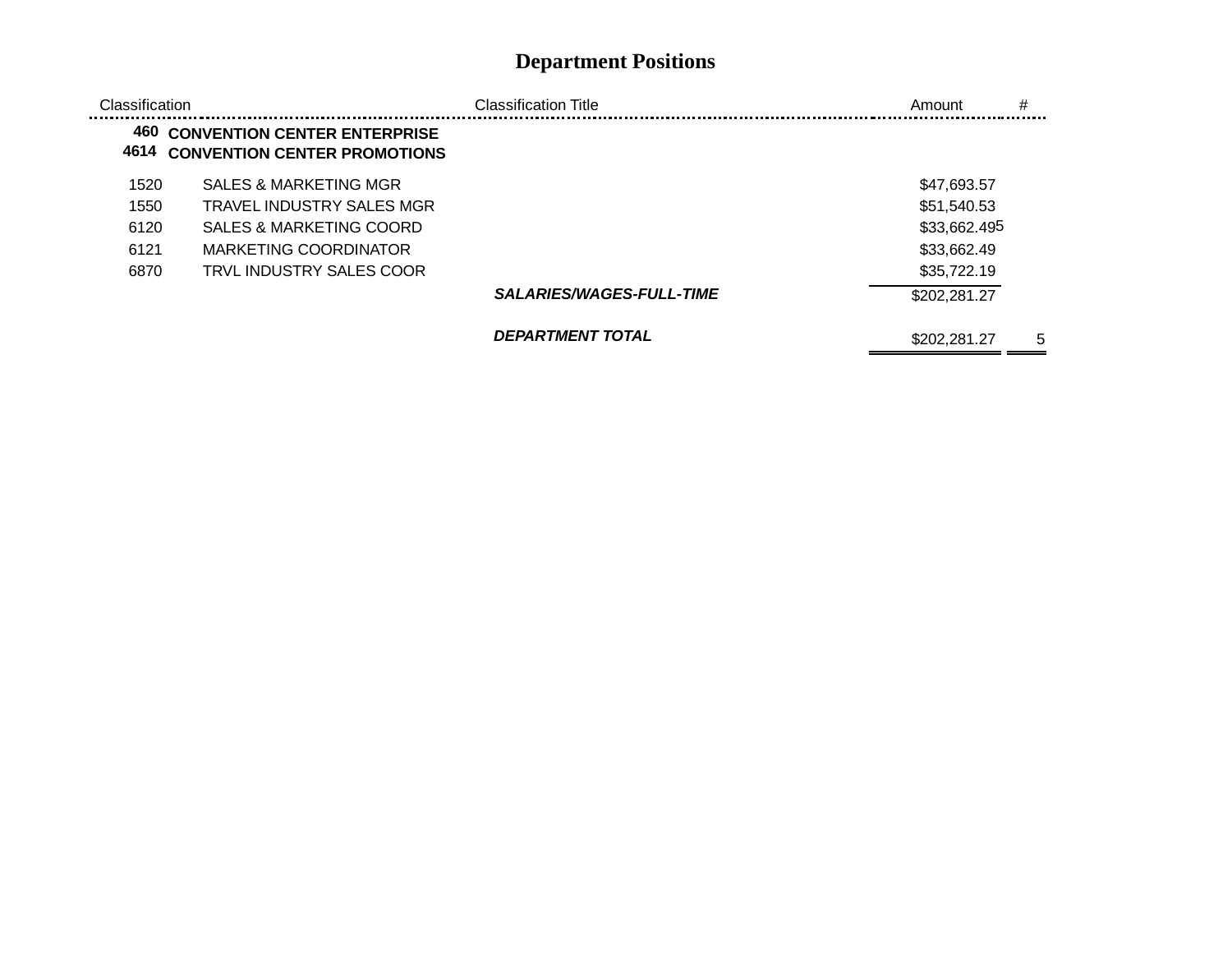| <b>460 CONVENTION CENTER ENTERPRISE</b>      |              |    |
|----------------------------------------------|--------------|----|
| <b>4615 CONVENTION CENTER ADMINISTRATION</b> |              |    |
| 1411<br><b>CONVENTION CTR GEN MGR</b>        | \$75,671.47  | 19 |
| 1451<br><b>CONVENTION SERVICES MGR</b>       | \$60,580.21  |    |
| <b>CONVENTION CTR OPS MGR</b><br>1541        | \$45,835.67  |    |
| <b>SECURITY COORDINATOR</b><br>4060          | \$39,016.05  |    |
| 4065<br><b>SECURITY GUARD</b>                | \$27,483.41  |    |
| 6360<br><b>ADMINISTRATIVE ASSIST I</b>       | \$21,533.18  |    |
| 6382<br><b>EXECUTIVE ASSISTANT II</b>        | \$35,222.87  |    |
| 6821<br><b>ACCOUNTING ANALYST</b>            | \$37,989.93  |    |
| 6825<br><b>EVENTS SUPERVISOR</b>             | \$40,458.24  |    |
| 6830<br><b>EVENTS COORDINATOR</b>            | \$30,279.39  |    |
| 6830<br><b>EVENTS COORDINATOR</b>            | \$29,397.47  |    |
| 7970<br>AUDIO & VIDEO TECHNICIAN             | \$38,928.62  |    |
| 8380<br>MAINTENANCE MECHANIC                 | \$33,600.08  |    |
| 8390<br><b>MAINTENANCE TECHNICIAN</b>        | \$26,859.26  |    |
| 8390<br><b>MAINTENANCE TECHNICIAN</b>        | \$25,704.69  |    |
| 8390<br><b>MAINTENANCE TECHNICIAN</b>        | \$25,007.61  |    |
| 8390<br><b>MAINTENANCE TECHNICIAN</b>        | \$24,674.73  |    |
| 8390<br><b>MAINTENANCE TECHNICIAN</b>        | \$22,427.79  |    |
| <b>LEAD MAINT TECH</b><br>8395               | \$28,627.68  |    |
| <b>SALARIES/WAGES-FULL-TIME</b>              | \$669,298.35 |    |
| 4070<br><b>SECURITY GUARD (PT)</b>           | \$21,774.08  | 3  |
| SECURITY GUARD (PT)<br>4070                  | \$21,145.55  |    |
| 8111<br><b>CUSTODIAN (PT)</b>                | \$7,676.14   |    |
| <b>SALARIES/WAGES-PART-TIME</b>              | \$50,595.77  |    |
| <b>DEPARTMENT TOTAL</b>                      | \$719,894.12 | 22 |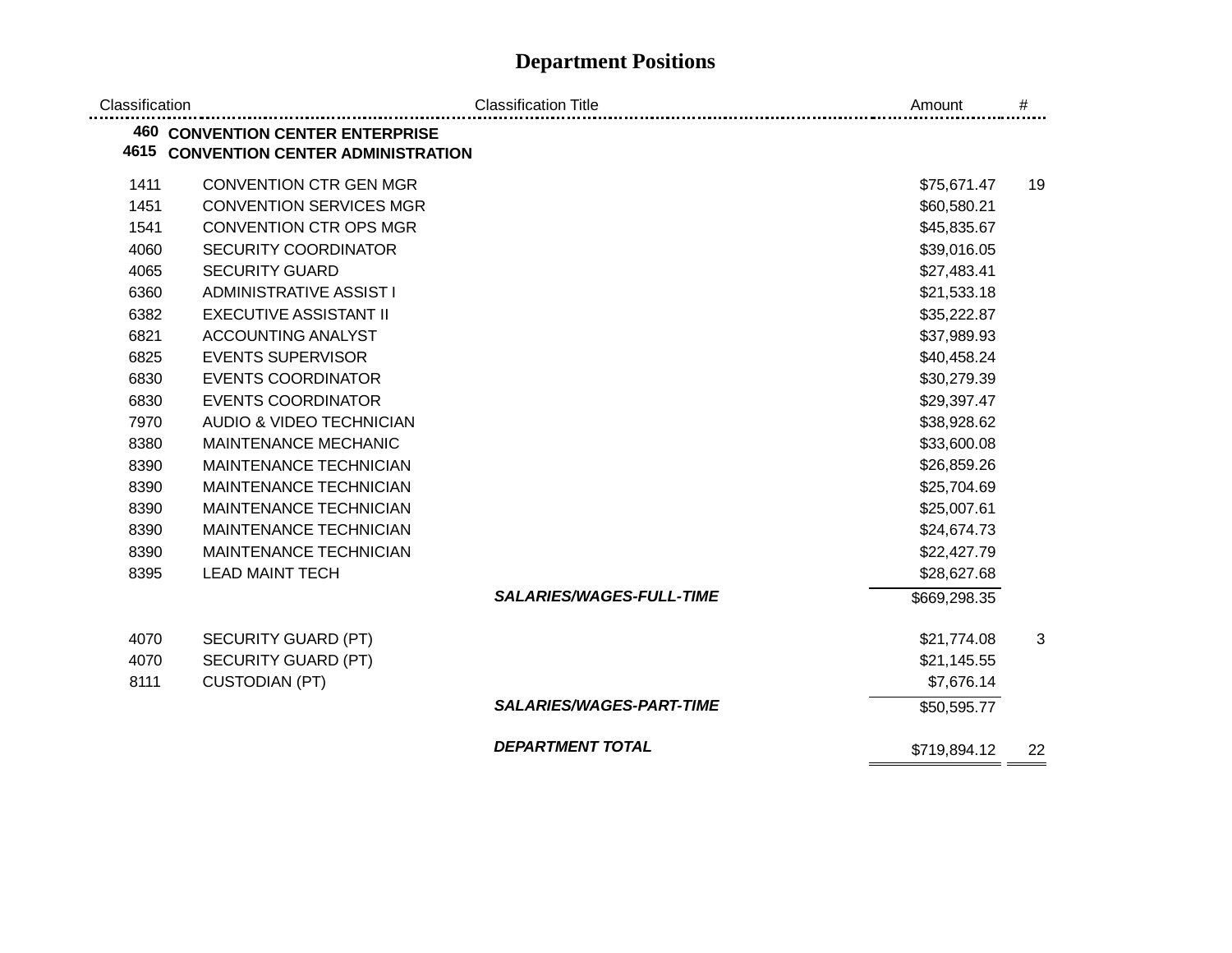| Classification |                                                   | Classification Title            | #<br>Amount       |
|----------------|---------------------------------------------------|---------------------------------|-------------------|
| 5101           | 501 SELF INSURANCE FUND<br><b>RISK MANAGEMENT</b> |                                 |                   |
| 1291           | <b>RISK MANAGER</b>                               |                                 | \$69,197.43       |
| 6050           | <b>BENEFITS SPECIALIST</b>                        |                                 | \$35,376.30       |
| 6080           | <b>CLAIMS EXAMINER</b>                            |                                 | \$42,983.133      |
|                |                                                   | <b>SALARIES/WAGES-FULL-TIME</b> | \$147,556.86      |
|                |                                                   | <b>DEPARTMENT TOTAL</b>         | \$147,556.86<br>3 |